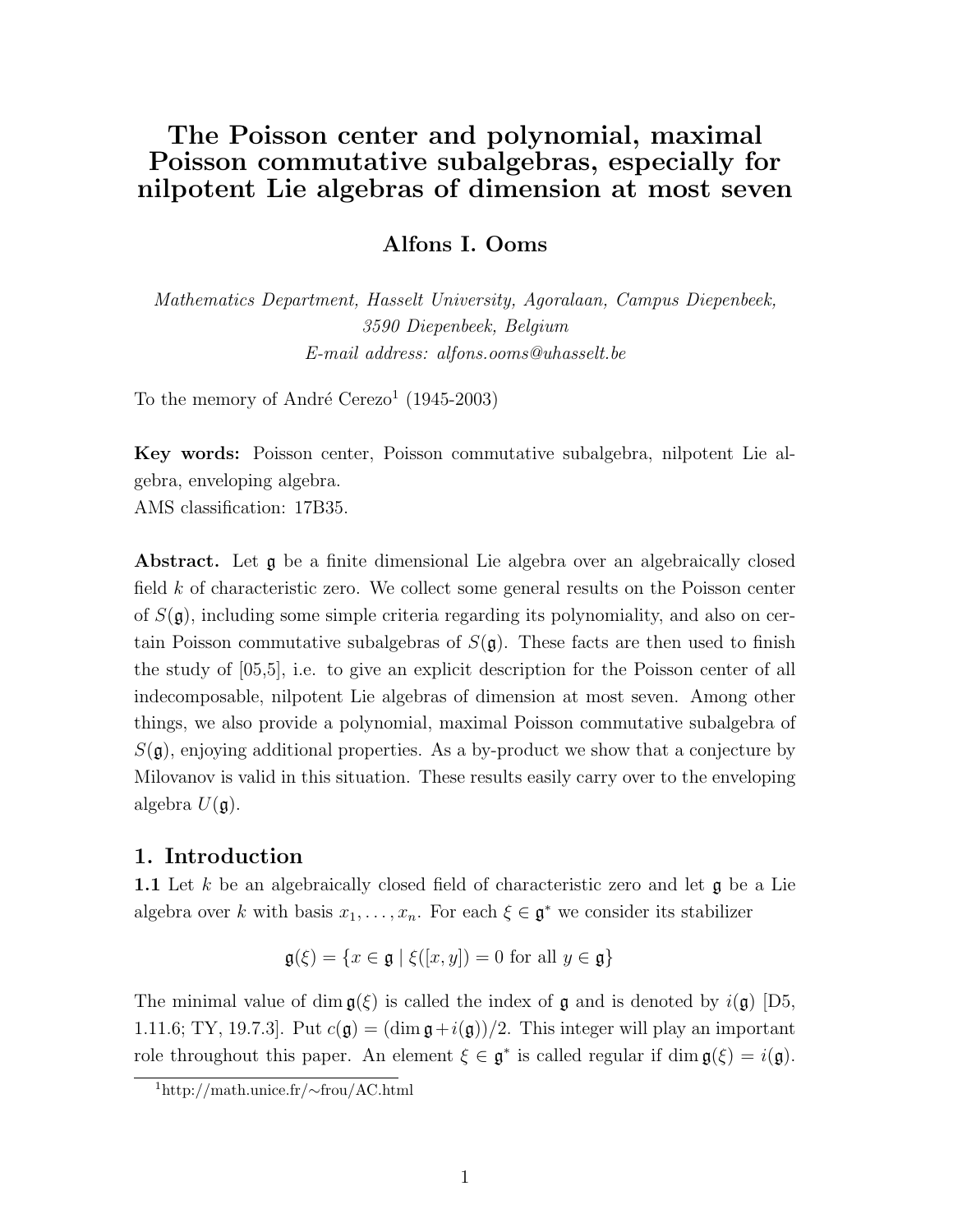The set  $\mathfrak{g}^*_{reg}$  of all regular elements of  $\mathfrak{g}^*$  is an open dense subset of  $\mathfrak{g}^*$ . We put  $\mathfrak{g}^*_{sing} = \mathfrak{g}^* \backslash \mathfrak{g}^*_{reg}$ . Clearly, codim  $\mathfrak{g}^*_{sing} \geq 1$ . Following [JS] we call  $\mathfrak{g}$  singular if equality holds and nonsingular otherwise. For instance, any semi-simple Lie algebra  $\mathfrak g$  is nonsingular since codim  $\mathfrak g^*_{sing} = 3$ .

**1.2.** We equip the symmetric algebra  $S(\mathfrak{g})$  with its natural structure of Poisson algebra. Its center is  $Y(\mathfrak{g}) = S(\mathfrak{g})^{\mathfrak{g}}$ , the subalgebra of the invariant polynomials of  $S(\mathfrak{g})$ . For brevity we call  $\mathfrak{g}$  coregular if  $Y(\mathfrak{g})$  is a polynomial algebra. In recent years considerable attention has been devoted to when this occurs and also to the existence of certain Poisson commutative subalgebras of  $S(\mathfrak{g})$  [Bo2, FJ1, FJ2, J3, J4, J5, J6, JL, JS, PY, Sa, T, Y]. In this paper we will give a few simple criteria for coregularity (Theorems 13 and 26, Examples 27 and 28). These will be applied frequently in section 3. Of the same nature, but more profound, is the sum rule (Theorem 9 and Remark 10), a formula involving the sum of the degrees of the homogeneous generators of  $Y(\mathfrak{g})$ . Joseph and Shafrir obtained in [JS, 5.7] the following converse, which is the key ingredient used in part I of section 3. It extends a result of Panyushev, Premet and Yakimova [PPY, Theorem 1.2] (see also [P, Theorem 1.2]) who treated the nonsingular, algebraic case.

**Theorem 14.** Assume trdeg<sub>k</sub> $Y(\mathfrak{g}) = i(\mathfrak{g})$ . Let  $f_1, \ldots, f_r \in Y(\mathfrak{g})$ ,  $r = i(\mathfrak{g})$ , be homogeneous, algebraically independent polynomials such that

$$
\sum_{i=1}^r \deg f_i \le c(\mathfrak{g}) - \deg p_{\mathfrak{g}}
$$

where  $p_{\mathfrak{g}}$  is the fundamental semi-invariant of  $\mathfrak{g}$  (see definition 4). Then  $Y(\mathfrak{g})$  is freely generated by  $f_1, \ldots, f_r$ .

Next,  $Y(\mathfrak{g}) \subset S(F(\mathfrak{g}))$  (Remark 8), where  $F(\mathfrak{g}) = \sum$  $\xi\overline{\in\mathfrak{g}^*_{\rm reg}}$  $g(\xi)$  is the Frobenius semiradical of  $g(2.5)$ , which also plays a useful role in this paper.

**1.3** Let A be a Poisson commutative subalgebra of  $S(\mathfrak{g})$ . Then it is well-known that trdeg<sub>k</sub> $(A) \leq c(\mathfrak{g})$ . A is called complete if equality holds and strongly complete if it is also a maximal Poisson commutative subalgebra. According to Sadetov there always exists a complete Poisson commutative subalgebra of  $S(\mathfrak{g})$  [Sa]. For example, suppose g admits a commutative Lie subalgebra h of g with dim  $\mathfrak{h} = c(\mathfrak{g})$ , i.e. h is a commutative polarization (CP) of  $\mathfrak{g}$ . Then  $S(\mathfrak{h})$  is a polynomial, strongly complete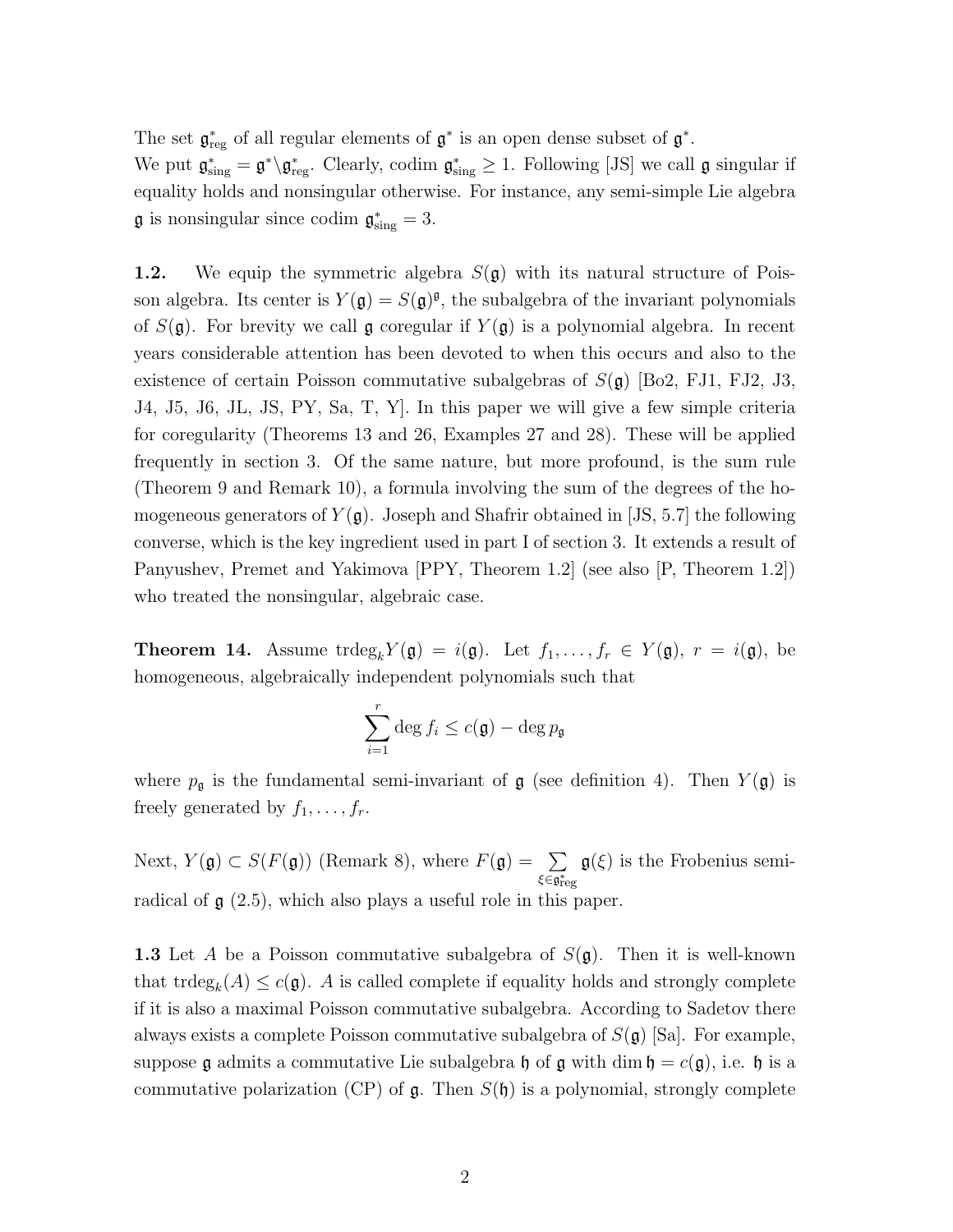subalgebra of  $S(\mathfrak{g})$  and its quotient field  $R(\mathfrak{h})$  is a maximal Poisson commutative subfield of  $R(\mathfrak{g})$ . If in addition h is also an ideal of  $\mathfrak{g}$  then  $\{\mathfrak{g}, S(\mathfrak{h})\} \subset S(\mathfrak{h})$  (1 of Examples 19).

In the nilpotent case we follow an approach by Michèle Vergne  $[V]$ , namely we consider an increasing sequence of ideals  $\mathfrak{g}_i$  of  $\mathfrak{g}_i$ , such that dim  $\mathfrak{g}_i = i, i : 0, \ldots, n$ and we let  $V(\mathfrak{g})$  be the subalgebra of  $S(\mathfrak{g})$  generated by the union of all  $Y(\mathfrak{g}_i)$ . Then  $V(\mathfrak{g})$  is complete and its Poisson commutant  $M = V(\mathfrak{g})'$  is a strongly complete Poisson commutative subalgebra of  $S(\mathfrak{g})$ . Also, its quotient field  $Q(M)$  is a maximal Poisson commutative subfield of  $R(\mathfrak{g})$  and  $\{\mathfrak{g}, M\} \subset M$  (2 of Examples 19).

A general criterion by Bolsinov asserts that for any  $\mathfrak{g}$  and  $\xi \in \mathfrak{g}_{reg}^*$  the Mishchenko-Fomenko subalgebra  $Y_{\xi}(\mathfrak{g})$  (see 2.8 for its definition) is complete if and only if  $\mathfrak{g}$  is nonsingular [Bo1, Bo2]. In 2.8 we give a counterexample to this and also state the improved version (Theorem 21) by Joseph and Shafrir [JS, 7.2].

**1.4.** If g admits a CP h then  $F(g)$  is commutative (since  $F(g) \subset \mathfrak{h}$  [O3, p.710]). We will examine under which circumstances the converse holds. Assume that trdeg<sub>k</sub> $Y(\mathfrak{g}) = i(\mathfrak{g})$  and that  $\mathfrak{g}$  is nonsingular. Then  $c(F(\mathfrak{g})) = c(\mathfrak{g})$ . In particular, any complete Poisson commutative subalgebra of  $S(F(\mathfrak{g}))$  is then also complete in  $S(\mathfrak{g})$ . Moreover, if  $F(\mathfrak{g})$  is commutative, then it is the only CP of  $\mathfrak{g}$  (2 of Theorem 22).

See also Remark 23 and 3.4.4.

**1.5.** In section 3 we will finish the study of  $[0.5,5]$   $(k = \mathcal{C})$ . Namely, it remains to give the explicit description of the Poisson center  $Y(\mathfrak{g})$  for each of the 77 7dimensional indecomposable nilpotent Lie algebras  $\mathfrak g$  for which  $i(\mathfrak g) > \text{rank } \mathfrak g$  (the latter being the dimension of a maximal torus inside Der g). However, we will not list the 23 minimal generators of  $Y(\mathfrak{g})$ , where  $\mathfrak{g}$  is the 7-dimensional standard filiform Lie algebra, because of the enormous size of most of these generators. They can be found in the unpublished manuscript by André Cerezo [Ce4], where their description takes about 20 pages (see Example 27). For each Lie algebra of the list we will also exhibit a polynomial, strongly complete Poisson commutative subalgebra M of  $S(\mathfrak{g})$ such that  $\{\mathfrak{g}, M\} \subset M$  and such that  $Q(M)$  is a maximal Poisson commutative subfield of  $R(\mathfrak{g})$ , by using the methods of Examples 19. Moreover, the generators of M have degrees at most 2. This implies that a conjecture by Milovanov (2.9) holds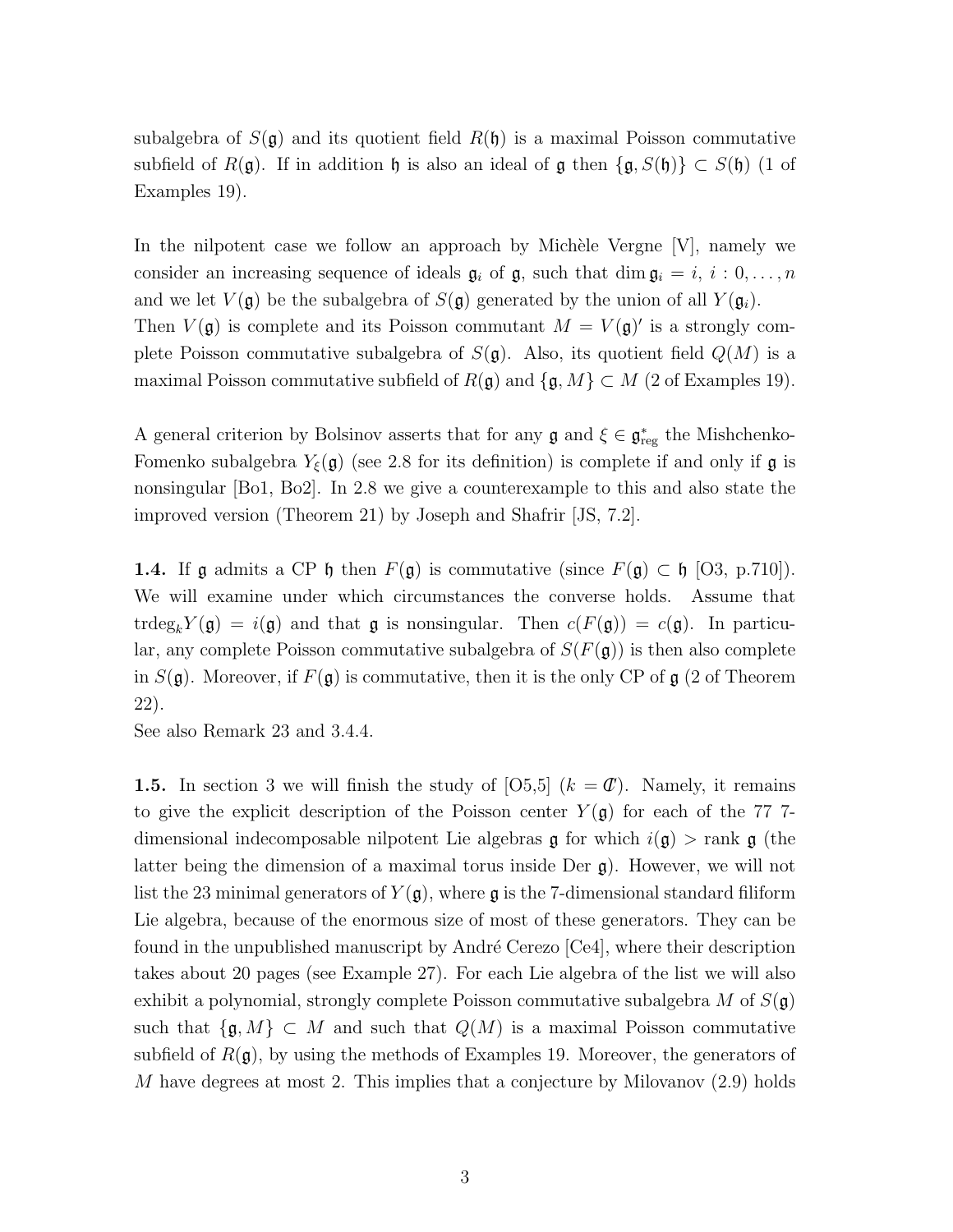for all nilpotent Lie algebras of dimension at most 7. Finally, we will explain why these results can be interpreted directly as results for the enveloping algebra  $U(\mathfrak{g})$ , by using Proposition 18 and Examples 19.

#### 2. Preliminaries and general results

Let k be an algebraically closed field of characteristic zero and let  $\mathfrak g$  be a Lie algebra over k with basis  $x_1, \ldots, x_n$ .

#### 2.1 The Poisson algebra  $S(\mathfrak{g})$  and its center

The symmetric algebra  $S(\mathfrak{g})$ , which we identify with  $k[x_1, \ldots, x_n]$ , has a natural Poisson algebra structure, the Poisson bracket of  $f, g \in S(\mathfrak{g})$  given by:

$$
\{f,g\} = \sum_{i=1}^{n} \sum_{j=1}^{n} [x_i, x_j] \frac{\partial f}{\partial x_i} \frac{\partial g}{\partial x_j}
$$

In particular,  $S(\mathfrak{g}), \{\,\}\$ is a Lie algebra for which  $\mathfrak g$  is a Lie subalgebra since for any two elements  $x, y \in \mathfrak{g}$  we have that  $\{x, y\} = [x, y]$ . Also, for all  $f, g, h \in S(\mathfrak{g})$ :

$$
\{f, gh\} = \{f, g\}h + g\{f, h\}
$$
 (\*)

It now easily follows that the center of  $S(\mathfrak{g}), \{,\}$  is equal to

$$
\{f \in S(\mathfrak{g}) \mid \{x, f\} = 0 \quad \forall x \in \mathfrak{g}\}
$$

and since  $\{x, f\}$  = ad  $x(f)$  this clearly coincides with  $Y(\mathfrak{g}) = S(\mathfrak{g})^{\mathfrak{g}}$ , the subalgebra of invariant polynomials of  $S(\mathfrak{g})$ . Furthermore, a subalgebra A of  $S(\mathfrak{g})$  is said to be Poisson commutative if  $\{f, g\} = 0$  for all  $f, g \in A$ .

Finally, the Poisson bracket has a unique extension to the quotient field  $R(\mathfrak{g})$  of  $S(\mathfrak{g})$ such that (\*) holds in  $R(\mathfrak{g})$ . It follows that  $R(\mathfrak{g}), \{,\}$  is a Lie algebra with center  $R(\mathfrak{g})^{\mathfrak{g}}$ , the subfield of rational invariants of  $R(\mathfrak{g})$ .  $R(\mathfrak{g})$  is called the rational Poisson algebra [V, p. 311].

## 2.2 Two formulas involving the index of g

First, we recall from [D5, 1.14.13] that

$$
i(\mathfrak{g}) = \dim \mathfrak{g} - \text{rank}_{R(\mathfrak{g})}([x_i, x_j])
$$

Next, denote by  $Z(D(\mathfrak{g}))$  the center of the quotient division ring  $D(\mathfrak{g})$  of the enveloping algebra  $U(\mathfrak{g})$  of  $\mathfrak{g}$ .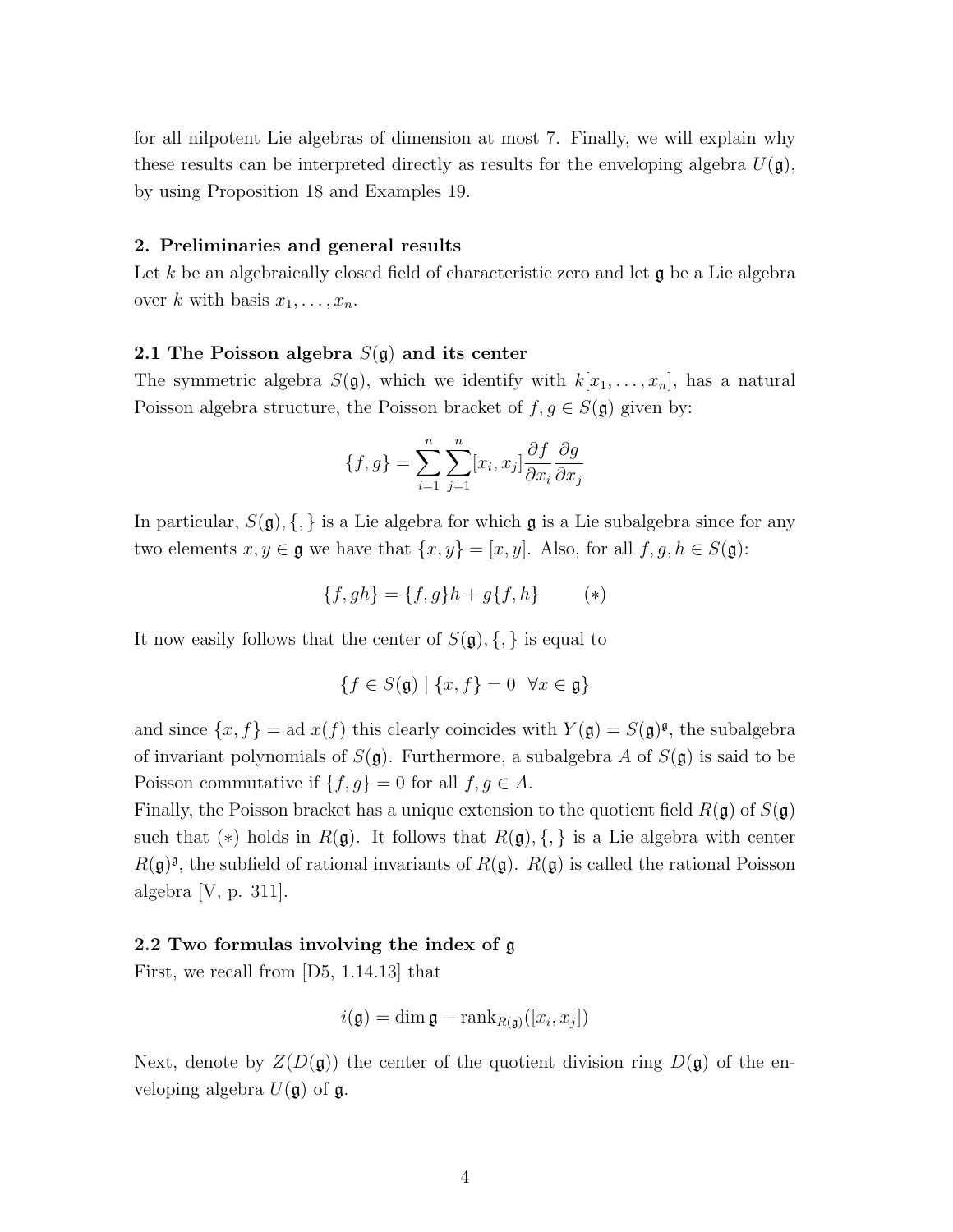#### Theorem 1

$$
\operatorname{trdeg}_k(R(\mathfrak{g})^{\mathfrak{g}})=\operatorname{trdeg}_k(Z(D(\mathfrak{g})))\leq i(\mathfrak{g})
$$

Moreover, equality occurs if one of the following conditions is satisfied:

- (1)  $\alpha$  is algebraic [RV, O1].
- (2) g has no proper semi-invariants (in  $S(\mathfrak{g})$  or equivalently in  $U(\mathfrak{g})$ ) [OV, Proposition 4.1].

#### 2.3 The fundamental semi-invariant  $p_{\mathfrak{g}}$

Let  $\lambda \in \mathfrak{g}^*$ . We denote by  $S(\mathfrak{g})_\lambda$  the set of all  $f \in S(\mathfrak{g})$  such that ad  $x(f) = \lambda(x)f$ for all  $x \in \mathfrak{g}$ . Any element  $f \in S(\mathfrak{g})_\lambda$  is said to be a semi-invariant w.r.t. the weight λ. We call *f* a proper semi-invariant if  $λ ≠ 0$ . Clearly,  $S(φ)_{λ}S(φ)_{μ} ⊂ S(φ)_{λ+μ}$  for all  $\lambda, \mu \in \mathfrak{g}^*$ . Let  $f, g \in S(\mathfrak{g})$ . If  $fg$  is a nonzero semi-invariant of  $S(\mathfrak{g})$ , then so are f and  $q$ .

A useful link with  $U(\mathfrak{g})$  is the symmetrization map, i.e. the canonical linear isomorphism s of  $S(\mathfrak{g})$  onto  $U(\mathfrak{g})$ , which maps each product  $y_1 \ldots y_m$ ,  $y_i \in \mathfrak{g}$ , into  $(1/m!) \sum_p y_{p(1)} \dots y_{p(m)}$ , where p ranges over all permutations of  $\{1, \dots, m\}$ .

**Remark 2.** Suppose  $y_1, \ldots, y_m \in \mathfrak{g}$  commute with each other. Then clearly,  $s(y_1 \ldots y_m) = y_1 \ldots y_m.$ 

s is known to commute with derivations of g and hence maps  $S(\mathfrak{g})_\lambda$  onto  $U(\mathfrak{g})_\lambda$ . Taking  $\lambda = 0$ , the restriction

$$
s: Y(\mathfrak{g}) \to Z(U(\mathfrak{g}))
$$

is an algebra isomorphism if g is nilpotent [D5, 4.8.12].

Next, take  $h \in R(\mathfrak{g})$ . Then,  $h \in R(\mathfrak{g})^{\mathfrak{g}}$  if and only if h can be written as a quotient of two semi-invariants of  $S(\mathfrak{g})$  with the same weight. Similar properties hold in  $U(\mathfrak{g})$ and  $D(\mathfrak{g})$  [RV, p. 401; DNO, p. 329].

Remark 3. Assume that g has no proper semi-invariants (as it is if the radical of **g** is nilpotent). Then  $R(\mathfrak{g})^{\mathfrak{g}}$  is the quotient field of  $S(\mathfrak{g})^{\mathfrak{g}} = Y(\mathfrak{g})$ . In particular,

$$
\mathrm{trdeg}_k Y(\mathfrak{g}) = \mathrm{trdeg}_k R(\mathfrak{g})^{\mathfrak{g}} = i(\mathfrak{g})
$$

by Theorem 1. Also, g is unimodular (i.e.  $tr(\text{ad } x) = 0$  for all  $x \in \mathfrak{g}$ ) by [DDV, Thm. 1.11] and its proof.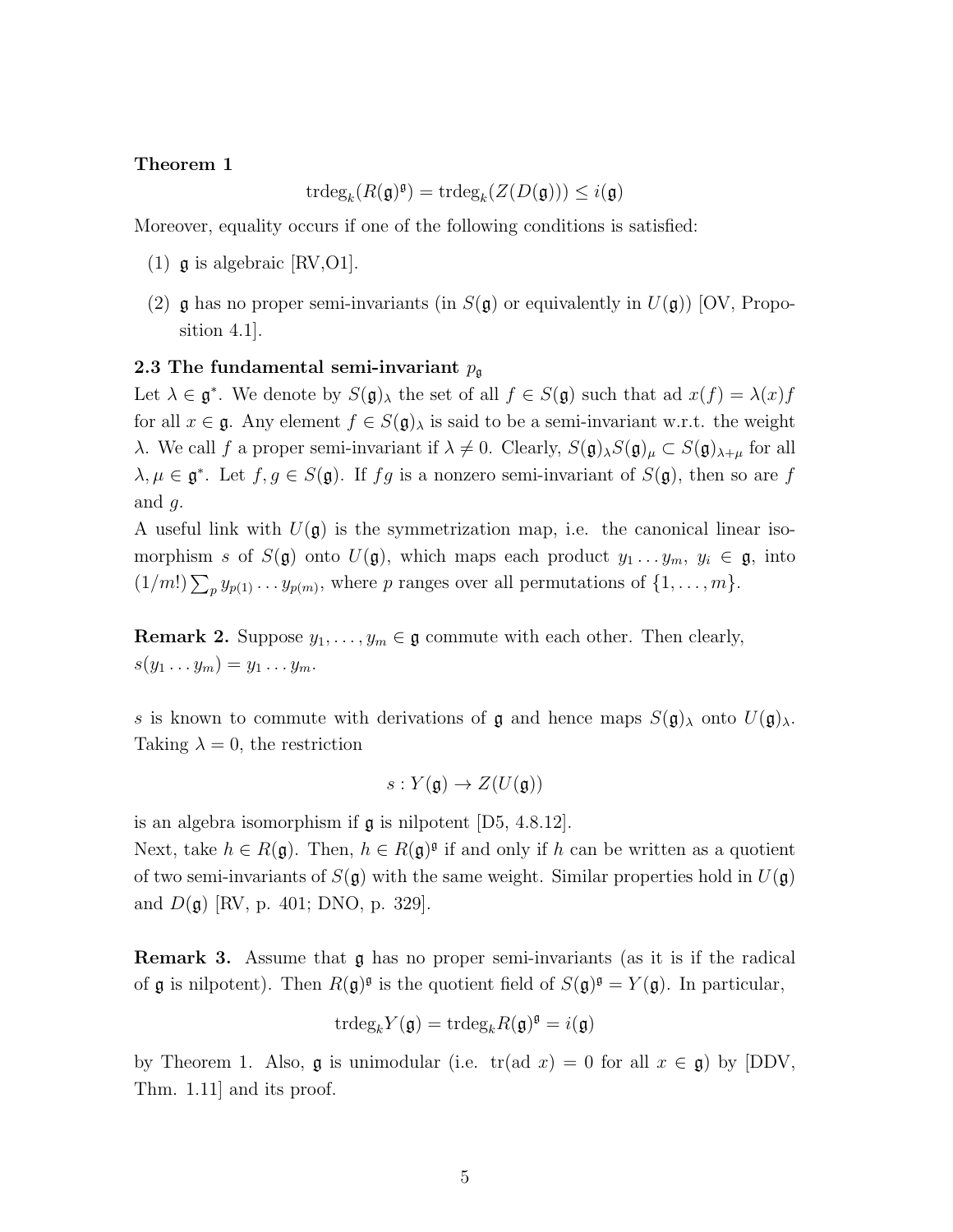**Definition 4.** Put  $t = \dim \mathfrak{g} - i(\mathfrak{g})$ , which is the rank of the structure matrix  $B = ([x_i, x_j]) \in M_n(R(\mathfrak{g}))$ , where  $x_1, \ldots, x_n$  is an arbitrary basis of  $\mathfrak{g}$ . Assume first that  $\mathfrak g$  is nonabelian. Then the greatest common divisor  $q_{\mathfrak g}$  of the  $t \times t$  minors in B is a nonzero semi-invariant of  $S(\mathfrak{g})$  [DNO, pp. 336-337]. If  $\mathfrak{g}$  is abelian we put  $q_{\rm g} = 1$ . Next, let  $p_{\rm g}$  be the greatest common divisor of the Pfaffians of the principal  $t \times t$  minors in B. In particular,  $\deg p_{\mathfrak{g}} \leq (\dim \mathfrak{g} - i(\mathfrak{g}))/2$ . By [OV, Lemma 2.1]  $p_{\mathfrak{g}}^2 = q_{\mathfrak{g}}$  up to a nonzero scalar multiplier. We call  $p_{\mathfrak{g}}$  the fundamental semi-invariant of  $S(\mathfrak{g})$  (instead of  $q_{\mathfrak{g}}$  as we did in [OV, p. 309]). This corresponds with Dixmier's notion of fundamental semi-invariant of  $U(\mathfrak{g})$  where  $\mathfrak{g} = af(n,\mathcal{C})$  [D4; DNO, p. 345].

Remark 5. [OV, p. 307]

 $\mathfrak g$  is singular if and only if  $p_{\mathfrak g} \notin k$ 

**Example 6.** Let  $\mathfrak{g}$  be a nonabelian Lie algebra with center  $Z(\mathfrak{g})$ .  $\mathfrak{g}$  is called square integrable (SQ.I.) if  $i(\mathfrak{g}) = \dim Z(\mathfrak{g})$ . (In the nilpotent case such Lie algebras are precisely the Lie algebras of simply connected nilpotent Lie groups having square integrable representations [MW, Theorem 3]). For instance any Heisenberg Lie algebra is square integrable.

Choose a basis  $x_1, \ldots, x_t, x_{t+1}, \ldots, x_n$  such that  $x_{t+1}, \ldots, x_n$  is a basis of  $Z(\mathfrak{g})$ .

Then,  $t = \dim \mathfrak{g} - \dim Z(\mathfrak{g}) = \dim \mathfrak{g} - i(\mathfrak{g})$ , which is the rank of the matrix  $([x_i, x_j])_{1 \leq i,j \leq t}$ . By the above, its Pfaffian coincides with  $p_{\mathfrak{g}}$  (up to a nonzero scalar). Hence, deg  $p_{\mathfrak{g}} = (\dim \mathfrak{g} - i(\mathfrak{g}))/2 \geq 1$  and so  $\mathfrak{g}$  is singular. In particular, any Frobenius Lie algebra  $\mathfrak g$  (i.e.  $i(\mathfrak g) = 0$  [O2, E]) is singular.

### 2.4 Commutative polarizations of g

Put  $c(\mathfrak{g}) = (\dim \mathfrak{g} + i(\mathfrak{g}))/2$ . Now, suppose  $\mathfrak{g}$  admits a commutative Lie subalgebra h such that dim  $\mathfrak{h} = c(\mathfrak{g})$ , i.e. h is a commutative polarization (notation: CP) with respect to any  $\xi \in \mathfrak{g}^*_{reg}$  [D5, 1.12].

These CP's occur frequently in the nilpotent case. If in addition  $\mathfrak h$  is an ideal of  $\mathfrak g$ then we call h a CP-ideal (notation: CPI). If a solvable Lie algebra g admits a CP then it also admits a CPI [EO, Theorem 4.1].

CP's play a special role in the construction of irreducible representations of  $U(\mathfrak{g})$ and their kernels, the primitive ideals [EO, pp. 140-141]. However, for our purposes the following is more useful.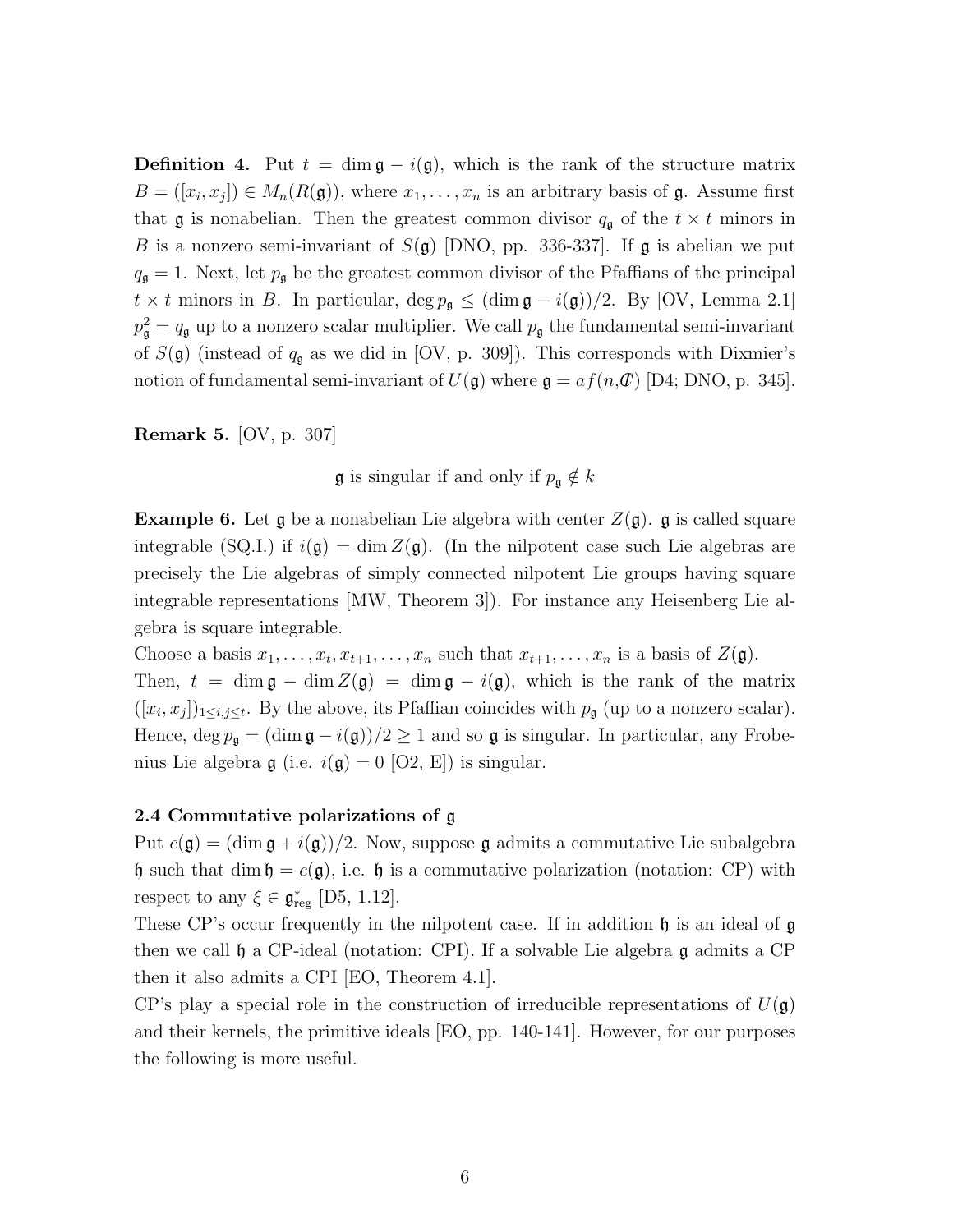# Theorem 7. [O3, Theorems 7,14; Corollary 16] Let  $\mathfrak h$  be a commutative Lie subalgebra of  $\mathfrak g$ . Then,

- (i) dim  $\mathfrak{h} \leq c(\mathfrak{g})$
- (ii) If h is a CP of g then  $R(\mathfrak{h})$  is a maximal Poisson commutative subfield of  $R(\mathfrak{g})$ (equivalently:  $D(\mathfrak{h})$  is a maximal subfield of  $D(\mathfrak{g})$ ). The converse holds if  $\mathfrak g$  is algebraic.

## 2.5 The Frobenius semi-radical  $F(\mathfrak{g})$

Put  $F(\mathfrak{g}) = \sum$ ξ∈ $\mathfrak{g}^*_\text{reg}$  $\mathfrak{g}(\xi)$ . This is a characteristic ideal of g containing  $Z(\mathfrak{g})$  and for which  $F(F(\mathfrak{g})) = F(\mathfrak{g})$ . It can also be characterized as follows:  $R(\mathfrak{g})^{\mathfrak{g}} \subset R(F(\mathfrak{g}))$ and if g is algebraic then  $F(g)$  is the smallest Lie subalgebra of g with this property. Similar results hold in  $D(\mathfrak{g})$  [O4, Proposition 2.4, Theorem 2.5] (see also [Ce2]). As a special case we have the following:

**Remark 8.**  $Y(\mathfrak{g}) \subset S(F(\mathfrak{g}))$  (respectively  $Z(U(\mathfrak{g})) \subset U(F(\mathfrak{g}))$ ) and  $F(\mathfrak{g})$  is the smallest Lie subalgebra of  $\mathfrak g$  with this property in case  $\mathfrak g$  is an algebraic Lie algebra without proper semi-invariants.

In case g is square integrable we notice that  $F(\mathfrak{g}) = Z(\mathfrak{g})$  (since  $\mathfrak{g}(\xi) = Z(\mathfrak{g})$  for all regular  $\xi \in \mathfrak{g}^*$ ) which forces  $R(\mathfrak{g})^{\mathfrak{g}} = R(Z(\mathfrak{g}))$ . See also [O4, p. 283; DNOW, p. 323]. In particular,  $Y(\mathfrak{g}) = S(Z(\mathfrak{g}))$ , which is a polynomial algebra.

If  $\mathfrak g$  admits a CP  $\mathfrak h$  then  $F(\mathfrak g)$  is commutative (since  $F(\mathfrak g) \subset \mathfrak h$ ). We will examine in Theorem 22 and Remark 23 when the converse holds. Clearly,

 $F(\mathfrak{g}) = 0$  if and only if  $\mathfrak{g}$  is Frobenius

For this reason  $F(\mathfrak{g})$  is called the Frobenius semi-radical of  $\mathfrak{g}$ . At the other end of the spectrum we have the Lie algebras for which  $F(\mathfrak{g}) = \mathfrak{g}$ , which we call quasi-quadratic. These are unimodular and they do not possess any proper semi-invariants. They form a large class, which include all quadratic Lie algebras (and hence all abelian and semi-simple Lie algebras) [O4].

#### 2.6 The sum rule and its converse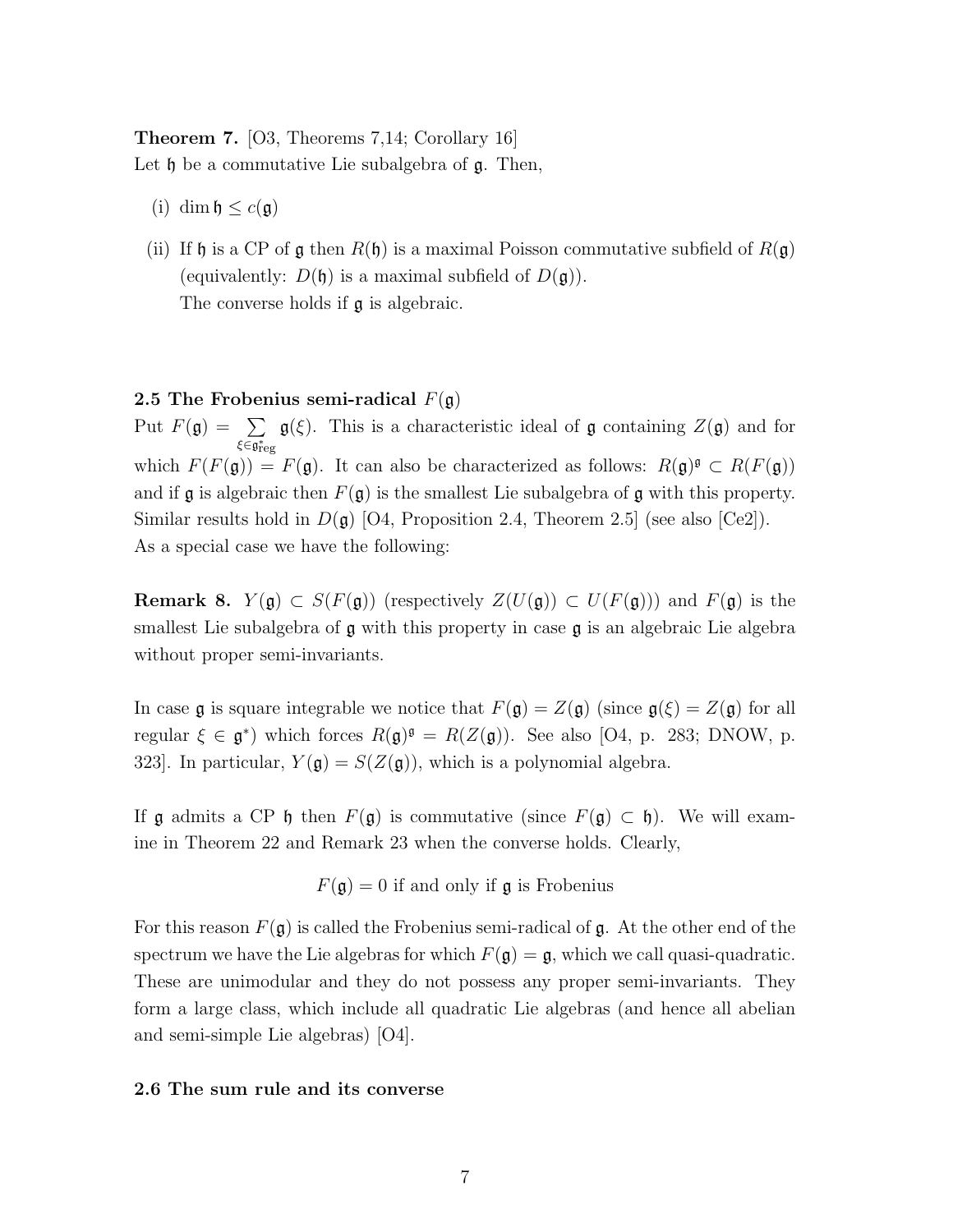Theorem 9. [OV, Proposition 1.4]

Assume that  $Y(\mathfrak{g})$  is freely generated by homogeneous elements  $f_1, \ldots, f_r$ . If  $\mathfrak g$  has no proper semi-invariants  $(\bullet)$  then:

$$
\sum_{i=1}^r \deg f_i = c(\mathfrak{g}) - \deg p_{\mathfrak{g}}
$$

where  $p_{\mathfrak{g}}$  is the fundamental semi-invariant of  $\mathfrak{g}$ .

Remark 10. Recently Joseph and Shafrir [JS] were able to extend this sum rule by replacing condition (•) by:  $trdeg_k Y(\mathfrak{g}) = i(\mathfrak{g}), \mathfrak{g}$  is unimodular and  $p_{\mathfrak{g}}$  is an invariant.

**Proposition 11.** Let B be the Borel subalgebra of a simple Lie algebra  $\mathfrak{g}$  of type  $A_n, n \geq 2$ , and let N be its nilradical. Then,

- (i) There are homogeneous, algebraically independent generators  $f_1, \ldots, f_m$  of  $Y(N)$  with deg  $f_i = i$  for all  $i: 1, ..., m$  and  $i(N) = m = \left[\frac{1}{2}\right]$  $\frac{1}{2}(n+1)$ .
- (ii) deg  $p_N = \frac{1}{2}$  $\frac{1}{2}t(t+1)$  where  $t=\left[\frac{1}{2}\right]$  $\frac{1}{2}n$ . In particular N is singular.
- (iii) If n is odd then  $F(N)$  is a CP of N. If n is even then  $F(N)$  is the intersection of two CP's of N.
- (iv) Suppose  $n > 2$ . Then  $c(N) c(F(N)) < \deg p_N$ .

**Proof.** (i) This is due to Dixmier [D3] since  $N$  can be identified with the Lie algebra of strictly lower triangular  $(n + 1) \times (n + 1)$  matrices. Clearly, dim  $N = \frac{1}{2}$ 2  $n(n+1)$ and  $\sum_{n=1}^{\infty}$  $i=1$  $\deg f_i = \sum^m$  $i=1$  $i =$ 1 2  $m(m+1)$ 

(ii) There are two cases to distinguish:

1)  $n = 2t$ . Then  $i(N) = m = t$  and

$$
c(N) = \frac{1}{2}(\dim N + i(N)) = \frac{1}{2}(t(2t+1) + t) = t(t+1)
$$

$$
\deg p_N = c(N) - \sum_{i=1}^m \deg f_i = t(t+1) - \frac{1}{2}t(t+1) = \frac{1}{2}t(t+1)
$$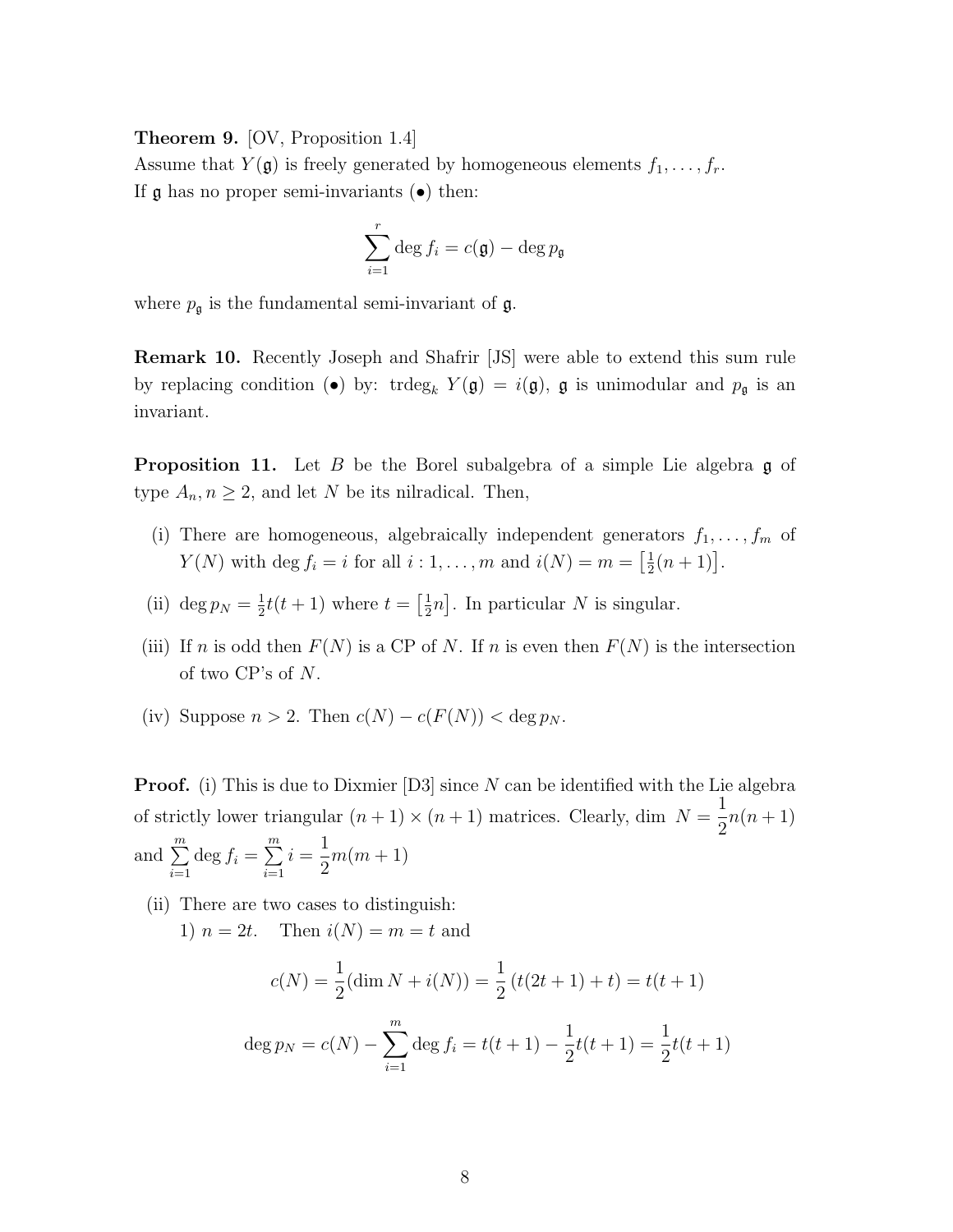2)  $n = 2t + 1$ . Then  $i(N) = m = t + 1$ .

$$
c(N) = \frac{1}{2}(\dim N + i(N)) = \frac{1}{2}((t+1)(2t+1) + t+1) = (t+1)^2
$$
  

$$
\deg p_N = c(N) - \sum_{i=1}^m \deg f_i = (t+1)^2 - \frac{1}{2}(t+1)(t+2) = \frac{1}{2}t(t+1)
$$

Consequently, N is singular by Remark 5.

- (iii) See  $[O4, Theorem 4.1]$ .
- (iv) This is obvious if n is odd since then  $c(N) = c(F(N))$ . If n is even, say  $n = 2t$ , then  $F(N)$  is commutative by (iii). Hence,  $c(F(N)) = \dim F(N) = t^2$  by [O4, Theorem 4.1]. It follows that:

$$
c(N) - c(F(N)) = t(t+1) - t^2 = t < \frac{1}{2}t(t+1) = \deg p_N.
$$

**Remark 12.** In case  $\mathfrak g$  is simple of type  $C_n$  then N is coregular [J2] and nonsingular since codim  $N_{\text{sing}}^* = 2$  [J6, Lemma 2.6.17]. Furthermore, N admits a CP [EO, Theorem 6.1 which is unique since it coincides with  $F(N)$ .

Each of the following provides a test for coregularity. The first two can be found in [OV, Corollary 1.2]. We add a minor extension to the first, while the third one will be shown in the more general setting of Theorem 26.

Theorem 13. Let g be a nonabelian, coregular Lie algebra without proper semiinvariants. Let  $f_1, \ldots, f_r$  be homogeneous, algebraically independent generators of  $Y(\mathfrak{g})$ . Then,

- (1)  $3i(\mathfrak{g}) + 2 \deg p_{\mathfrak{g}} \le \dim \mathfrak{g} + 2 \dim Z(\mathfrak{g})$ Moreover, equality occurs if and only if deg  $f_i \leq 2, i : 1, \ldots, r$ .
- (2) codim  $\mathfrak{g}^*_{sing} \leq 3$
- (3) Suppose in addition that  $\mathfrak g$  is algebraic. If  $\mathfrak g$  admits a CP then codim  $\mathfrak g^*_{sing} \leq 2$ .

**Corollary.** Let  $\mathfrak g$  be a simple Lie algebra and let W be an irreducible  $\mathfrak g$ -module. If the algebra  $S(W)^{\mathfrak{g}}$  of invariants is a polynomial algebra then dim  $W \leq 2 \dim \mathfrak{g}$ . The converse is not true.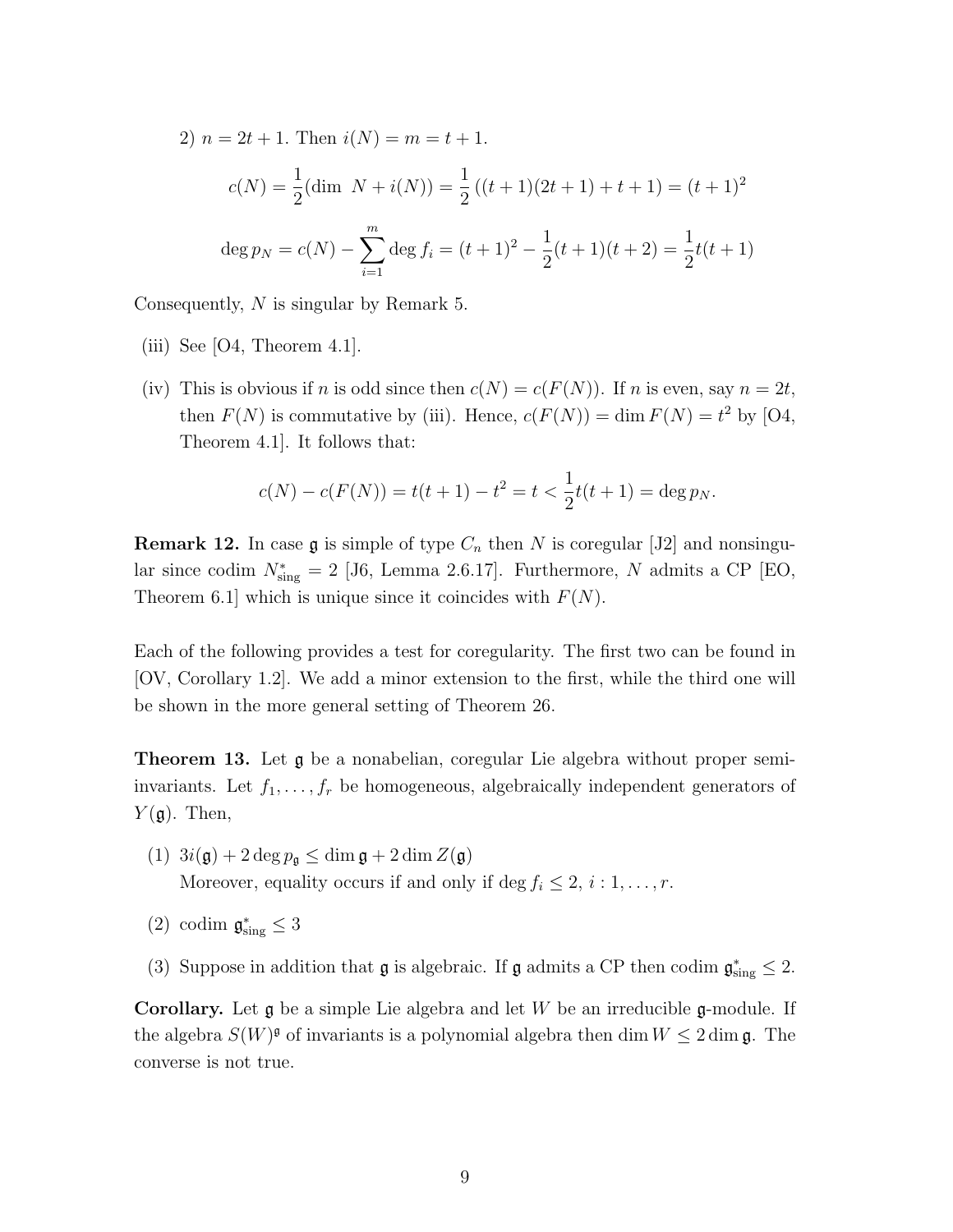For the list of all irreducible coregular representations of the connected simple complex algebraic groups we refer to [KPV]. See also [Sc].

**Proof.** Consider the semi-direct product  $L = \mathfrak{g} + W$  in which W is an abelian ideal. Then  $Z(L) = 0$  and L has no proper semi-invariants since  $[L, L] = L$ . Now, suppose that dim  $W > 2$  dim  $\mathfrak{g}$ . In particular dim  $W >$  dim  $\mathfrak{g}$ . Therefore the stabilizer  $\mathfrak{g}(f) = 0$  for some  $f \in W^*$  by [AVE], where

$$
\mathfrak{g}(f) = \{ x \in \mathfrak{g} \mid f(xw) = 0 \text{ for all } w \in W \}
$$

By [O3, Proposition 17] this implies that  $i(L) = \dim W - \dim \mathfrak{g}$  and also that  $Y(L) = S(W)^{\mathfrak{g}}$ , which is polynomial by assumption. Next, we consider  $3i(L) + 2 \deg p_L \ge 3i(L) = 3(\dim W - \dim \mathfrak{g})$ 

 $=\dim W + 2\dim W - 3\dim \mathfrak{g}$ 

- $> \dim W + 4 \dim \mathfrak{g} 3 \dim \mathfrak{g} = \dim W + \dim \mathfrak{g}$
- $=\dim L = \dim L + 2 \dim Z(L)$

This contradicts (1) of the previous theorem.

In order to show that the converse does not hold, it suffices to put  $\mathfrak{g} = sl(2)$  and  $W = W_5$ , the 6-dimensional irreducible  $sl(2)$ -module. Note that dim  $W = 2 \dim \mathfrak{g}$ . On the other hand,  $L = \mathfrak{g} + W$  is not coregular by (2) of the previous theorem since codim $L_{\text{sing}}^* = 4$  and so  $S(W)^{\mathfrak{g}} = Y(L)$  is not polynomial.

The following is a converse of the sum rule. It extends [PPY, Theorem 1.2], [P, Theorem 1.2], where the nonsingular algebraic case was treated. It provides a powerful tool for proving the polynomiality of  $Y(\mathfrak{g})$ .

### Theorem 14. [JS, 5.7]

Assume trdeg<sub>k</sub> $Y(\mathfrak{g}) = i(\mathfrak{g})$ . Let  $f_1, \ldots, f_r \in Y(\mathfrak{g})$ ,  $r = i(\mathfrak{g})$ , be homogeneous, algebraically independent polynomials such that

$$
\sum_{i=1}^r \deg f_i \le c(\mathfrak{g}) - \deg p_{\mathfrak{g}}
$$

Then  $Y(\mathfrak{g})$  is freely generated by  $f_1, \ldots, f_r$ .

# 2.7 Maximal Poisson commutative subalgebras of  $S(\mathfrak{g})$

Let A be a Poisson commutative subalgebra of  $S(\mathfrak{g})$ . Then it is well-known that trdeg<sub>k</sub> $(A) \leq c(\mathfrak{g})$ . A is called complete if equality holds and strongly complete if it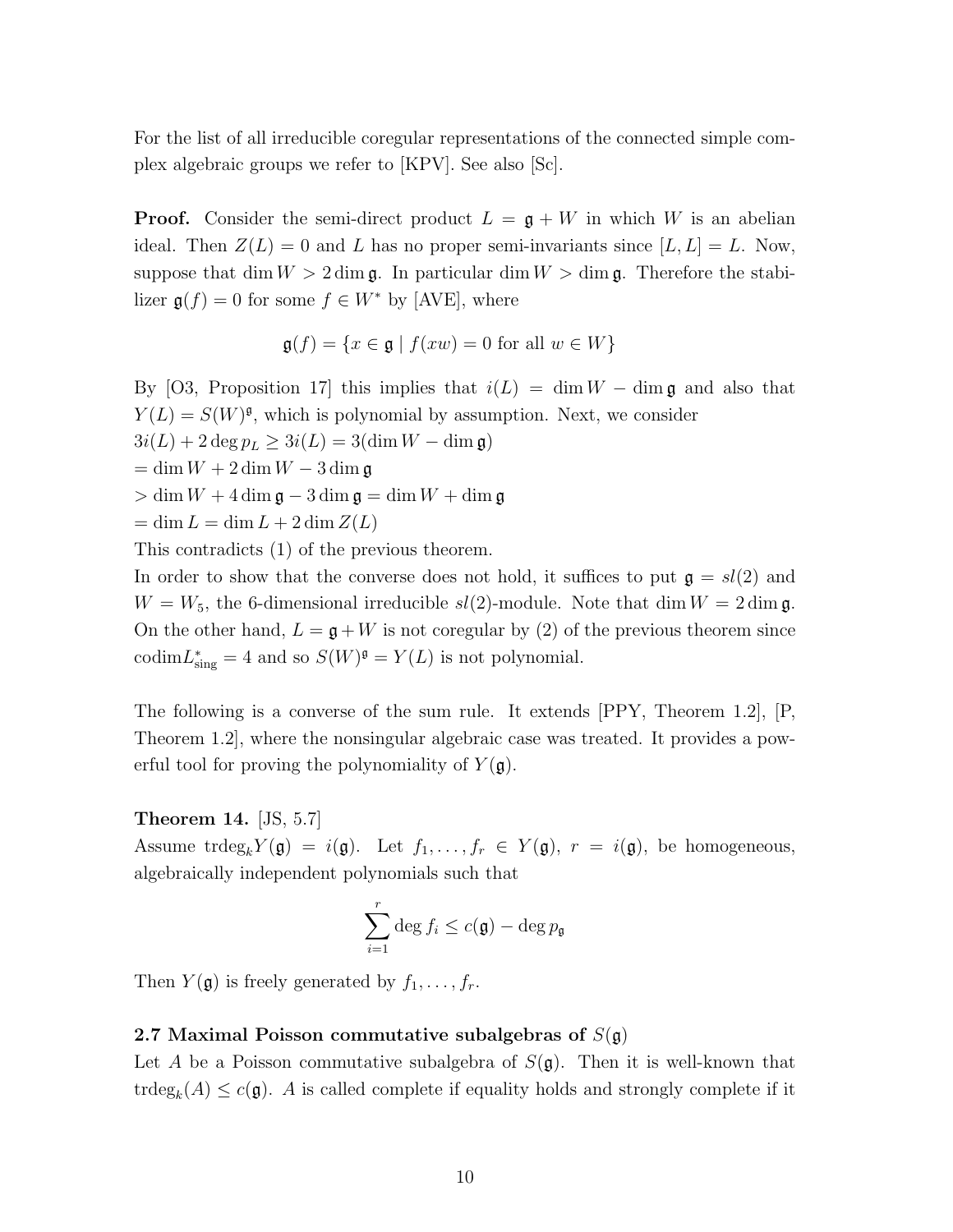is also a maximal Poisson commutative subalgebra. Denote by  $Q(A)$  its quotient field and by  $A'$  its Poisson commutant in  $S(\mathfrak{g})$ .

**Proposition 15.** Let  $\mathfrak{g}$  be algebraic and let A be a complete, Poisson commutative subalgebra of  $S(\mathfrak{g})$ . Then,

- (i)  $[JS, 7.1]$  A' is Poisson commutative and strongly complete.
- (ii) [PY, 2.1] A is strongly complete if and only if A is algebraically closed in  $S(\mathfrak{g})$ (i.e. if  $f \in S(\mathfrak{g})$  is algebraic over A then  $f \in A$ ).

The following provides a useful criterion in order to verify the condition of (ii). It is the characteristic zero version by Panyushev, Premet and Yakimova [PPY, Theorem 1.1], [P, Theorem 1.5] of a result by Skryabin [Sk, Theorem 5.4] in positive characteristic.

**Theorem 16.** Let A be a subalgebra of  $S(\mathfrak{g})$  generated by homogeneous elements  $f_1, \ldots, f_r \in A$ . Consider the Jacobian locus:

$$
J(f_1, \ldots, f_r) = \{ \xi \in \mathfrak{g}^* \mid d_{\xi} f_1, \ldots, d_{\xi} f_r \text{ are linearly dependent} \}
$$

If codim  $J(f_1, \ldots, f_r) \geq 2$  in  $\mathfrak{g}^*$ , then A is algebraically closed in  $S(\mathfrak{g})$ .

**Remark 17.** Let M be a maximal Poisson commutative subalgebra of  $S(\mathfrak{g})$ . Then,

- (i) Suppose f, g are nonzero elements of  $S(\mathfrak{g})$ . If fg and g belong to M, then so does f.
- (ii) M is not necessarily complete and  $Q(M)$  is not necessarily a maximal Poisson commutative subfield of  $R(\mathfrak{g})$ .

**Proof.** (i) Clearly  $Q(M) \cap S(\mathfrak{g})$  is a Poisson commutative subalgebra of  $S(\mathfrak{g})$  containing M and therefore coincides with M. Hence  $f = (fg)g^{-1} \in Q(M) \cap S(\mathfrak{g}) = M$ . (ii) Consider the 3-dimensional, algebraic Lie algebra  $\mathfrak g$  with basis  $x, y, z$ , with nonzero brackets  $[x, y] = y$  and  $[x, z] = z$ . Clearly,  $i(\mathfrak{g}) = 1$ , and  $c(\mathfrak{g}) = 2$ . One easily verifies that  $M = k[x]$  is a maximal Poisson commutative subalgebra of  $S(\mathfrak{g})$ . However, it is not complete as  $\text{trdeg}_k M = 1 < 2 = c(\mathfrak{g})$ . Also,  $Q(M) = k(x)$  is not a maximal Poisson commutative subfield of  $R(\mathfrak{g})$  since it does not contain  $y/z$  which Poisson commutes with x.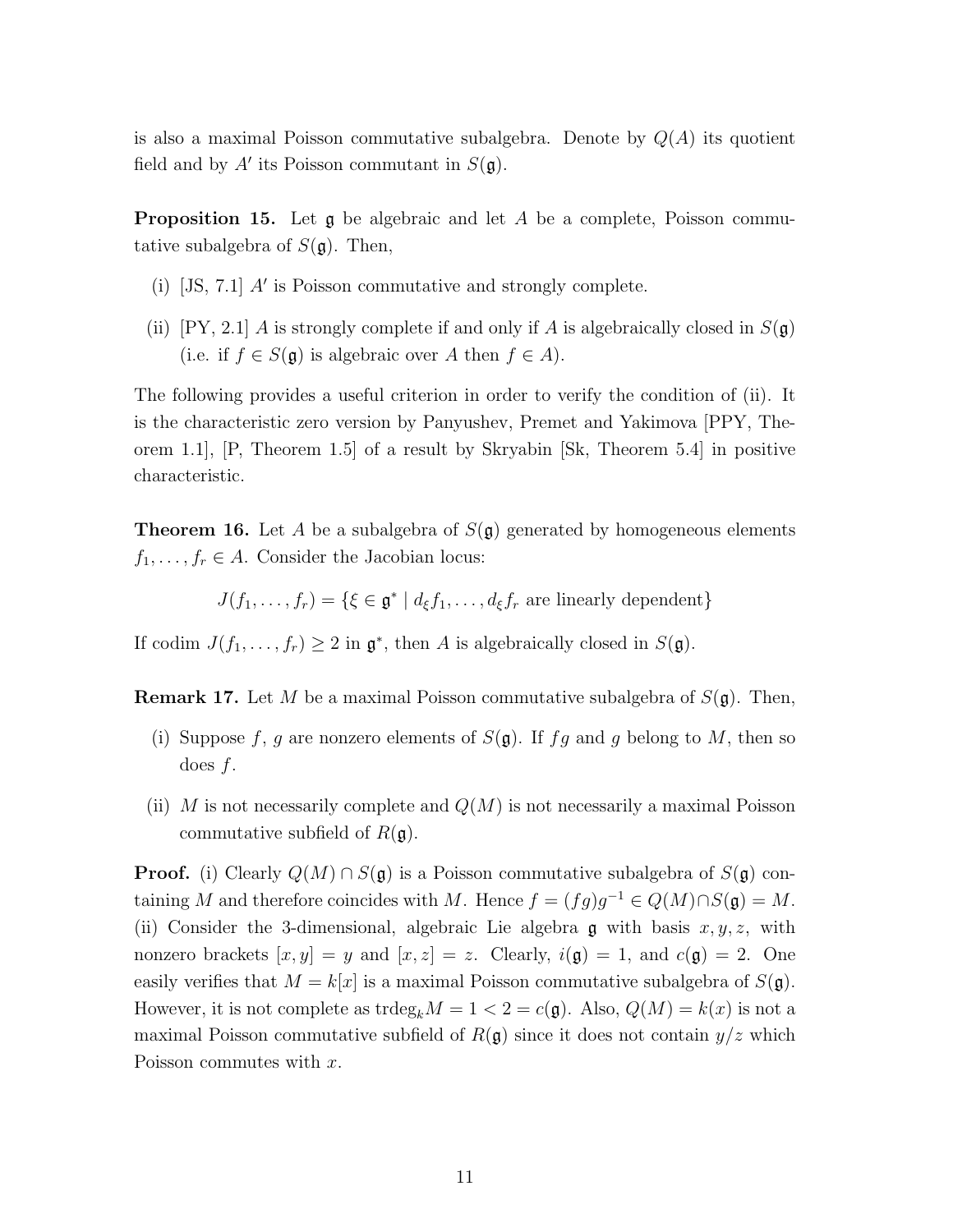**Proposition 18.** Let A be a subalgebra of  $S(\mathfrak{g})$  such that  $Q(A)$  is a maximal Poisson commutative subfield of  $R(\mathfrak{g})$ . Then,

- (i)  $A' = Q(A) \cap S(\mathfrak{g})$ , which is a maximal Poisson commutative subalgebra of  $S(\mathfrak{g})$  and  $Q(A) = Q(A')$ . Similar results hold in  $U(\mathfrak{g})$ .
- (ii) If  $\{\mathfrak{g}, A\} \subset A$  then  $\{\mathfrak{g}, A'\} \subset A'$ .
- (iii) Suppose B is a commutative subalgebra of  $U(\mathfrak{g})$  such that the symmetrization  $s: A \rightarrow B$  is an associative algebra isomorphism, then the same is true of

$$
s: A_c \cap S(\mathfrak{g}) \to B_c \cap U(\mathfrak{g})
$$

for any nonzero  $c \in A \cap Z(\mathfrak{g})$ , where  $A_c$  (resp.  $B_c$ ) is the localization of A  $(\text{resp. } B)$  at c.

(iv) Suppose that A is a graded subalgebra of  $S(\mathfrak{g})$  and that  $Q(A) \cap S(\mathfrak{g}) = A_c \cap S(\mathfrak{g})$ for a suitable  $c \in A \cap Z(\mathfrak{g})$ . Then  $Q(B) \cap U(\mathfrak{g}) = B_c \cap U(\mathfrak{g})$ .

# Proof.

- (i) Put  $M = Q(A) \cap S(\mathfrak{g})$ . Clearly  $M \subset A'$  since M Poisson commutes with A. On the other hand, take  $x \in A'$ , i.e.  $\{x, A\} = 0$ , which implies that  $\{x, Q(A)\} = 0$ . By the maximality of  $Q(A)$  we obtain that  $x \in Q(A) \cap S(\mathfrak{g}) =$ M. Consequently,  $M = A'$ . Next, we have to show that  $M' = M$ . Indeed,  $M \subset M'$  by the Poisson commutativity of M, while  $A \subset M$  implies that  $M' \subset A' = M$ . Finally,  $Q(A) = Q(A')$  follows easily from the fact that  $A \subset A' \subset Q(A)$ .
- (ii) This is straightforward and well-known.
- (iii) This can be easily deduced from the fact that  $s(cx) = cs(x)$  for all  $x \in A$  and nonzero  $c \in A \cap Z(\mathfrak{g}).$
- (iv) Let  $(U_q)_{q\geq 0}$  be the natural increasing filtration of  $U(\mathfrak{g})$ . The associated graded algebra  $gr(U(\mathfrak{g}))$  can be identified with  $S(\mathfrak{g})$ .

The elements  $u \in U_q \backslash U_{q-1}$  are said to be of degree q and  $[u] = u \mod U_{q-1}$  is called the leading term of u. Obviously,  $B_c \cap U(\mathfrak{g}) \subset Q(B) \cap U(\mathfrak{g})$ . Next, we take a nonzero  $w \in Q(B) \cap U(\mathfrak{g})$ . By induction on  $n = deg w$  we show that  $w \in B_c \cap U(\mathfrak{g})$ . Since  $B = s(A)$  we can find  $x, y \in A$  such that  $w = s(x)s(y)^{-1}$ .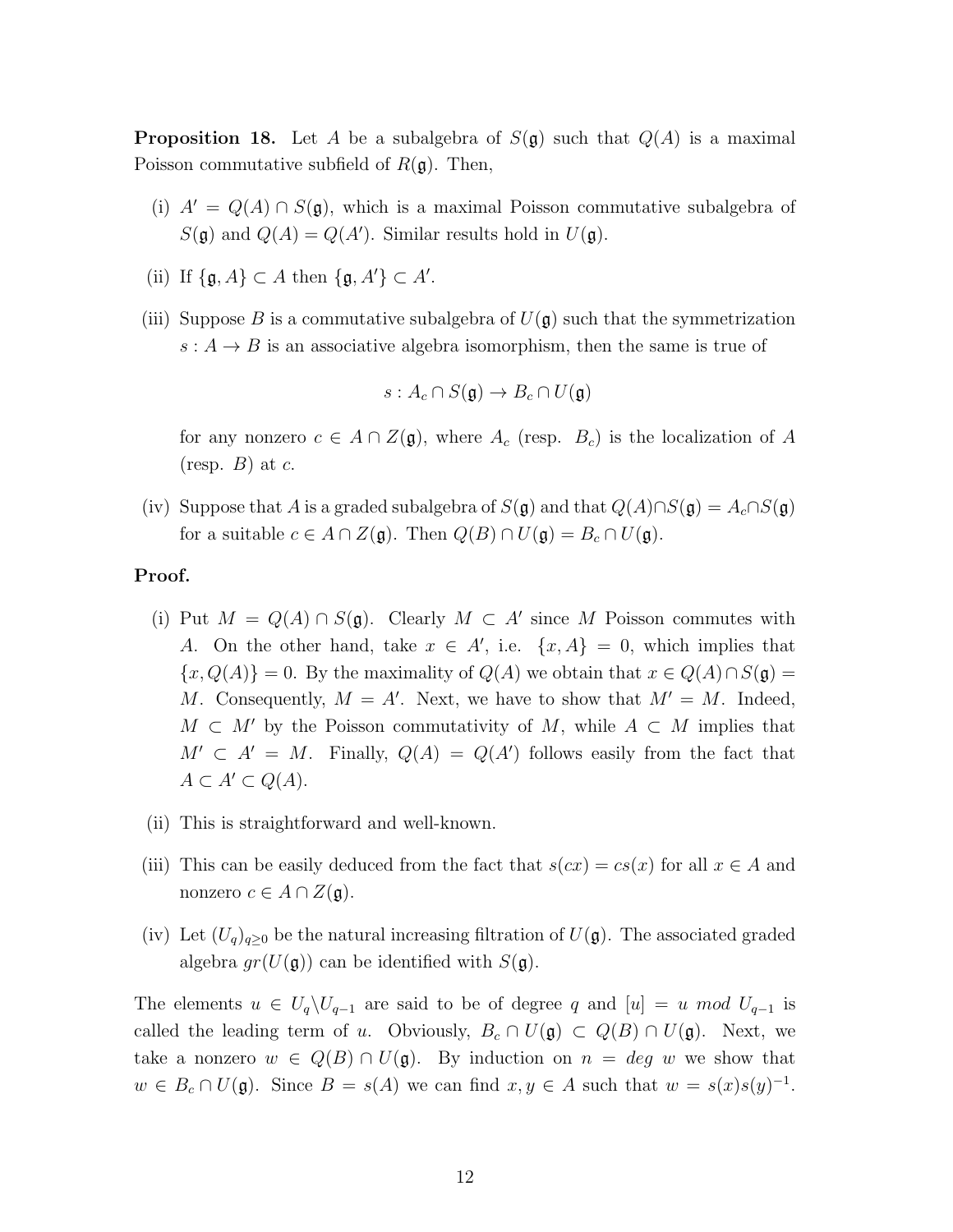Let  $x = x_p + \ldots + x_0$ ,  $x_p \neq 0$ , and  $y = y_q + \ldots + y_0$ ,  $y_q \neq 0$ , be the decomposition of x and y into homogeneous components, which belong to A by assumption. In particular,  $[s(x)] = x_p \in A$  and  $[s(y)] = y_q \in A$ . Now we observe that

$$
x_p = [s(x)] = [ws(y)] = [w][s(y)] = [w]y_q
$$

Hence,  $[w] = x_p y_q^{-1} \in Q(A) \cap S(\mathfrak{g}) = A_c \cap S(\mathfrak{g})$  and so  $s([w]) \in B_c \cap U(\mathfrak{g}) \subset Q(B) \cap U(\mathfrak{g}).$ 

Clearly,  $w - s([w]) \in Q(B) \cap U(\mathfrak{g})$  and its degree is strictly less than n. By the induction hypothesis,  $w - s([w]) \in B_c \cap U(\mathfrak{g})$ . Finally,  $w = (w - s([w])) + s([w]) \in B_c$  $B_c \cap U(\mathfrak{g}).$ 

#### Examples 19.

- (1) Suppose g admits a CP  $\mathfrak{h} \subset \mathfrak{g}$ . Then  $S(\mathfrak{h})$  is a polynomial, strongly complete subalgebra of  $S(\mathfrak{g})$  (Indeed, by Theorem 7  $R(\mathfrak{h})$  is a maximal Poisson commutative subfield of  $R(\mathfrak{g})$ ,  $S(\mathfrak{h}) = R(\mathfrak{h}) \cap S(\mathfrak{g})$  and  $trdeg_k S(\mathfrak{h}) = \dim \mathfrak{h} = c(\mathfrak{g})$ . If h is a CPI of  $\mathfrak g$  then  $\{\mathfrak g, S(\mathfrak h)\}\subset S(\mathfrak h)$ . Similar results hold for  $U(\mathfrak h)$ .
- (2) Let  $\mathfrak g$  be an *n*-dimensional, nilpotent Lie algebra. Choose an increasing sequence of ideals  $\mathfrak{g}_i$  of  $\mathfrak g$  such that dim  $\mathfrak{g}_i = i, i : 0, \ldots, n$ . Following Michèle Vergne [V] we let A (respectively B) be the subalgebra of  $S(\mathfrak{g})$  (resp.  $U(\mathfrak{g})$ ) generated by the union of  $Y(\mathfrak{g}_i)$  (resp.  $Z(U(\mathfrak{g}_i)))$ . Then  $\{\mathfrak{g}, A\} \subset A$ ,  $[\mathfrak{g}, B] \subset$ B and the symmetrization  $s: A \to B$  is an associative algebra isomorphism. The quotient field  $Q(A)$  (resp.  $Q(B)$ ) is a maximal subfield of the Poisson field  $R(\mathfrak{g})$  (resp. of  $D(\mathfrak{g})$ ), which is a purely transcendental extension of k of degree  $c(\mathfrak{g})$ . Since  $\mathfrak{g}$  is nilpotent  $U(\mathfrak{g})$  satisfies the Gelfand-Kirillov conjecture [GK]. In [V] the analogue of this is shown for the Poisson algebra  $S(\mathfrak{g})$ . By Proposition 18,  $M = Q(A) \cap S(\mathfrak{g}) = A'$  is strongly complete,  $\{\mathfrak{g}, M\} \subset M$  and similarly  $N = Q(B) \cap U(\mathfrak{g})$  is a maximal commutative subalgebra of  $U(\mathfrak{g})$ . Moreover, if g is indecomposable of dimension at most seven we will see in section 3 that M is polynomial and that  $M = A_c \cap S(\mathfrak{g})$  for some nonzero  $c \in A \cap Z(\mathfrak{g})$ . Consequently, the symmetrization  $s : M \to N$  is an associative algebra isomorphism by (iii) and (iv) of Proposition 18 as  $A$  is a graded subalgebra of  $S(\mathfrak{g})$ . In the sequel we will denote A by  $V(\mathfrak{g})$  for a fixed sequence of ideals.
- (3) The first part of Proposition 18 can also be employed if g is solvable, because then there exists a polynomial subalgebra  $B \subset U(\mathfrak{g})$  such that  $Q(B)$  is a max-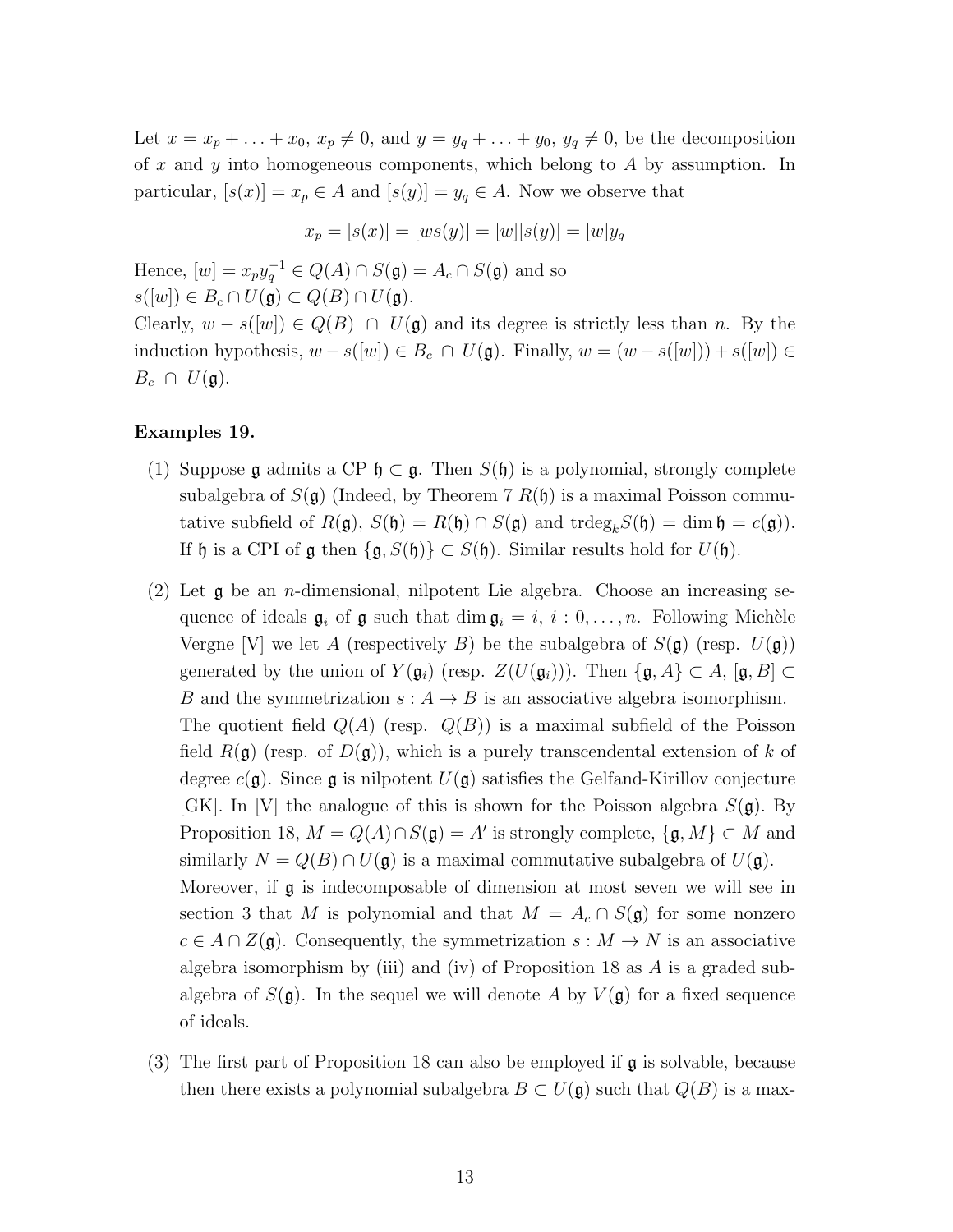imal subfield of  $D(\mathfrak{g})$  [N]. This result played an essential role in Joseph's proof of the Gelfand-Kirillov conjecture in the solvable case [J1].

## 2.8 The Mishchenko-Fomenko algebras and the Bolsinov criterion

Let  $x_1, \ldots, x_n$  be a basis of  $\mathfrak g$  and let  $f \in S(\mathfrak g)$  be a polynomial of degree d in the  $x_i$ 's. Let  $\xi \in \mathfrak{g}^*, t \in k$  and put  $a_i = \xi(x_i) \in k, i = 1, ..., n$ . Consider the expansion

$$
f(x_1 + a_1t, \dots, x_n + a_nt) = \sum_{j=0}^d f_{\xi}^j(x_1, \dots, x_n)t^j
$$

which gives rise to d polynomials  $f_{\xi}^{j}$  $S(\mathfrak{g}), j: 0, 1, \ldots, d-1$ , called the  $\xi$ -shifts of f, with deg  $f_{\xi}^{j} = d - j$ .

Note that  $f_{\xi}^{d} \in k$  and is therefore left out. Also,  $f_{\xi}^{0} = f$  and  $f_{\xi}^{d-1} = d_{\xi}f$ .

Furthermore, if f is homogeneous, then so are the  $\xi$ -shifts.

Denote by  $Y_{\xi}(\mathfrak{g})$  the subalgebra of  $S(\mathfrak{g})$  generated by the  $\xi$ -shifts of all  $f \in Y(\mathfrak{g})$  (or equivalently of the generators of  $Y(\mathfrak{g})$ . The subalgebras of the form  $Y_{\xi}(\mathfrak{g})$  are called the Mishchenko-Fomenko algebras. It was observed by Mishchenko and Fomenko that these subalgebras are Poisson commutative [MF] and hence  $\text{trdeg}_k Y_{\xi}(\mathfrak{g}) \leq c(\mathfrak{g})$ . They also showed that for  $\mathfrak g$  semi-simple,  $Y_{\xi}(\mathfrak g)$  is complete (i.e. that equality occurs) for all  $\xi \in \mathfrak{g}_{\text{reg}}^*$  [MF].

A general criterion by Bolsinov asserts that for any  $\mathfrak g$  and  $\xi \in \mathfrak g_{\text{reg}}^*$  that  $Y_{\xi}(\mathfrak g)$  is complete if and only if  $\mathfrak g$  is nonsingular [Bo1, Bo2].

However, one must here include the condition that  $\text{trdeg}_k Y(\mathfrak{g}) = i(\mathfrak{g})$  as pointed out by Panyushev and Yakimova [PY, Theorem 2.3]. We now provide the following.

### Counterexample 20 (to Bolsinov's assertion)

It is example (5.8) of [DDV, p. 322], namely the 8-dimensional solvable Lie algebra **g** with basis  $x_0, x_1, \ldots, x_7$  over k with nonzero brackets:  $[x_0, x_1] = 5x_1, [x_0, x_2] = 10x_2, [x_0, x_3] = -13x_3, [x_0, x_4] = -8x_4,$  $[x_0, x_5] = -3x_5, [x_0, x_6] = 2x_6, [x_0, x_7] = 7x_7, [x_1, x_3] = x_4,$  $[x_1, x_4] = x_5, [x_1, x_5] = x_6, [x_1, x_6] = x_7, [x_2, x_3] = x_5, [x_2, x_4] = x_6, [x_2, x_5] = x_7.$ Then, g is algebraic and unimodular with  $i(g) = 2$ . Also,  $Y(g) = k$  (and so trdeg<sub>k</sub> $Y(\mathfrak{g}) = 0 \langle i(\mathfrak{g}) \rangle$  which implies that  $Y_{\xi}(\mathfrak{g}) = k$  for any  $\xi \in \mathfrak{g}_{reg}^*$ . Therefore, trdeg<sub>k</sub> $Y_{\xi}(\mathfrak{g}) = 0 < 5 = c(\mathfrak{g})$ , while  $\mathfrak{g}$  is nonsingular (in fact codim  $\mathfrak{g}^*_{sing} = 3$ ). Also note that the extended sum rule (Remark 10) is not valid in this situation. Finally,  $\mathfrak{h} = \langle x_3, x_4, x_5, x_6, x_7 \rangle$  is a CPI for  $\mathfrak{g}$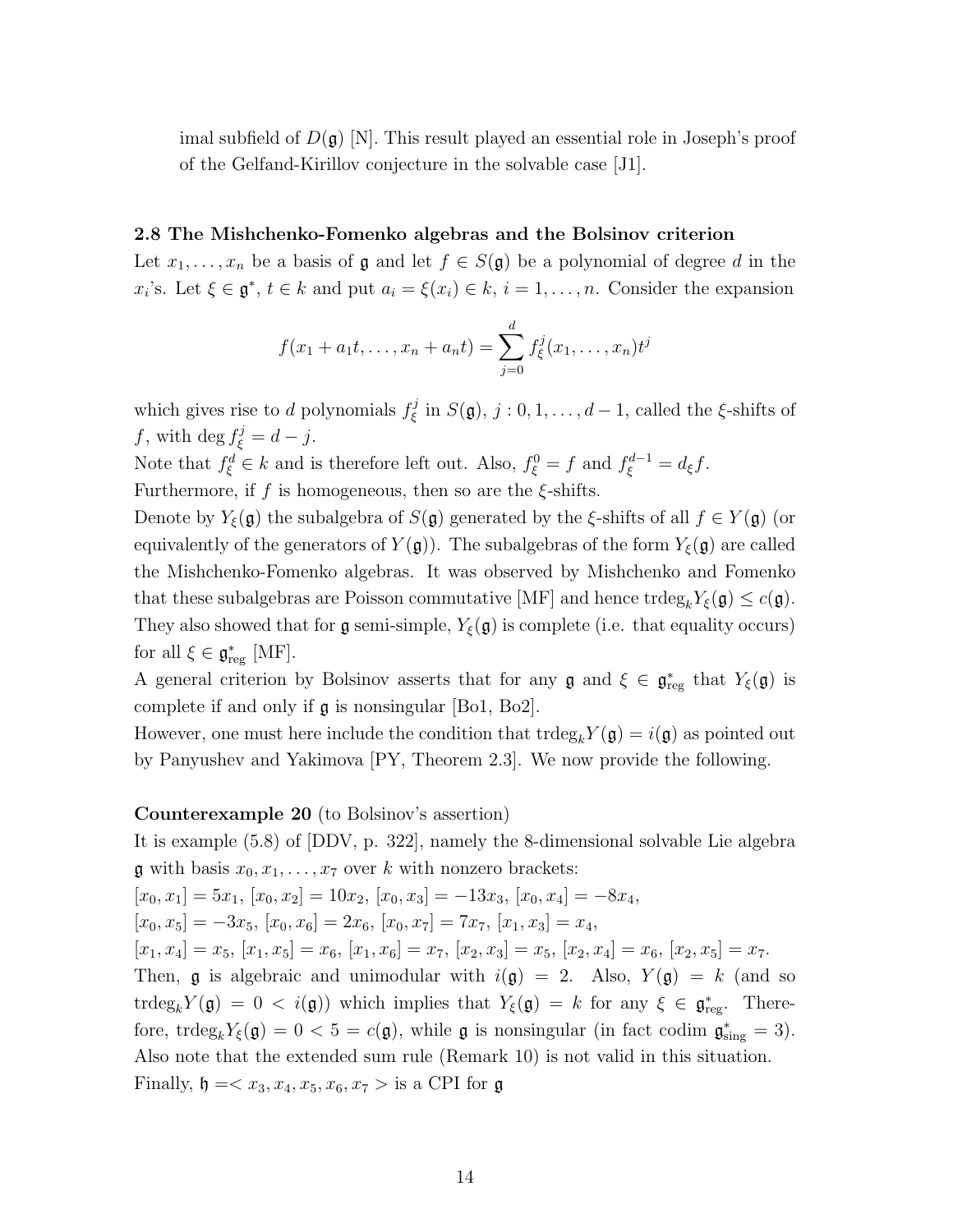Recently, Joseph and Shafrir constructed an open subset  $\mathfrak{g}_{wreg}^* \subset \mathfrak{g}^*$  (for details see [JS, 7.2]) for which  $\mathfrak{g}^*_{reg} \subset \mathfrak{g}^*_{wreg}$  with equality if and only if  $\mathfrak{g}$  is nonsingular. Furthermore, they obtained the following extension (and correction) of the Bolsinov criterion.

**Theorem 21.** Suppose  $\text{trdeg}_k Y(\mathfrak{g}) = i(\mathfrak{g})$ . Then,

$$
\mathrm{trdeg}_k Y_{\xi}(\mathfrak{g}) \leq c(\mathfrak{g}) - \deg p_{\mathfrak{g}}
$$

with equality if and only if  $\xi \in \mathfrak{g}^*_{wreg}$ .

Now, we want to compare  $c(F(\mathfrak{g}))$  with  $c(\mathfrak{g})$ . For instance they coincide if  $F(\mathfrak{g})$ is of codimension one in  $\frak{g}$  by [EO, (4) of Proposition 1.6. At the same time we will examine when the commutativity of  $F(\mathfrak{g})$  guarantees the existence of a CP in  $\mathfrak{g}$  (the converse is always valid).

#### Theorem 22.

- (1)  $c(\mathfrak{h}) \leq c(\mathfrak{g})$  for any Lie subalgebra  $\mathfrak{h}$  of  $\mathfrak{g}$ .
- (2) Assume that  $trdeg_k Y(\mathfrak{g}) = i(\mathfrak{g})$ . Then,

$$
c(\mathfrak{g}) - c(F(\mathfrak{g})) \le \deg p_g \qquad (**)
$$

So,  $c(\mathfrak{g}) = c(F(\mathfrak{g}))$  if  $\mathfrak{g}$  is nonsingular (by Remark 5). In particular, any complete Poisson commutative subalgebra of  $S(F(\mathfrak{g}))$  is also complete in  $S(\mathfrak{g})$ . If in addition  $F(\mathfrak{g})$  is commutative then  $F(\mathfrak{g})$  is the only CP of  $\mathfrak{g}$ .

(3) Strict inequality can occur in (∗∗).

### Proof.

(1) Fix  $\xi \in g_{\text{reg}}^*$ . Then,  $B_{\xi}(x, y) = \xi([x, y])$  is an alternating bilinear form on  $\mathfrak{g}$ . Consider  $\xi |_{\mathfrak{h}} \in \mathfrak{h}^*$ . By [D5, 1.12.17] there exists a solvable Lie subalgebra P of h of dimension  $\frac{1}{2}$ (dim h + i(h)) = c(h) which is subordinate to  $\xi |_{\mathfrak{h}}$  and hence also to  $\xi$ . Because of the latter we may conclude by [D5, 1.12.1] that

$$
c(\mathfrak{h}) = \dim P \le \frac{1}{2}(\dim \mathfrak{g} + \dim \mathfrak{g}(\xi)) = \frac{1}{2}(\dim \mathfrak{g} + i(\mathfrak{g})) = c(\mathfrak{g})
$$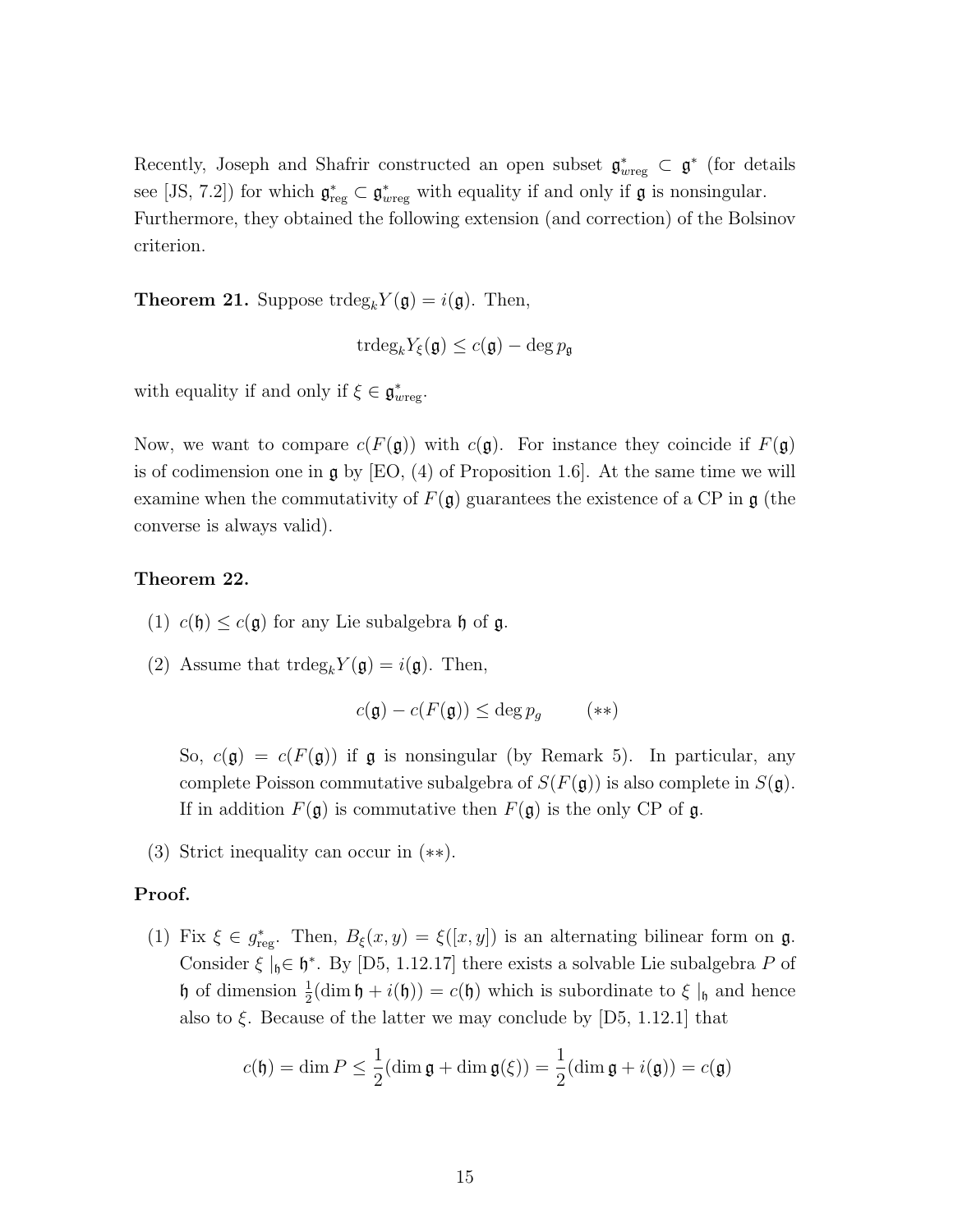(2) Let  $x_1, \ldots, x_s, x_{s+1}, \ldots, x_n$  be a basis of  $\mathfrak g$  such that  $x_1, \ldots, x_s$  is a basis of  $F(\mathfrak{g})$ . Fix  $\xi \in \mathfrak{g}^*_{\text{reg}}$ .  $Y_{\xi}(\mathfrak{g})$  is generated by the  $\xi$ -shifts  $f_{\xi}^j$  $\mathcal{L}_{\xi}^{j}$  of all  $f \in Y(\mathfrak{g})$ . By Remark 8,  $Y(\mathfrak{g}) \subset S(F(\mathfrak{g}))$ . So, any  $f \in Y(\mathfrak{g})$  depends only on  $x_1, \ldots, x_s$  and so does each of its  $\xi$ -shifts. Therefore  $Y_{\xi}(\mathfrak{g}) \subset S(F(\mathfrak{g}))$ . From the Poisson commutativity of  $Y_{\xi}(\mathfrak{g})$  and by using Theorem 21 we deduce:

$$
c(\mathfrak{g}) - \deg p_{\mathfrak{g}} = \operatorname{trdeg}_k Y_{\xi}(\mathfrak{g}) \le c(F(\mathfrak{g}))
$$

which implies (∗∗).

Suppose that  $\mathfrak g$  is nonsingular and that  $F(\mathfrak g)$  is commutative. Then dim  $F(\mathfrak g)$  =  $c(F(\mathfrak{g})) = c(\mathfrak{g})$ , i.e.  $F(\mathfrak{g})$  is a CP of  $\mathfrak{g}$ . On the other hand, let  $\mathfrak{h}$  be a CP of  $\mathfrak{g}$ . Then we know that  $F(\mathfrak{g}) \subset \mathfrak{h}$ . Having the same dimension we conclude that  $F(\mathfrak{g}) = \mathfrak{h}.$ 

(3) Indeed, see for example (iv) of Proposition 11.

Remark 23. (See also [EO, Proposition 2.2]) For any nilpotent Lie algebra g of dimension at most 7 we have that:

 $\mathfrak g$  admits a CP  $\Leftrightarrow$   $F(\mathfrak g)$  is commutative

In higher dimension this is no longer valid. Indeed in [EO, 3.1] examples of square integrable, nilpotent Lie algebras  $\mathfrak g$  without CP's are given. In particular,  $F(\mathfrak g) = Z(\mathfrak g)$ is commutative.

**Proof.** In view of the previous theorem it suffices to verify that  $F(\mathfrak{g})$  is not commutative for any singular indecomposable nilpotent Lie algebra  $\mathfrak{g}$ , dim  $\mathfrak{g} \leq 7$ , without CP's, i.e. for the Lie algebras 21, 69, 77, 100, 101 (see sections 3.2 and 3.3).

The following is an abbreviated version of an important extension by Panyushev and Yakimova [PY] of a result by Tarasov [T] in the semi-simple case.

Theorem 24. Suppose that  $\mathfrak g$  is algebraic for which:

(i)  $Y(\mathfrak{g})$  is freely generated by homogeneous polynomials  $f_1, \ldots, f_r$ , where  $r =$  $i(\mathfrak{g})$ , such that  $\sum_{r=1}^{r}$  $i=1$ deg  $f_i = c(\mathfrak{g}).$ 

(ii) codim  $\mathfrak{g}^*_{sing} \geq 3$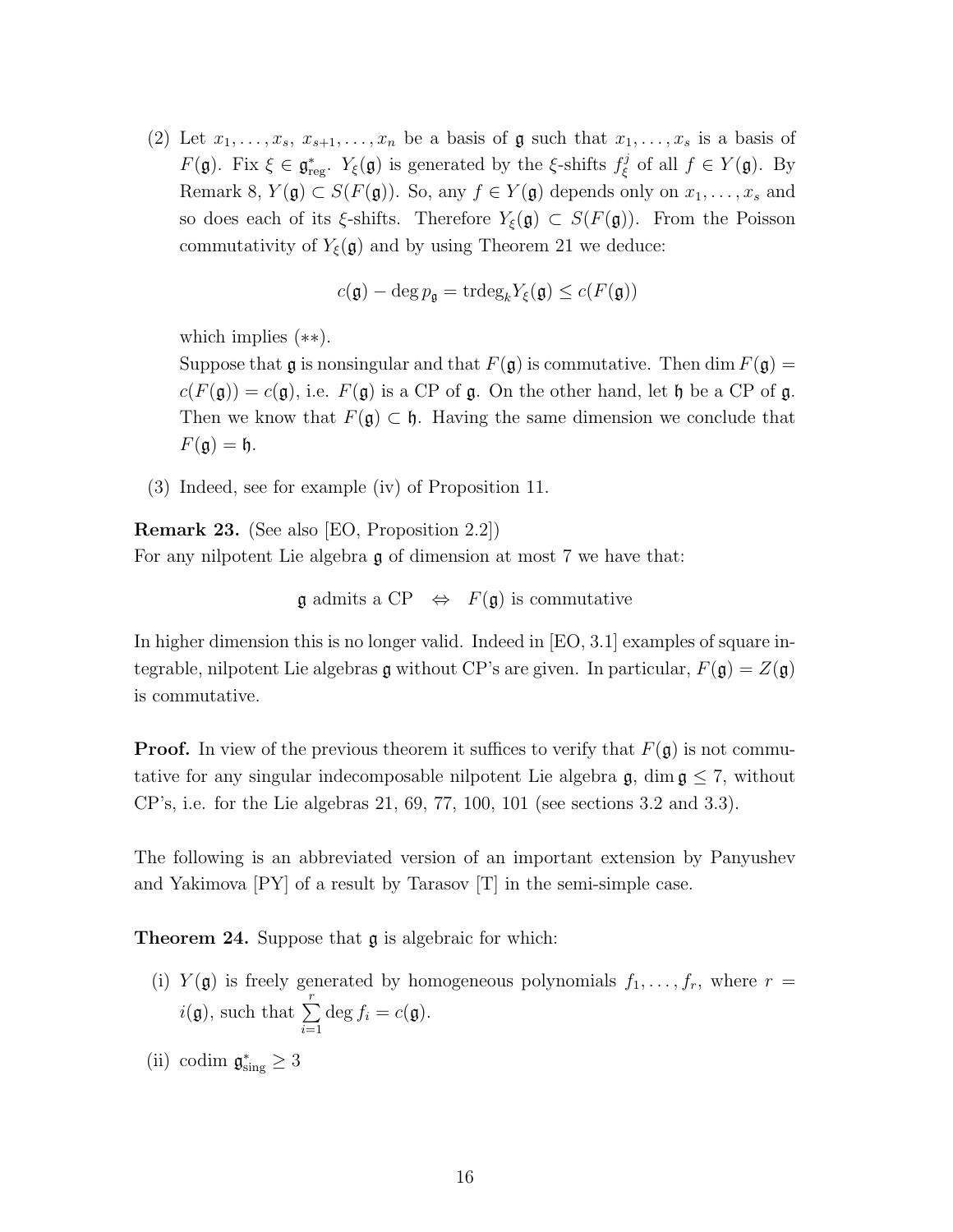Then, for any  $\xi \in \mathfrak{g}^*_{\text{reg}}, Y_{\xi}(\mathfrak{g})$  is a polynomial, strongly complete subalgebra of  $S(\mathfrak{g})$ .

**Example 25.** Let  $\mathfrak{g}$  be the diamond Lie algebra over k, i.e. the 4-dimensional solvable Lie algebra with basis  $t, x, y, z$  with nonvanishing brackets  $[t, x] = -x, [t, y] = y, [x, y] = z.$ 

**g** is algebraic and it is easy to verify that  $i(\mathfrak{g}) = 2$  and codim  $\mathfrak{g}^*_{sing} = 3$ .

 $Y(\mathfrak{g})$  is freely generated by the homogeneous polynomials  $xy - tz$  and z of which the sum of the degrees equals  $3 = c(g)$ .

Fix  $\xi = z^* \in \mathfrak{g}^*_{\text{reg}}$ . Then,

$$
Y_{\xi}(\mathfrak{g}) = k[xy - tz, t, z] = k[xy, t, z]
$$

which is a polynomial, strongly complete subalgebra of  $S(\mathfrak{g})$  by the previous theorem. Note that  $xy \in Y_{\xi}(\mathfrak{g})$  but  $x \notin Y_{\xi}(\mathfrak{g})$  and  $y \notin Y_{\xi}(\mathfrak{g})$  (compare this with (i) of Remark 17). Also,  $\{\mathfrak{g}, Y_{\xi}(\mathfrak{g})\} \not\subset Y_{\xi}(\mathfrak{g})$  (since  $\{x, xy\} = xz \notin Y_{\xi}(\mathfrak{g})$ ).

On the other hand, take  $\eta = x^* \in \mathfrak{g}^*_{\text{reg}}$ . Then,  $Y_{\eta}(\mathfrak{g}) = k[xy - tz, y, z]$ , which is also a polynomial, strongly complete subalgebra of  $S(\mathfrak{g})$  and this time  $\{\mathfrak{g}, Y_{\eta}(\mathfrak{g})\} \subset Y_{\eta}(\mathfrak{g})$ .

Theorem 26. Let g be a nonabelian unimodular, coregular Lie algebra such that trdeg<sub>k</sub> $Y(\mathfrak{g}) = i(\mathfrak{g})$ . If  $\mathfrak g$  admits a CP  $\mathfrak h$  then, for any  $\xi \in \mathfrak{g}^*_{reg}$ ,  $Y_{\xi}(\mathfrak g)$  is not a maximal Poisson commutative subalgebra of  $S(\mathfrak{g})$ . If in addition  $\mathfrak{g}$  is algebraic, then codim  $\mathfrak{g}^*_{\text{sing}} \leq 2$ .

**Remark.** This theorem is no longer valid if the condition  $trdeg_k Y(\mathfrak{g}) = i(\mathfrak{g})$  is removed. See counterexample 20.

**Proof.** Suppose that  $Y_{\xi}(\mathfrak{g})$  is a maximal Poisson commutative subalgebra for some  $\xi \in \mathfrak{g}^*_{\text{reg}}$ . Let  $h_1, \ldots, h_m$ ,  $m = c(\mathfrak{g})$ , be a basis of  $\mathfrak{h}$ . We know that  $F(\mathfrak{g}) \subset \mathfrak{h}$ . As seen in the proof of Theorem 22,

$$
Y_{\xi}(\mathfrak{g}) \subset S(F(\mathfrak{g})) \subset S(\mathfrak{h})
$$

where  $S(\mathfrak{h})$  is a Poisson commutative subalgebra of  $S(\mathfrak{g})$ . It follows that  $Y_{\xi}(\mathfrak{g}) = S(\mathfrak{h})$ by the maximality of  $Y_{\xi}(\mathfrak{g})$ . By Theorem 21

$$
c(\mathfrak{g}) - \deg p_{\mathfrak{g}} = \operatorname{trdeg}_k Y_{\xi}(\mathfrak{g}) = \operatorname{trdeg}_k S(\mathfrak{h}) = c(\mathfrak{g})
$$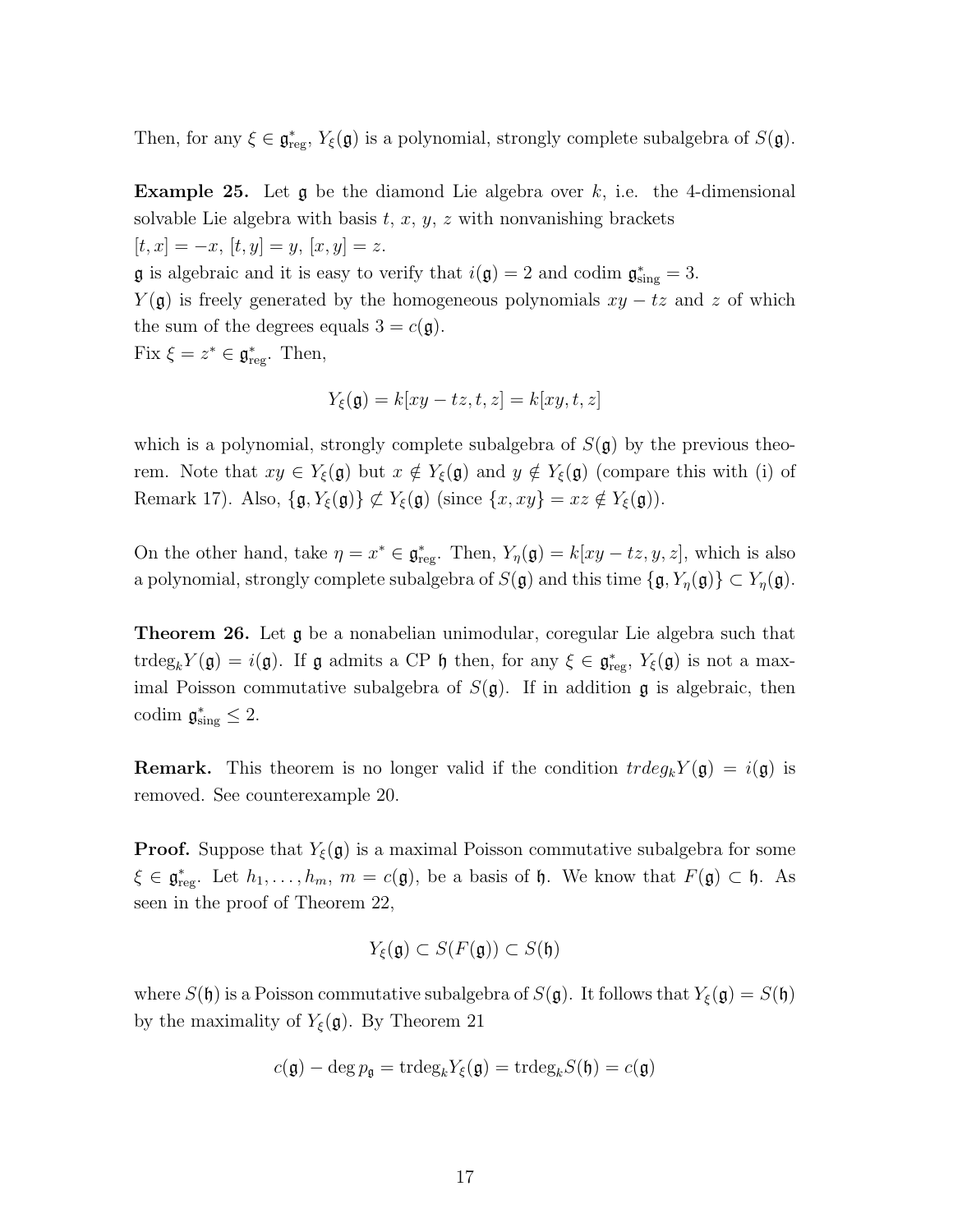Hence deg  $p_{\mathfrak{g}} = 0$ .

By assumption  $Y(\mathfrak{g})$  is freely generated by homogeneous polynomials  $f_1, \ldots, f_r$ , where  $r = i(\mathfrak{g})$ . Then the extended sum rule (Remark 10) asserts that

$$
\sum_{i=1}^r \deg f_i = c(\mathfrak{g})
$$

 $Y_{\xi}(\mathfrak{g})$  is generated by the  $\xi$ -shifts  $f_i^j$  $f_i^j, i: 1, \ldots, r; j: 0, \ldots, \deg f_i - 1$  of the  $f_i$ 's. Clearly their number is  $\sum_{r=1}^{r}$  $\sum_{i=1} \deg f_i = c(\mathfrak{g})$ , which is precisely trdeg<sub>k</sub> $Y_{\xi}(\mathfrak{g})$ . Therefore  $Y_{\xi}(\mathfrak{g})$  is freely generated by these  $\xi$ -shifts. From the equality

$$
k[f_i^j \mid i:1,\ldots,r; j:0,\ldots,\deg f_i-1] = k[h_1,\ldots,h_m]
$$

we obtain that these two polynomial rings have the same Gorenstein invariant  $[OV,$ Example 5.6], i.e.

$$
\sum_{i,j} \deg f_i^j = \sum_{i=1}^m \deg h_i = m = c(\mathfrak{g})
$$

Since the sum on the left hand side consists of  $c(\mathfrak{g})$  positive integers, we deduce that deg  $f_i^j = 1$  for all i, j. In particular, deg  $f_i = 1, i : 1, \ldots, r$ . This implies that  $Y(\mathfrak{g}) = Y_{\xi}(\mathfrak{g})$ , hence  $i(\mathfrak{g}) = c(\mathfrak{g}) = \frac{1}{2}(\dim \mathfrak{g} + i(\mathfrak{g}))$ , i.e.  $i(\mathfrak{g}) = \dim \mathfrak{g}$ . Consequently,  $\mathfrak g$  is abelian, contradicting our assumption. Finally, suppose in addition that  $\mathfrak g$  is algebraic, then we conclude that codim  $\mathfrak{g}^*_{sing} \leq 2$  by theorem 24.

### Example 27: The standard filiform Lie algebra  $\mathfrak{g}(n)$

 $\mathfrak{g}(n)$  is the nilpotent Lie algebra with basis  $x_1, \ldots, x_n$  and nonzero brackets:

$$
[x_1, x_i] = x_{i+1}, i: 2, \dots, n-1
$$

 $Y(\mathfrak{g}(n))$  is finitely generated [Ce4], but it is not always a polynomial algebra. Dixmier verified by direct computation that  $g(3)$  and  $g(4)$  are coregular, but that  $\mathfrak{g}(5)$  is not [D2]. In fact  $\mathfrak{g} = \mathfrak{g}(n)$  is not coregular if  $n \geq 5$  by (1) of Theorem 13 [OV, Example 1.7]. We now want to arrive at the same conclusion by invoking the previous theorem. So, let us assume that  $g(n)$  is coregular. Clearly,  $i(g(n)) = n - 2$ and therefore  $c(\mathfrak{g}(n)) = \frac{1}{2}(n + n - 2) = n - 1$ . Hence  $\mathfrak{h} = \langle x_2, \dots, x_n \rangle$  is a CP of  $\mathfrak{g}(n)$ . One verifies that codim  $\mathfrak{g}_{sing}^* = n-2$ . Since  $\mathfrak{g}(n)$  is nilpotent we may apply the previous theorem in order to conclude that codim  $\mathfrak{g}^*_{sing} \leq 2$ , i.e.  $n \leq 4$ .

For the explicit generators of  $Y(\mathfrak{g}(n))$ ,  $n \leq 6$  we refer to [O5, section 5]. We now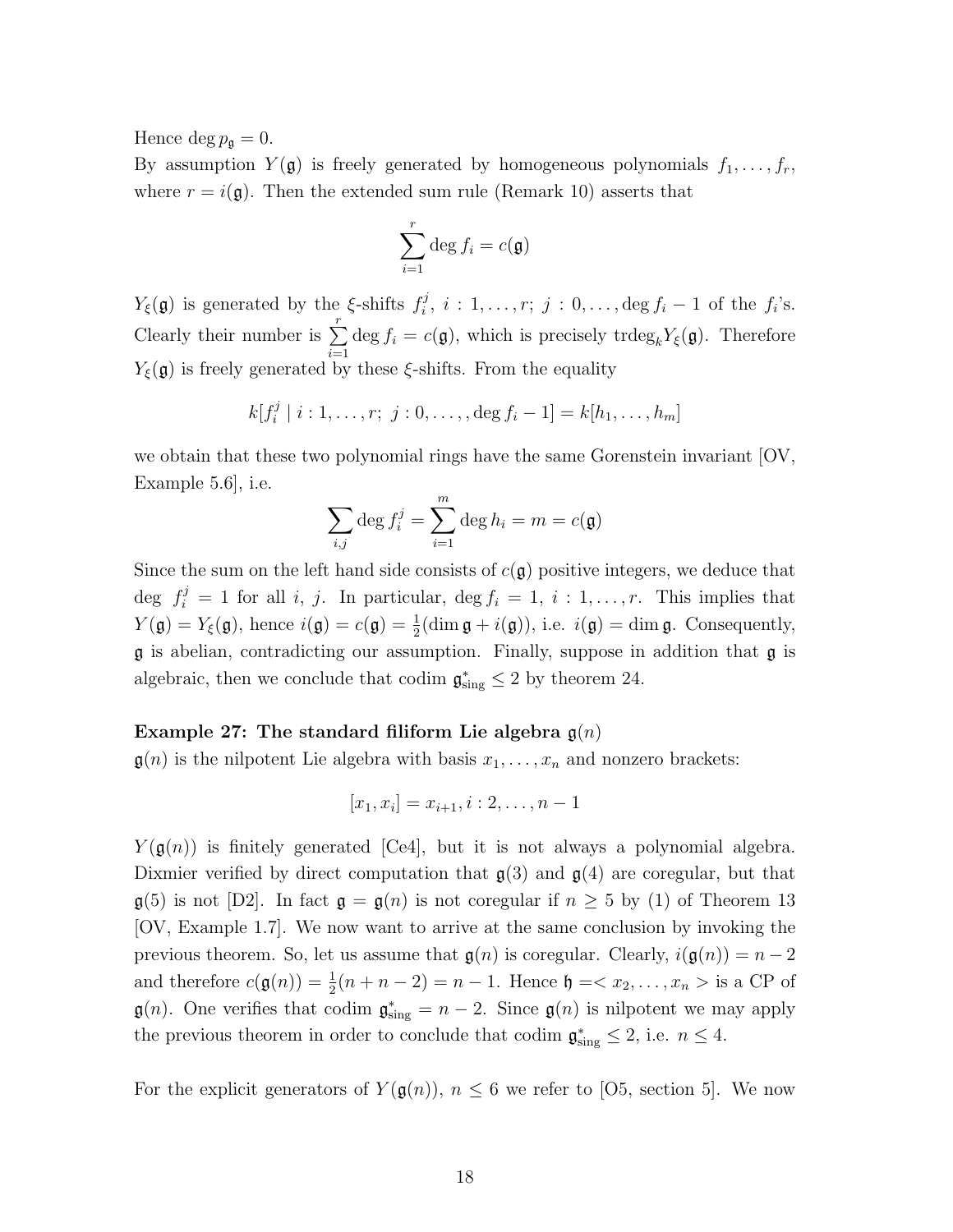want to comment on  $Y(\mathfrak{g}(7))$ . From the classical correspondence with the  $SL(2)$ covariants of the binary quintic we know that  $Y(g(7))$  is minimally generated by 23 elements, satisfying 168 relations [GY, pp. 131, 144]. An attempt to find these generators by using SINGULAR [GPS] failed because our computer ran out of memory. However, later on we found them explicitly in an unpublished, carefully handwritten manuscript by André Cerezo  $[Ce4]$ , see also  $[Ce3]$ . The size of most of these generators is gigantic and their description takes about 20 pages. For this reason we will only include in 3.2 ( $#$  159) the 5 algebraically independent homogeneous generators of the quotient field of  $Y(\mathfrak{g}(7))$ .

## Example 28. (See also [JS, 8.3])

Let **g** be the solvable Lie algebra with basis  $x_0, x_1, \ldots, x_n$  and nonzero brackets  $[x_0, x_i] = r_i x_i, i : 1, \ldots, n$ , where the  $r_i$ 's are (nonzero) rational numbers such that  $\sum_{n=1}^{\infty}$  $i=1$  $r_i = 0$ . Then,

 $\mathfrak g$  is coregular  $\Leftrightarrow n=2$ 

In that situation  $Y(\mathfrak{g}) = k[x_1x_2]$ .

**Proof.** Clearly **g** is algebraic and unimodular with  $i(\mathfrak{g}) = n - 1$  and  $n \geq 2$ . Hence  $c(\mathfrak{g}) = \frac{1}{2}(n+1+n-1) = n$  and so  $\mathfrak{h} = \langle x_1, \ldots, x_n \rangle$  is a CP of  $\mathfrak{g}$ . Also codim  $\mathfrak{g}^*_{sing} = n$ . Next, we claim that  $R(\mathfrak{g})^{\mathfrak{g}}$  is the quotient field  $Q(Y(\mathfrak{g}))$  of  $Y(\mathfrak{g})$ . Using the fact that each element of  $R(\mathfrak{g})^{\mathfrak{g}}$  is the quotient of two semi-invariants of  $S(\mathfrak{g})$  of the same weight, it is not difficult to verify that  $R(\mathfrak{g})^{\mathfrak{g}}$  is generated as a field by elements of the form  $z_m = x_1^{m_1} \dots x_n^{m_n}$  where  $m = (m_1, \dots, m_n) \in \mathbb{Z}^n$  such that  $\sum_{n=1}^{\infty}$  $i=1$  $r_i m_i = 0$ . In particular,  $z_q = x_1 \dots x_n \in Y(\mathfrak{g})$  where  $q = (1, \dots, 1)$ . Now consider  $z_m$ . Choose a positive integer t such that  $m_i + t \geq 0$  for all  $i : 1, \ldots, n$ . Then,

$$
z_m(z_q)^t = z_{m+tq} = x_1^{m_1+t} \dots x_n^{m_n+t} \in Y(\mathfrak{g})
$$

hence,  $z_m = z_{m+tq}(z_q)^{-t} \in Q(Y(\mathfrak{g})).$ This establishes the claim. Consequently,

$$
\mathrm{trdeg}_k Y(\mathfrak{g}) = \mathrm{trdeg}_k R(\mathfrak{g})^{\mathfrak{g}} = i(\mathfrak{g})
$$

by (1) of Theorem 1 since g is algebraic.

Now, suppose g is coregular. Invoking the previous theorem, we deduce that  $n = \text{codim } \mathfrak{g}^*_{\text{sing}} \leq 2 \text{ and thus } n = 2.$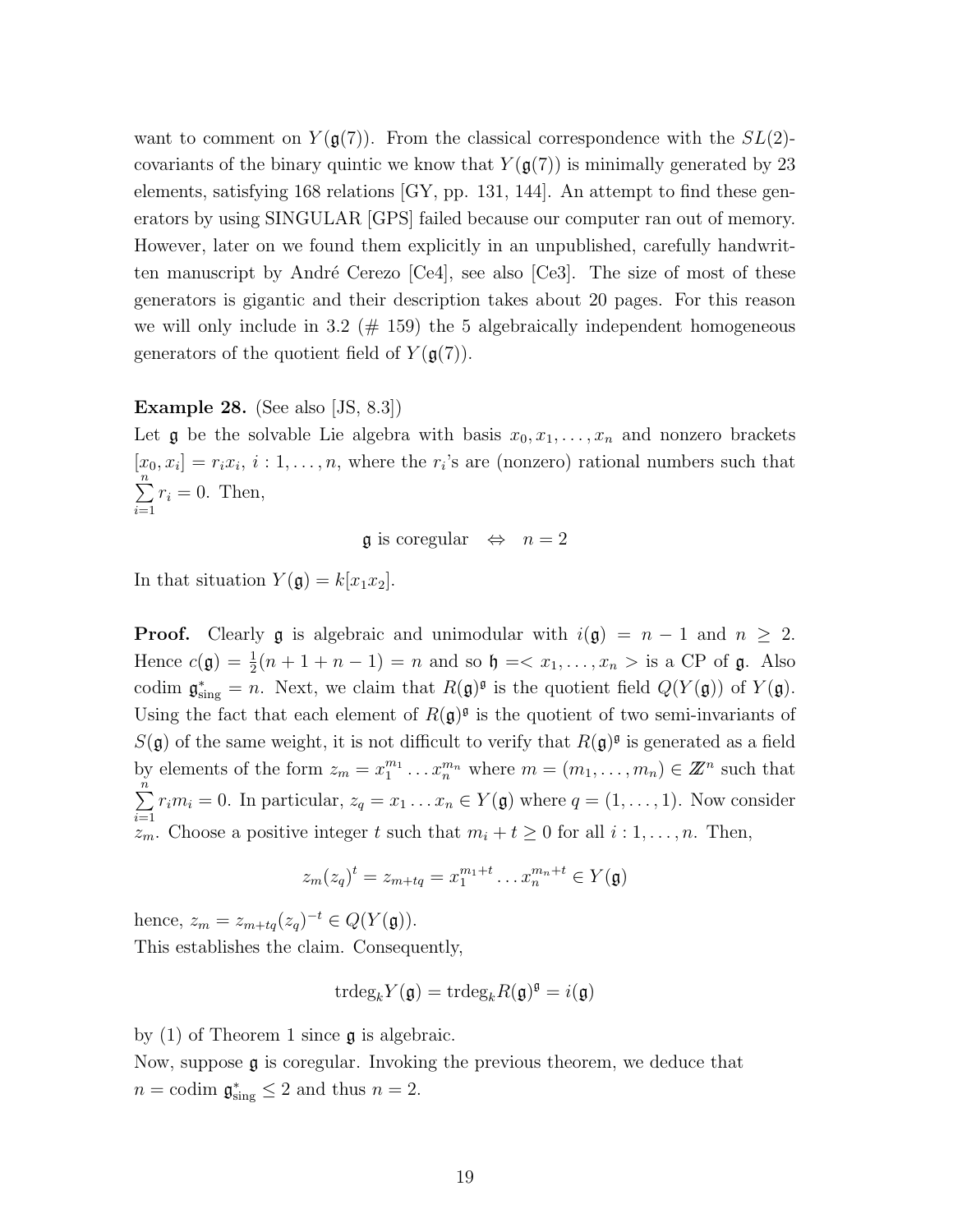The converse is obvious.

Remark 29. One would expect Theorem 24 to be applicable for quadratic Lie algebras. This is indeed the case for semi-simple Lie algebras [T], the diamond Lie algebra (Example 25) and the quadratic nilpotent Lie algebras of dimension at most 6 ( $\mathfrak{g}_{5,4}(\#7)$  and  $g_{6,3}(\#22)$  [O5,5]). However this is not true for  $\mathfrak{g}_{7,2.4}(\#101)$  (See Example 32), which is the only indecomposable, quadratic nilpotent Lie algebra of dimension 7. In fact,  $\mathfrak{g}_{7,1.1(iii)}(\#136)$  (See Example 33) is the only 7-dimensional indecomposable nilpotent Lie algebra which satisfies the conditions of Theorem 24.

## 2.9 A conjecture by Milovanov

The following assertion raised by Milovanov, has been verified for a number of low dimensional Lie algebras by Korotkevich [K].

Conjecture 30. For any solvable Lie algebra g there exists a complete Poisson commutative subalgebra M of  $S(\mathfrak{g})$  generated by elements of degree at most two.

We thank Oksana Yakimova for informing us about this and for giving some helpful suggestions. In the next section we will show this conjecture to be valid for all indecomposable (and hence also for all) at most 7-dimensional nilpotent Lie algebras. This is obvious if  $\mathfrak g$  admits a CP  $\mathfrak h$ , namely just take  $M = S(\mathfrak h)$ , see (1) of Examples 19. Also, the subalgebra  $M$  as constructed in (2) of Examples 19 has the required properties, except for the Lie algebras 134, 135, 136. For these an alternative subalgebra is given, denoted by  $M_1$ , (see e.g. Example 33), satisfying the conjecture.

# 3. Indecomposable nilpotent Lie algebras of dimension  $\leq 7$  $(k = 0)$

We will use the classification of Magnin [Ma1, Ma2, Ma3] and of Carles [Ca]. In view of the work already done in [O5,5], it suffices to consider all 7-dimensional indecomposable nilpotent Lie algebras  $\mathfrak g$  for which  $i(\mathfrak g) > \text{rank } \mathfrak g$  (77 cases in total, of which  $\mathfrak{g}_{7,0.4(\lambda)}$  (# 84) is the only infinite family).

# 3.1 Procedure and examples

Most of the calculations are done with MAPLE and with SINGULAR (if  $\mathfrak g$  has an abelian ideal of codimension one). We will primarily follow the method Dixmier used for dimension 5 [D2, pp. 322-330]. Therefore we recall the following special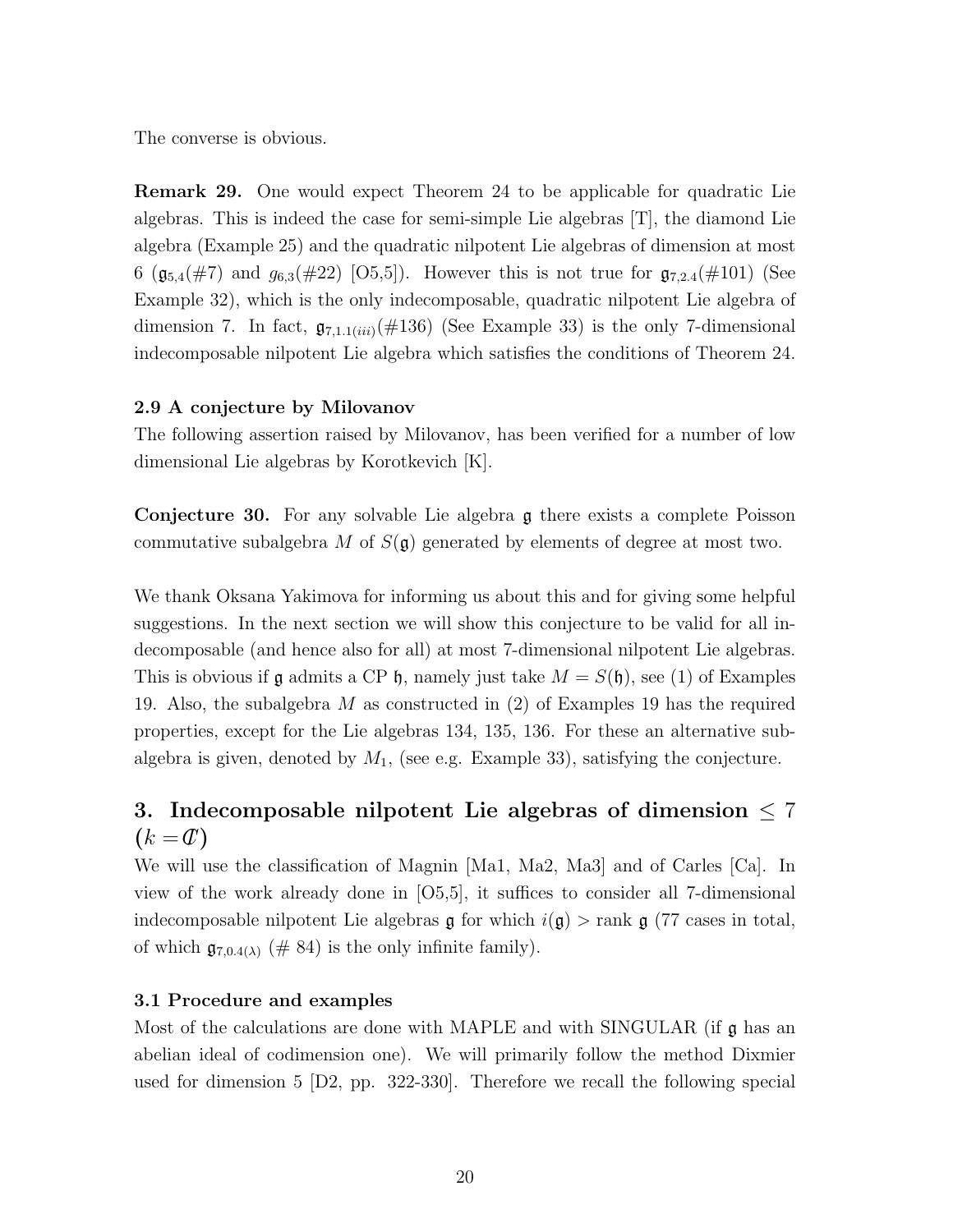case of one of his results [D1, p. 333].

Theorem 31. Let g be a nilpotent Lie algebra and let

$$
0=\mathfrak{g}_0\subset\mathfrak{g}_1\ldots\subset\mathfrak{g}_n=\mathfrak{g}
$$

be a sequence of ideals of  $\mathfrak g$  such that for each  $j:1,\ldots,n$ ,  $\dim \mathfrak g_j = j$  and  $[\mathfrak g, \mathfrak g_j] \subset$  $\mathfrak{g}_{j-i}$ . Choose  $x_j \in \mathfrak{g}_j \backslash \mathfrak{g}_{j-1}$ . Suppose  $j_1 < j_2 < \ldots < j_r$  are the indices  $j \geq 1$  such that

$$
S(\mathfrak{g}_{j-1}) \cap Y(\mathfrak{g}) \stackrel{\subset}{\neq} S(\mathfrak{g}_j) \cap Y(\mathfrak{g})
$$

(1) Then for each such j there is a nonzero element  $b_j \in S(\mathfrak{g}_{j-1}) \cap Y(\mathfrak{g})$  and  $c_j \in S(\mathfrak{g}_{j-1})$  such that  $a_j = b_j x_j + c_j \in S(\mathfrak{g}_j) \cap Y(\mathfrak{g})$ .

In (2), (3), (4)  $a_j, b_j, c_j$  are chosen to satisfy (1).

- (2)  $Y(\mathfrak{g}) \subset k[a_{j_1}, \ldots, a_{j_r}, b_{j_1}^{-1}, \ldots, b_{j_r}^{-1}]$
- (3)  $R(\mathfrak{g})^{\mathfrak{g}}$  is the quotient field of  $Y(\mathfrak{g})$ . It is the field generated by  $a_{j_1}, \ldots, a_{j_r}$ , which are algebraically independent over k. In particular,  $r = i(\mathfrak{g})$ .
- (4)  $Y(\mathfrak{g}) \subset k[a_{j_1}, \ldots, a_{j_r}, a^{-1}]$  for some nonzero  $a \in k[a_{j_1}, \ldots, a_{j_r}]$  (in our limited setting a can be taken in  $Z(\mathfrak{g})$

Using this we construct as a first step homogeneous, algebraically independent elements  $f_1, \ldots, f_r \in Y(\mathfrak{g})$ , which generate the quotient field  $R(\mathfrak{g})^{\mathfrak{g}}, r = i(\mathfrak{g})$ . At this stage we recover the results of Romdhani [R], although quite a few cases are missing [G, pp. 146-149] and some minor corrections have to be made. Next, we distinguish two major classes:

I.  $\sum_{r=1}^{r}$  $i=1$  $\deg f_i = c(\mathfrak{g}) - \deg p_{\mathfrak{g}}$  (54 cases)

Then g is coregular since  $Y(\mathfrak{g})$  is freely generated by  $f_1, \ldots, f_r$  by Theorem 14. We have two subclasses:

- Ia. g is singular (19 cases)
- Ib. g is nonsingular (35 cases)

We describe the procedure by giving a nontrivial example for each case.

#### Example 32. (See Remark 29)

Let **g** be the nilpotent Lie algebra  $\mathfrak{g}_{7,2.4} \cong (23457C) \cong R_{13} \neq (101)$  with basis  $\{x_1, \ldots, x_7\}$  and nonzero brackets:  $[x_1, x_2] = x_3$ ,  $[x_1, x_3] = x_4$ ,  $[x_1, x_4] = x_5$ ,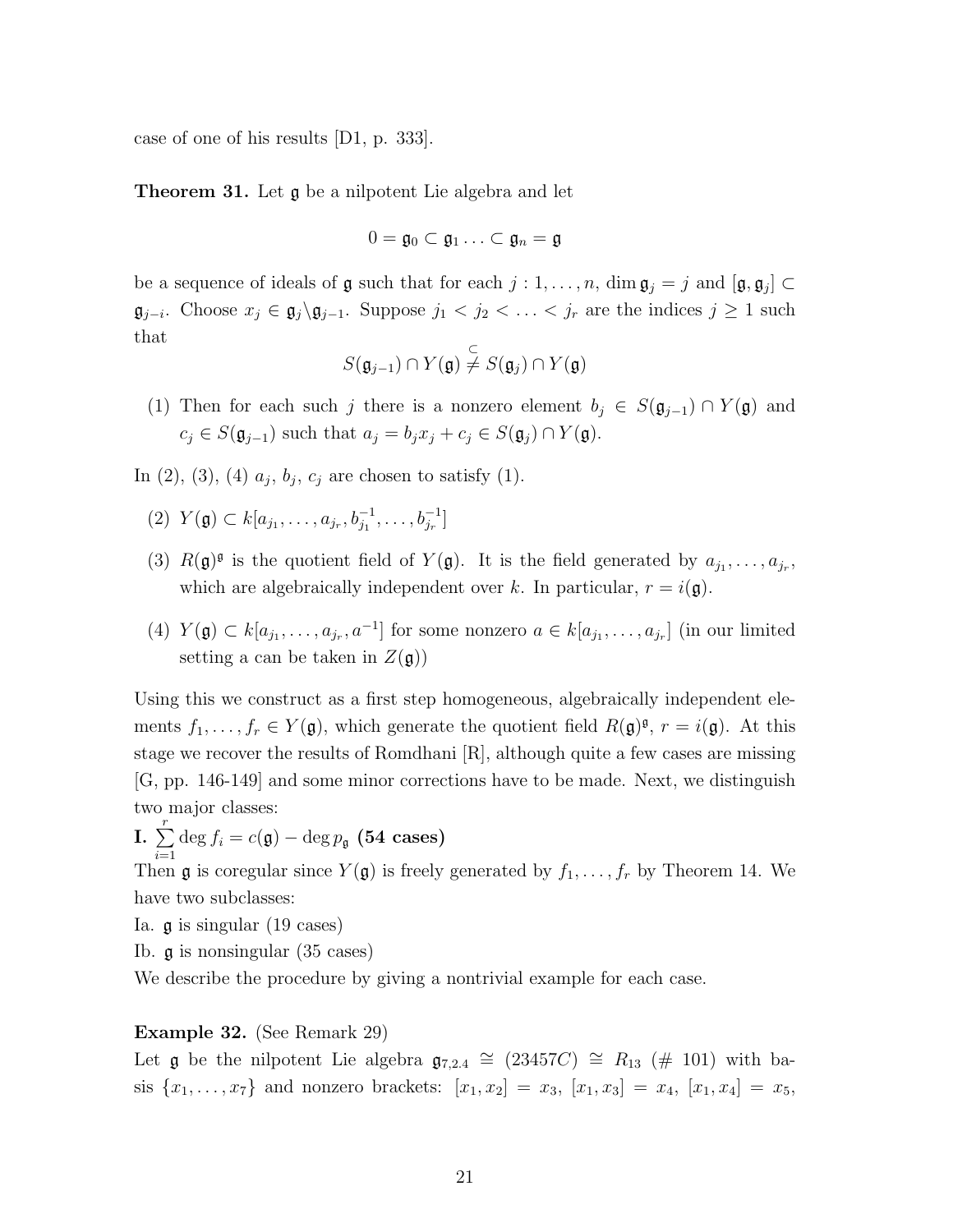$[x_1, x_5] = x_6$ ,  $[x_2, x_5] = -x_7$ ,  $[x_3, x_4] = x_7$ .

Clearly,  $i(\mathfrak{g}) = 3 > 2 = \text{rank } \mathfrak{g}$  (the 2nd index of  $\mathfrak{g}_{7,2.4}$ ). Hence  $c(\mathfrak{g}) = \frac{1}{2}(7 + 3) = 5$ . The symmetric bilinear form  $b$  on  $\mathfrak g$  with nonzero entries

$$
b(x_4, x_4) = b(x_2, x_6) = b(x_1, x_7) = 1
$$
 and  $b(x_3, x_5) = -1$ 

is invariant and nondegenerate.

So,  $\mathfrak g$  is quadratic and hence also quasi quadratic (i.e.  $F(\mathfrak g) = \mathfrak g$ ). In particular **g** has no CP's. Next, we consider the flag of ideals  $\mathfrak{g}_0 = \{0\}$ ,  $\mathfrak{g}_1 = \langle x_7 \rangle$ ,  $\mathfrak{g}_2 =$  $\langle x_6, x_7 \rangle, \ldots, \mathfrak{g}_6 = \langle x_2, \ldots, x_7 \rangle, \mathfrak{g}_7 = \mathfrak{g}$  for which  $[\mathfrak{g}, \mathfrak{g}_j] \subset \mathfrak{g}_{j-1}, j : 1, \ldots, 7$ .  $Y(\mathfrak{g})$  contains the following homogeneous elements:

$$
f_1 = x_6, f_2 = x_7, f_3 = x_4^2 - 2x_3x_5 + 2x_2x_6 + 2x_1x_7
$$

 $(f_3$  is the Casimir element w.r.t. b). By Theorem 31 they form algebraically independent generators of the quotient field of  $Y(\mathfrak{g})$ . One verifies that  $p_{\mathfrak{g}} = x_7$ , hence  $\mathfrak{g}$ is singular. We also observe that

$$
\sum_{i=1}^{3} \deg f_i = 4 = 5 - 1 = c(\mathfrak{g}) - \deg p_{\mathfrak{g}}
$$

By Theorem 14 we may deduce that

$$
Y(\mathfrak{g}) = k[f_1, f_2, f_3]
$$

i.e. **g** is coregular. Next, we take  $\xi = x_7^* \in \mathfrak{g}_{\text{reg}}^*$ . Then the Mishchenko-Fomenko algebra

$$
Y_{\xi}(\mathfrak{g}) = k[x_1, x_6, x_7, f_3]
$$

has transcendence degree  $4 < c(\mathfrak{g})$ , as expected by Theorem 21, so it is not complete. Moreover, it is not maximal Poisson commutative since it is strictly contained in the Poisson commutative subalgebra

$$
k[x_1, x_6, x_7, x_5^2 - 2x_4x_6, f_3]
$$

In order to follow the approach of (2) of Examples 19 we need to consider:  $Y(\mathfrak{g}_0) = k, Y(\mathfrak{g}_1) = k[x_7], Y(\mathfrak{g}_2) = k[x_6, x_7] = Y(\mathfrak{g}_6), Y(\mathfrak{g}_3) = k[x_5, x_6, x_7] = Y(\mathfrak{g}_5),$  $Y(\mathfrak{g}_4) = k[x_4, x_5, x_6, x_7], Y(\mathfrak{g}_7) = Y(\mathfrak{g}) = k[x_6, x_7, f_3].$  The subalgebra generated by the union of these is:

$$
V(\mathfrak{g}) = k[x_4, x_5, x_6, x_7, f_3] = k[x_4, x_5, x_6, x_7, x_1x_7 + x_2x_6 - x_3x_5]
$$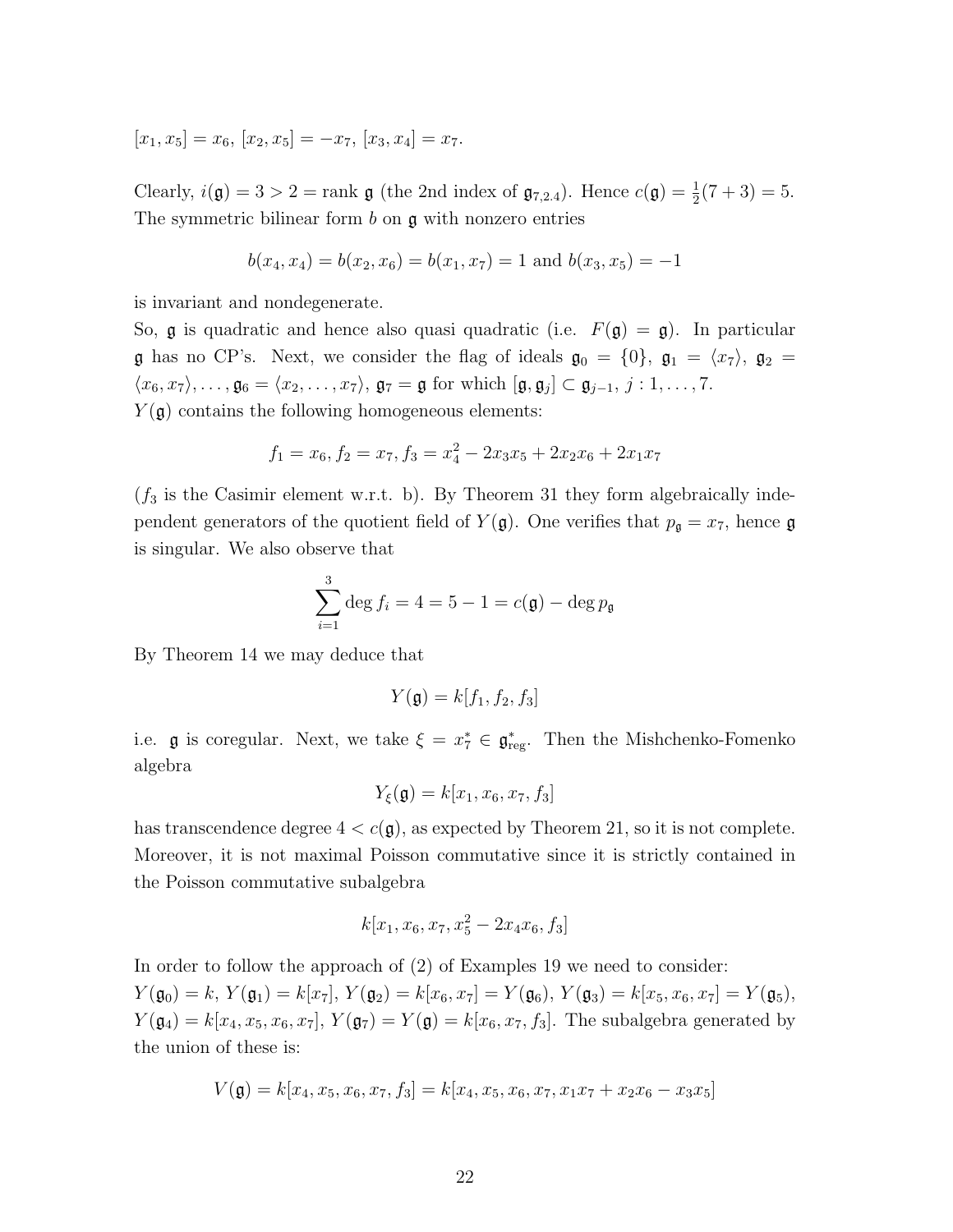The Jacobian locus of its generators is:

$$
\{\xi \in \mathfrak{g}^* \mid \xi(x_5) = \xi(x_6) = \xi(x_7) = 0\}
$$

which has codimension 3. Then combining Theorem 16 and (ii) of Proposition 15 we deduce that  $M = V(\mathfrak{g})$  is a strongly complete Poisson commutative subalgebra of  $S(\mathfrak{g})$ . Note that M satisfies the Milovanov conjecture. In addition M is a polynomial subalgebra for which  $\{\mathfrak{g}, M\} \subset M$  and  $Q(M)$  is a maximal subfield of the Poisson field  $R(\mathfrak{g})$  (see (2) of Examples 19). In view of Remark 2 and (2) of Examples 19 we may conclude that:

$$
Z(U(\mathfrak{g})) = k[x_6, x_7, x_4^2 - 2x_3x_5 + 2x_2x_6 + 2x_1x_7]
$$

and that

$$
s(M) = k[x_4, x_5, x_6, x_7, x_1x_7 + x_2x_6 - x_3x_5]
$$

is a polynomial, maximal commutative subalgebra of  $U(\mathfrak{g})$  of transcendence degree  $c(\mathfrak{g})$  for which  $[\mathfrak{g}, s(M)] \subset s(M)$ .

## Example 33. (See Remark 29)

Let **g** be the nilpotent Lie algebra  $\mathfrak{g}_{7,1.1(iii)} \cong (23457G) \cong R_{11} \ (\# 136)$  with basis  $\{x_1, \ldots, x_7\}$  and nonzero brackets:  $[x_1, x_2] = x_3$ ,  $[x_1, x_3] = x_4$ ,  $[x_1, x_4] = x_5$ ,  $[x_1, x_5] = x_6, [x_2, x_3] = x_5, [x_2, x_4] = x_6, [x_2, x_5] = -x_7, [x_3, x_4] = x_7.$ Clearly,  $i(\mathfrak{g}) = 3 > 1$  = rank  $\mathfrak{g}$  and  $c(\mathfrak{g}) = \frac{1}{2}(7 + 3) = 5$ .

One verifies that  $\mathfrak g$  is quasi quadratic (i.e.  $F(\mathfrak g) = \mathfrak g$ ) and therefore  $\mathfrak g$  has no CP's. Consider the flag of ideals  $\mathfrak{g}_0 = \{0\}$ ,  $\mathfrak{g}_1 = \langle x_7 \rangle$ ,  $\mathfrak{g}_2 = \langle x_6, x_7 \rangle$ , ...,  $\mathfrak{g}_6 = \langle x_2, \ldots, x_7 \rangle$ ,  $\mathfrak{g}_7 = \mathfrak{g}$  for which  $[\mathfrak{g}, \mathfrak{g}_j] \subset \mathfrak{g}_{j-1}, j : 1, \ldots, 7$ .

 $Y(\mathfrak{g})$  contains the following homogeneous elements:

$$
f_1 = x_6, f_2 = x_7, f_3 = 2x_5^3 - 3x_4^2x_7 - 6x_4x_5x_6 + 6x_3x_6^2 + 6x_3x_5x_7 - 6x_2x_6x_7 - 6x_1x_7^2
$$

By Theorem 31 they form algebraically independent generators of the quotient field of  $Y(\mathfrak{g})$ . One verifies that codim  $\mathfrak{g}_{sing}^* = 3$ . In particular  $\mathfrak{g}$  is nonsingular, so  $\deg p_{\mathfrak{g}} = 0$  by Remark 5. Since

$$
\sum_{i=1}^{3} \deg f_i = 5 = c(\mathfrak{g}) - \deg p_{\mathfrak{g}}
$$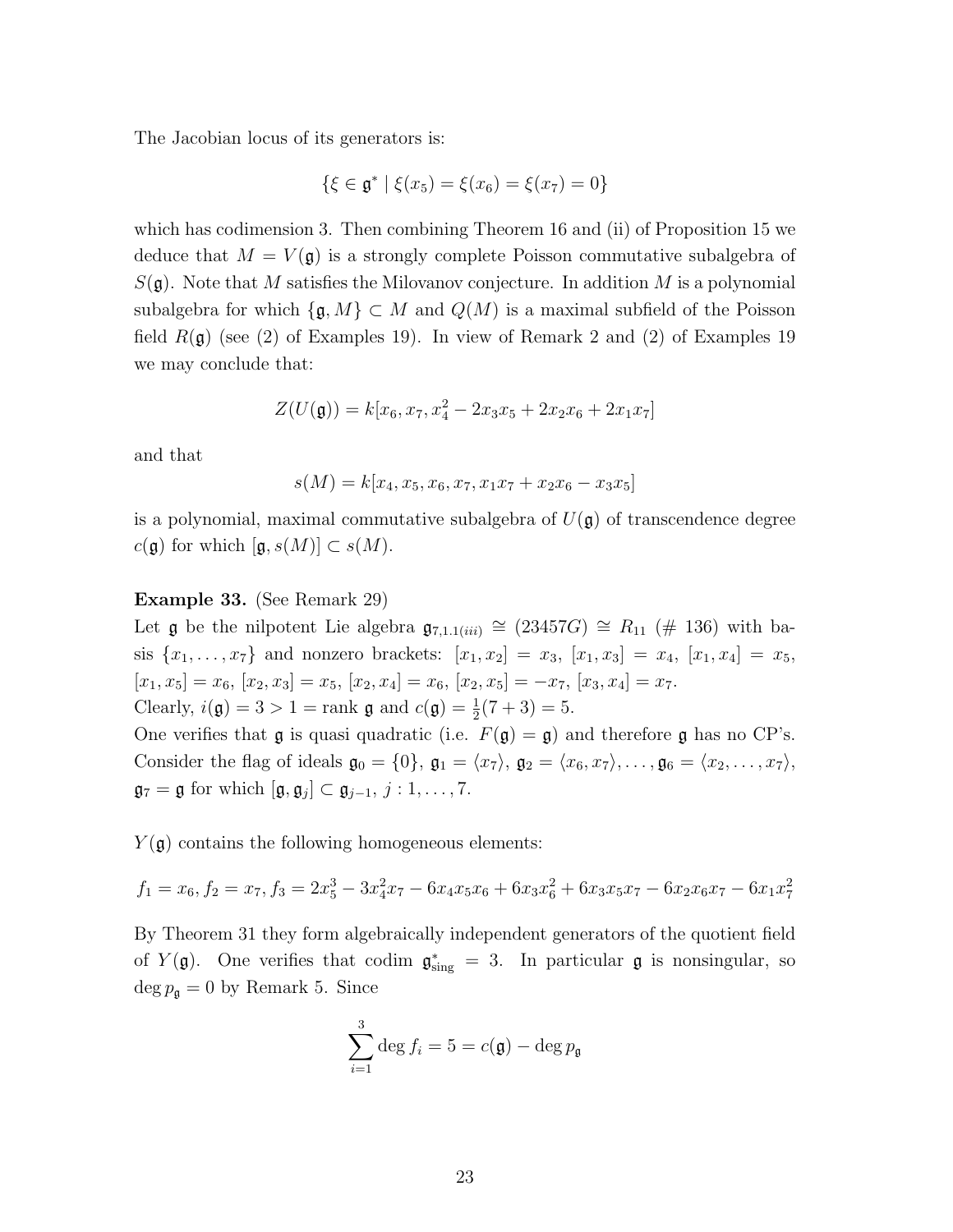we obtain that  $Y(\mathfrak{g}) = k[f_1, f_2, f_3]$  by Theorem 14, so  $\mathfrak{g}$  is coregular. Using the same reasoning as in the previous example, we obtain that

$$
M = V(\mathfrak{g}) = k[x_4, x_5, x_6, x_7, f_3]
$$
  
=  $k[x_4, x_5, x_6, x_7, x_3x_6^2 + x_3x_5x_7 - x_2x_6x_7 - x_1x_7^2]$ 

is a polynomial, strongly complete Poisson commutative subalgebra of  $S(\mathfrak{g})$ , for which  $\{\mathfrak{g}, M\} \subset M$  and  $Q(M)$  is a maximal subfield of the Poisson field  $R(\mathfrak{g})$ . These results can be literally carried over to the enveloping algebra  $U(\mathfrak{g})$ . Indeed, each of the monomials appearing in  $f_3$  is a product of commuting variables. By Remark 2 and (2) of Examples 19 we have that

$$
Z(U(\mathfrak{g})) = k[x_6, x_7, f_3] \text{ and } s(M) = k[x_4, x_5, x_6, x_7, f_3]
$$

where  $s(M)$  has similar properties as M.

The same phenomenon occurs in all other Lie algebras of our list. Next, we take  $\xi = x_5^* \in \mathfrak{g}_{reg}^*$ . The  $\xi$ -shifts of  $f_3$  are  $f_3, f_3^1 = 6(x_5^2 - x_4x_6 + x_3x_7)$  and  $f_3^2 = 6x_5$ . Then, by Theorem 24,  $Y_{\xi}(\mathfrak{g}) = k[x_6, x_7, f_3, f_3^1, f_3^2]$  $= k[x_5, x_6, x_7, x_4x_6 - x_3x_7, x_4^2x_7 - 2x_3x_6^2 + 2x_2x_6x_7 + 2x_1x_7^2]$ is a polynomial, strongly complete Poisson commutative subalgebra of  $S(\mathfrak{g})$ . However,  $\{\mathfrak{g}, Y_{\xi}(\mathfrak{g})\}\nsubseteq Y_{\xi}(\mathfrak{g})$  (indeed  $\{x_1, x_3x_7 - x_4x_6\} = x_4x_7 - x_5x_6 \notin Y_{\xi}(\mathfrak{g})$ ). Finally, following a suggestion by Oksana Yakimova, we decompose  $f_3$  as follows:

$$
f_3 = 2x_5^3 + 6x_6u - 3x_7v
$$

where  $u = x_3x_6 - x_4x_5$  and  $v = x_4^2 + 2x_1x_7 + 2x_2x_6 - 2x_3x_5$ . It turns out (by Theorem 16 and (ii) of Proposition 15) that

$$
M_1 = k[x_5, x_6, x_7, u, v]
$$

is a polynomial, strongly complete Poisson commutative subalgebra of  $S(\mathfrak{g})$ , of which the generators have degrees at most two.

II.  $\sum_{r=1}^{r}$  $i=1$  $\deg f_i > c(\mathfrak{g})$  (23 cases) It turns out that in each case  $\mathfrak g$  is not coregular. The minimal generators of  $Y(\mathfrak g)$ satisfy only one relation, except for  $\mathfrak{g}_{7,3.2}$  (# 158) (63 relations) and  $\mathfrak{g}_{7,2.3}$  (# 159) (168 relations).

**Example 34.** Let **g** be the nilpotent Lie algebra  $\mathfrak{g}_{7,1.01(i)} \cong (12357B) \cong R_{43}$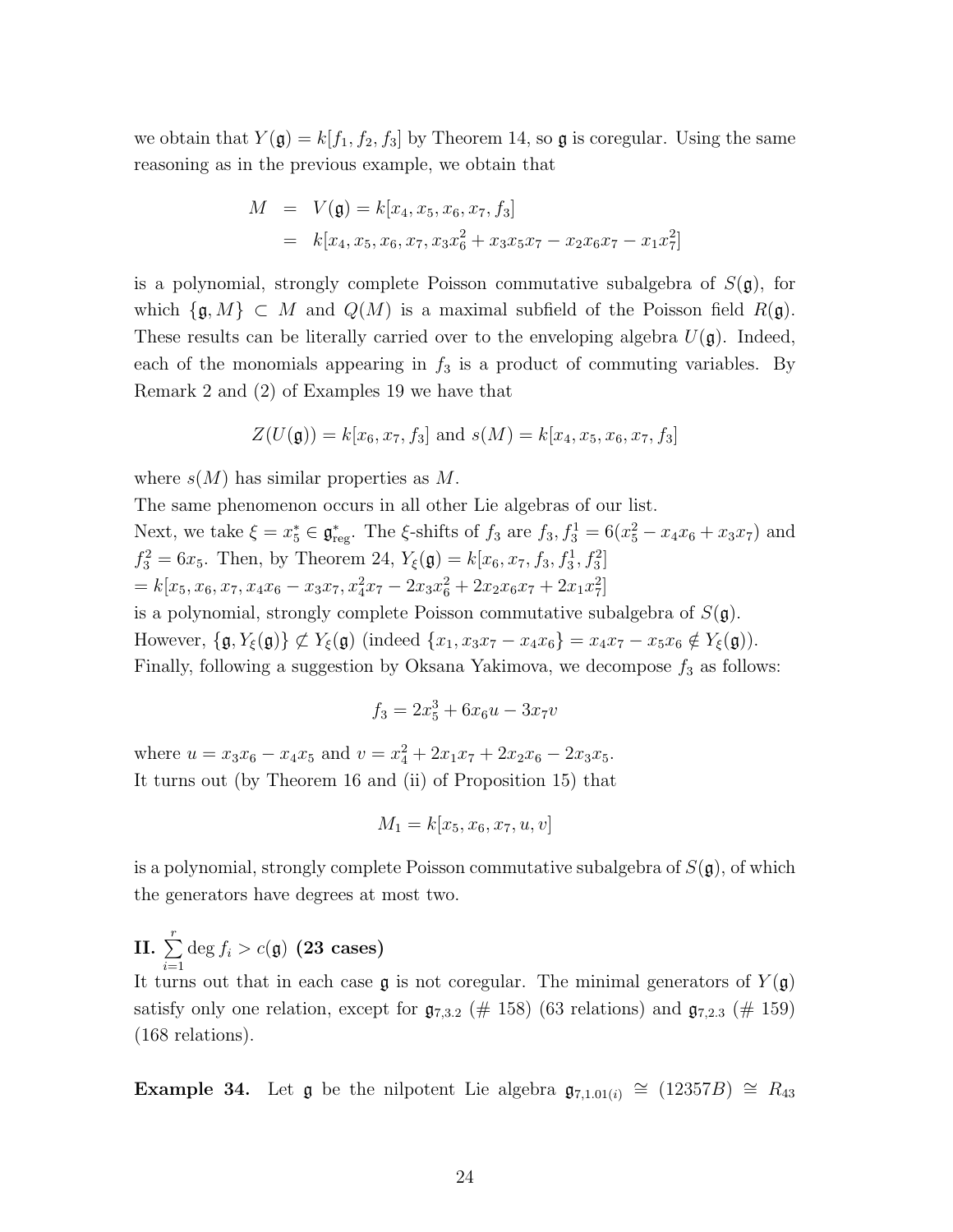(# 154) with basis  $\{x_1, \ldots, x_7\}$  and nonzero brackets  $[x_1, x_2] = x_4$ ,  $[x_1, x_4] = x_5$ ,  $[x_1, x_5] = x_6, [x_1, x_6] = x_7, [x_2, x_3] = x_5 + x_7, [x_3, x_4] = -x_6, [x_3, x_5] = -x_7.$ It is easy to verify that  $i(\mathfrak{g}) = 3 > 1 = \text{rank } \mathfrak{g}$  so  $c(\mathfrak{g}) = \frac{1}{2}(7 + 3) = 5$  and also  $\mathfrak{h} = \langle x_2, x_4, x_5, x_6, x_7 \rangle$  is a CP of  $\mathfrak{g}$ . On the other hand, codim  $\mathfrak{g}^*_{sing} = 3$ . Consequently, g is not coregular by (3) of Theorem 13. In order to find the generators of  $Y(\mathfrak{g})$  we use Dixmier's methods of [D2, pp. 328-329]. So, consider the flag of ideals  $\mathfrak{g}_0 = \{0\}, \mathfrak{g}_1 = kx_7, \mathfrak{g}_2 = \langle x_6, x_7 \rangle, \ldots, \mathfrak{g}_6 = \langle x_2, \ldots, x_7 \rangle, \mathfrak{g}_7 = \mathfrak{g}$ , for which  $[\mathfrak{g}, \mathfrak{g}_i] \subset \mathfrak{g}_{i-1}, i: 1, \ldots, 7.$ 

One verifies that  $Y(\mathfrak{g})$  contains the following  $x_7, f = x_6^3 - 3x_5x_6x_7 + 3x_4x_7^2$ ,  $g = x_6^4 - 4x_5x_6^2x_7 - 2x_6^2x_7^2 + 2x_5^2x_7^2 + 4x_4x_6x_7^2 + 4x_5x_7^3 - 4x_2x_7^3.$ 

They satisfy the conditions of Theorem 31 and therefore form algebraically independent (over k) generators of the quotient field of  $Y(\mathfrak{g})$  and

$$
Y(\mathfrak{g})\subset k[x_7, f, g, x_7^{-1}]
$$

Next, put  $h = (f^4 - g^3 - 6x_7^2 f^2 g)/x_7^3 \in Y(\mathfrak{g})$ . We claim that  $Y(\mathfrak{g}) = k[x_7, f, g, h]$ . For this we will need the following lemmas.

**Lemma A.** Let P be a polynomial in 3 variables  $X, Y, Z$  with coefficients in k. If  $P(f, g, h)$  is divisible by  $x_7$  in  $S(\mathfrak{g})$ , then  $P(X, Y, Z)$  is divisible by  $X^4 - Y^3$  in  $k[X, Y, Z].$ 

**Proof.** Let I be the ideal of  $S(\mathfrak{g})$  generated by  $x_7$ . We identify the quotient  $S(\mathfrak{g})/I$  with  $k[x_1, \ldots, x_6]$ . Then the canonical images of f, g, h are

$$
x_6^3, x_6^4, 4(x_5^3 - 3x_4x_5x_6 + 3x_2x_6^2)x_6^6
$$

By assumption we obtain

$$
P(x_6^3, x_6^4, 4(x_5^3 - 3x_4x_5x_6 + 3x_2x_6^2)x_6^6) = 0
$$

We now decompose  $P$  as follows:

$$
P(X, Y, Z) = P_r(X, Y)Z^r + P_{r-1}(X, Y)Z^{r-1} + \dots + P_0(X, Y)
$$

Considering the terms in  $x_5$ , we see that for all  $i$ :  $P_i(x_6^3, x_6^4) = 0$ . So each  $P_i$  is divisible by  $X^4 - Y^3$ . Consequently, the same holds for P.

**Lemma B.** Let  $q \in S(\mathfrak{g})$  such that  $x_7q \in k[x_7, f, g, h]$ . Then  $q \in k[x_7, f, g, h]$ .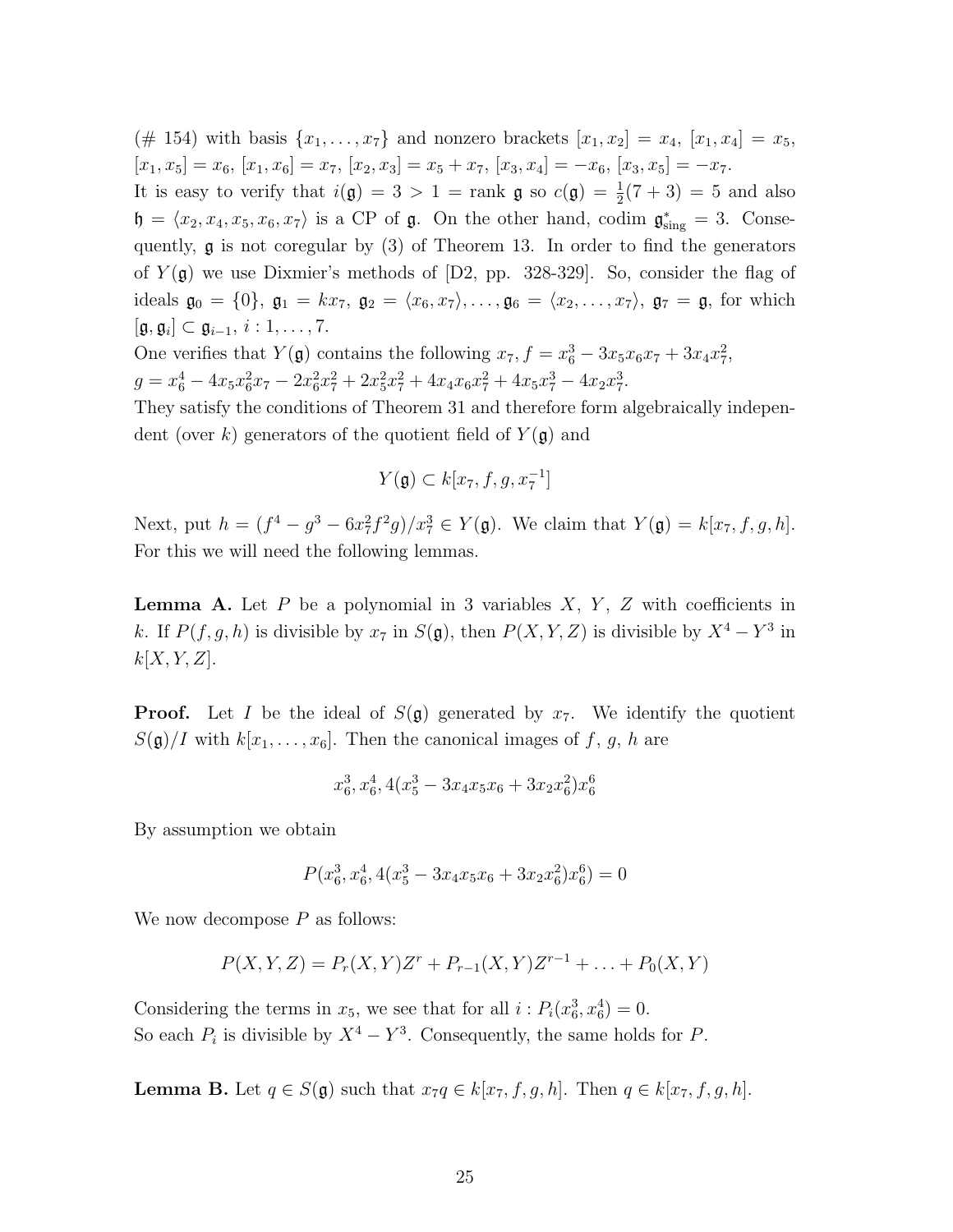**Proof.** By assumption there are  $g_i \in k[f, g, h]$  such that

$$
x_7q = x_7^r g_r + \ldots + x_7^3 g_3 + x_7^2 g_2 + x_7 g_1 + g_0
$$

Clearly,  $g_0$  is divisible by  $x_7$  in  $S(\mathfrak{g})$  and hence by the previous lemma also by  $f^4 - g^3$ , i.e. there is a  $g'_0 \in k[f, g, h]$  such that

$$
g_0 = (f^4 - g^3)g'_0 = (x_7^3h + 6x_7^2f^2g)g'_0
$$

Therefore

$$
x_7q = x_7^r g_r + \ldots + x_7^3(g_3 + h g'_0) + x_7^2(g_2 + 6f^2 g g'_0) + x_7g_1
$$

and finally

$$
q = x_7^{r-1}g_r + \ldots + x_7^2(g_3 + hg'_0) + x_7(g_2 + 6f^2gg'_0) + g_1
$$

which belongs to  $k[x_7, f, g, h]$ .

We can now establish the claim. Indeed, take  $q \in Y(\mathfrak{g})$ .

In particular,  $q \in k[x_7, f, g, x_7^{-1}]$ , i.e. for some  $t x_7^t q ∈ k[x_7, f, g] ⊂ k[x_7, f, g, h]$ . By applying the previous lemma t times, we arrive at  $q \in k[x_7, f, g, h]$ . Hence,  $Y(\mathfrak{g}) \subset k[x_7, f, g, h]$ . The other inclusion is obvious. Also,  $Z(U(\mathfrak{g})) = k[x_7, f, g, h]$ . Finally, since  $\mathfrak{h} = \langle x_2, x_4, x_5, x_6, x_7 \rangle$  is a CPI of g it follows that  $M = k[x_2, x_4, x_5, x_6, x_7]$ is a polynomial, strongly complete Poisson commutative subalgebra of  $S(\mathfrak{g})$  (see (1) of Examples 19) with generators of degree one and  $\{\mathfrak{g}, M\} \subset M$ .

Example 35. Let  $\mathfrak g$  be the nilpotent Lie algebra  $\mathfrak{g}_{7,1.21} \cong (12457F) \cong R_{36}$  (# 150) with basis  $\{x_1, \ldots, x_7\}$  and nonzero brackets:  $[x_1, x_2] = x_4$ ,  $[x_1, x_4] = x_5$ ,  $[x_1, x_5] = x_6$ ,  $[x_2, x_3] = x_6$ ,  $[x_2, x_4] = x_6$ ,  $[x_2, x_6] = x_7$ ,  $[x_4, x_5] = -x_7.$  $i(\mathfrak{g}) = 3 > 1$  = rank  $\mathfrak{g}$  and  $c(\mathfrak{g}) = \frac{1}{2}(7+3) = 5$ . One verifies that  $F(\mathfrak{g}) = \langle x_1, x_3, x_4, x_5, x_6, x_7 \rangle$ , which is not commutative. Therefore **g** has no CP's. Note that  $Z(\mathfrak{g}) = \langle x_7 \rangle$  and that codim  $\mathfrak{g}^*_{sing} = 2$ . Hence  $\deg p_{\mathfrak{g}} = 0$ by Remark 5. Consider the flag of ideals  $\mathfrak{g}_0 = \{0\}$ ,  $\mathfrak{g}_1 = \{x_7\}$ ,  $\mathfrak{g}_2 = \langle x_6, x_7 \rangle, \ldots$ ,  $\mathfrak{g}_6 = \langle x_2, \ldots, x_7 \rangle$ ,  $\mathfrak{g}_7 = \mathfrak{g}$ , for which  $[\mathfrak{g}, \mathfrak{g}_j] \subset \mathfrak{g}_{j-1}, j : 1, \ldots, 7$ .  $Y(\mathfrak{g})$  contains the following homogeneous elements:

$$
x_7, f = x_6^2 - 2x_3x_7, g = 2x_6^3 - 6x_4x_6x_7 + 3x_5^2x_7 - 6x_1x_7^2
$$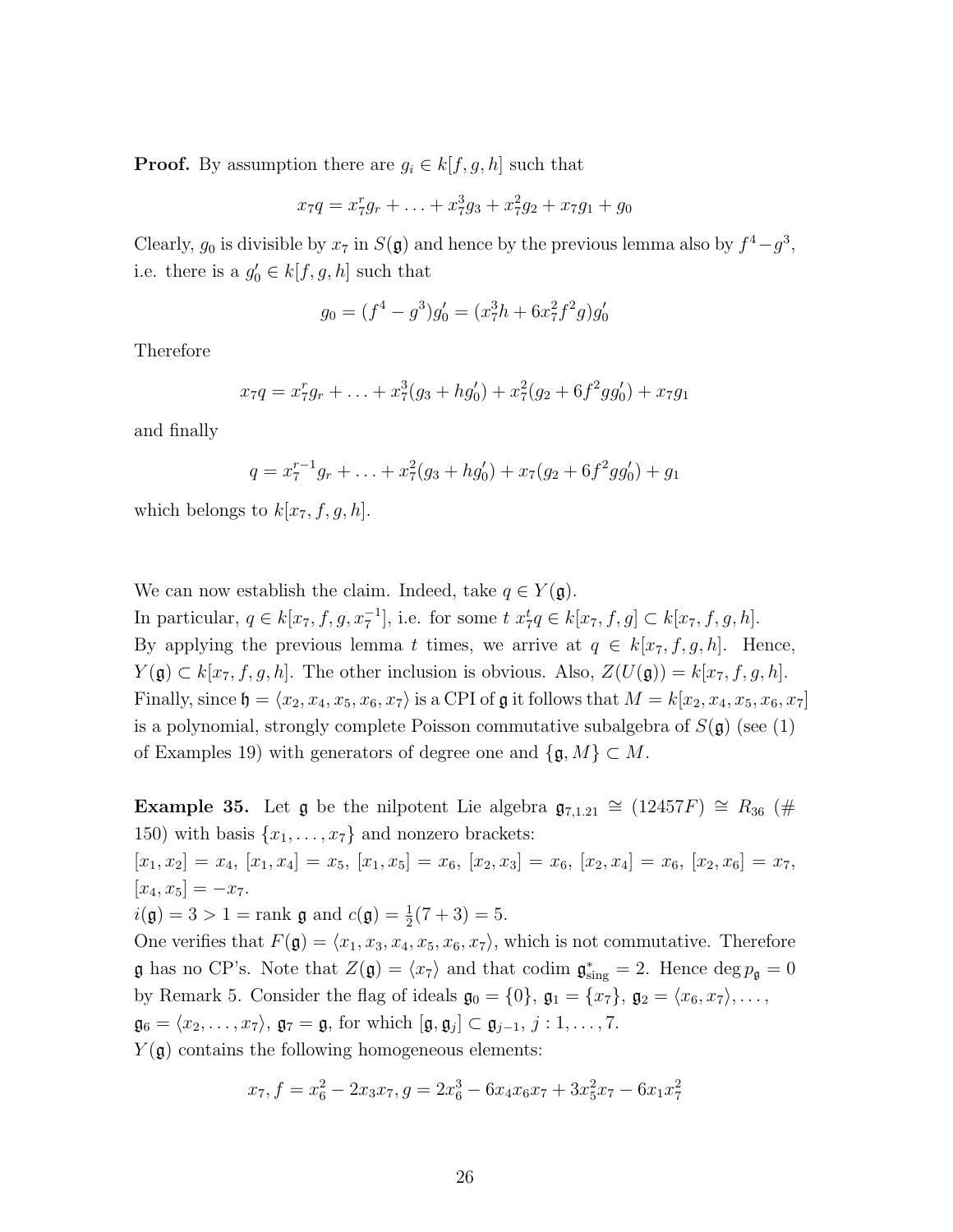By Theorem 31 they form algebraically independent generators of the quotient field of  $Y(\mathfrak{g})$ . It is easy to check that any element of  $Y(\mathfrak{g})$  of degree at most 2 is a linear combination of  $x_7$ ,  $x_7^2$  and f. Now suppose  $\mathfrak g$  were to be coregular. By (1) of Theorem 13 the equality

$$
3i(\mathfrak{g}) + 2\deg p_{\mathfrak{g}} = 9 = \dim \mathfrak{g} + 2\dim Z(\mathfrak{g})
$$

would imply that  $Y(\mathfrak{g}) = k[x_7, f]$ , which is impossible. So,  $\mathfrak{g}$  is not coregular. Next, put  $h = (4f^3 - g^2)/x_7 \in Y(\mathfrak{g}).$ 

Using a similar argument as in the previous example we obtain that

$$
Y(\mathfrak{g}) = k[x_7, f, g, h]
$$

Next, we observe that  $Y(\mathfrak{g}_0) = k$ ,  $Y(\mathfrak{g}_1) = k[x_7]$ ,  $Y(\mathfrak{g}_2) = k[x_6, x_7] = Y(\mathfrak{g}_4)$ ,  $Y(\mathfrak{g}_3) = k[x_5, x_6, x_7], Y(\mathfrak{g}_5) = k[x_3, x_6, x_7], Y(\mathfrak{g}_6) = k[x_7, f],$  $Y(\mathfrak{g}_7) = Y(\mathfrak{g}) = k[x_7, f, g, h].$ 

The subalgebra generated by the union of all these is:

$$
V(\mathfrak{g}) = k[x_3, x_5, x_6, x_7, f, g, h]
$$
  
=  $k[x_3, x_5, x_6, x_7, (x_1x_7 + x_4x_6)x_7, h]$ 

Put  $M = k[x_3, x_5, x_6, x_7, x_1x_7 + x_4x_6] \subset S(\mathfrak{g}).$ The Jacobian locus of its generators is

$$
\{\xi \in \mathfrak{g}^* \mid \xi(x_6) = 0 = \xi(x_7)\}
$$

which has codimension 2. Combining Theorem 16 and (ii) of Proposition 15 we see that M is a polynomial, strongly complete Poisson commutative subalgebra of  $S(\mathfrak{g})$ . Clearly,  $f, g \in M$ . Since  $x_7$  and  $hx_7 = 4f^3 - g^2 \in M$  we obtain that  $h \in M$  by (i) of Remark 17 because M is a maximal, Poisson commutative subalgebra of  $S(\mathfrak{g})$ . Consequently,  $V(\mathfrak{g}) \subset M$ . On the other hand,  $M \subset V(\mathfrak{g})_{x_{7}} \cap S(\mathfrak{g}) \subset Q(V(\mathfrak{g})) \cap S(\mathfrak{g})$ . Hence,  $M = V(\mathfrak{g})_{x} \cap S(\mathfrak{g}) = Q(V(\mathfrak{g})) \cap S(\mathfrak{g}) = V(\mathfrak{g})'$  by the maximality of M. This means that we are in the situation of (2) of Examples 19. In particular,  $\{g, M\} \subset M$ ,  $Z(U(\mathfrak{g})) = k[x_7, f, g, h]$  and  $s(M)$  is a polynomial, maximal commutative subalgebra of  $U(\mathfrak{g})$ . Finally, we observe that the Milovanov conjecture is satisfied and also that  $M \subset S(F(\mathfrak{g}))$ . So, M is also a strongly complete Poisson commutative subalgebra of  $S(F(\mathfrak{g}))$ .

#### 3.2. The list of 7-dimensional indecomposable nilpotent Lie algebras with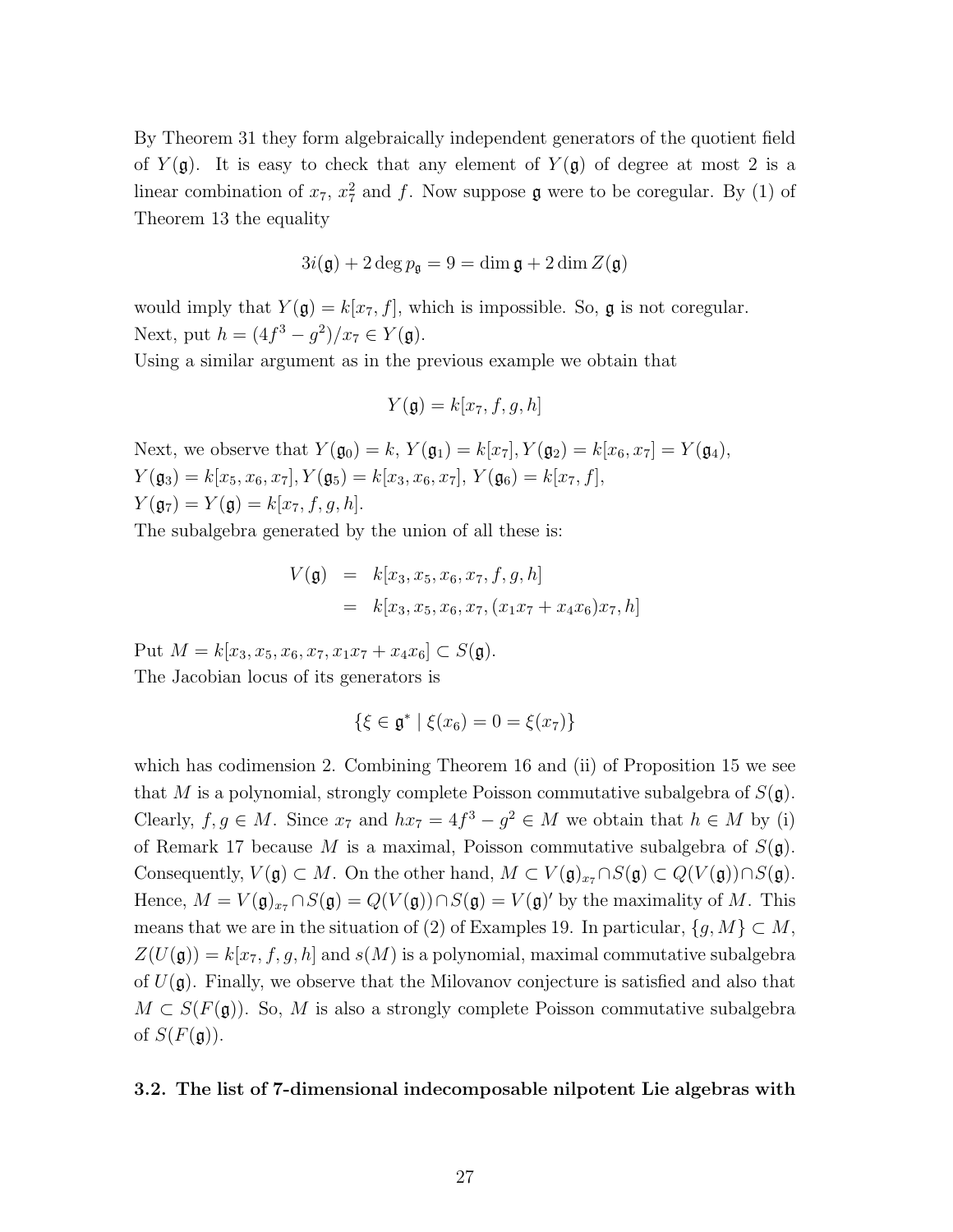$i(\mathfrak{g})$  > rank  $\mathfrak{g}$ 

The main purpose is to describe for each Lie algebra  $\mathfrak g$  the Poisson center  $Y = Y(\mathfrak g)$ and also to give a polynomial, strongly complete Poisson commutative subalgebra  $M \subset S(\mathfrak{g})$  for which  $\{\mathfrak{g}, M\} \subset M$  and the quotient field  $Q(M)$  is a maximal Poisson commutative subfield of the Poisson field  $R(\mathfrak{g})$ . As pointed out earlier (see Example 33) these results may also be interpreted as taking place in the enveloping algebra  $U(\mathfrak{g})$ . So Y can be regarded as the center  $Z(U(\mathfrak{g}))$  and M as a maximal commutative subalgebra of  $U(\mathfrak{g})$  with similar properties. Moreover, the generators of M have degrees at most two, except for the Lie algebras 134, 135 and 136. For the latter we offer an alternative polynomial, strongly complete subalgebra  $M_1 \subset S(\mathfrak{g})$  with generators of degree at most two. Furthermore, we also give the Frobenius semi-radical  $F = F(\mathfrak{g})$  and if it exists a CP-ideal (CPI) of  $\mathfrak{g}$ . Other abbreviations are:  $i = i(\mathfrak{g})$ ,  $r = \text{rank } \mathfrak{g}, c = c(\mathfrak{g}), p = p_{\mathfrak{g}} \text{ the fundamental semi-invariant, } cod = \text{codim } (\mathfrak{g}_{sing}^*),$ SQ.I. = square integrable,  $Y_{\xi}$  is the Mishchenko-Fomenko algebra.

Notation. We use the same notation as Magnin [Ma2, Ma3], but we will also include the notation of Seeley  $((...)$  [Se] and Romdhani  $(R_-)$  [R]. Since this is the continuation of [O5,5], where 82 different cases were listed, we start numbering at 83.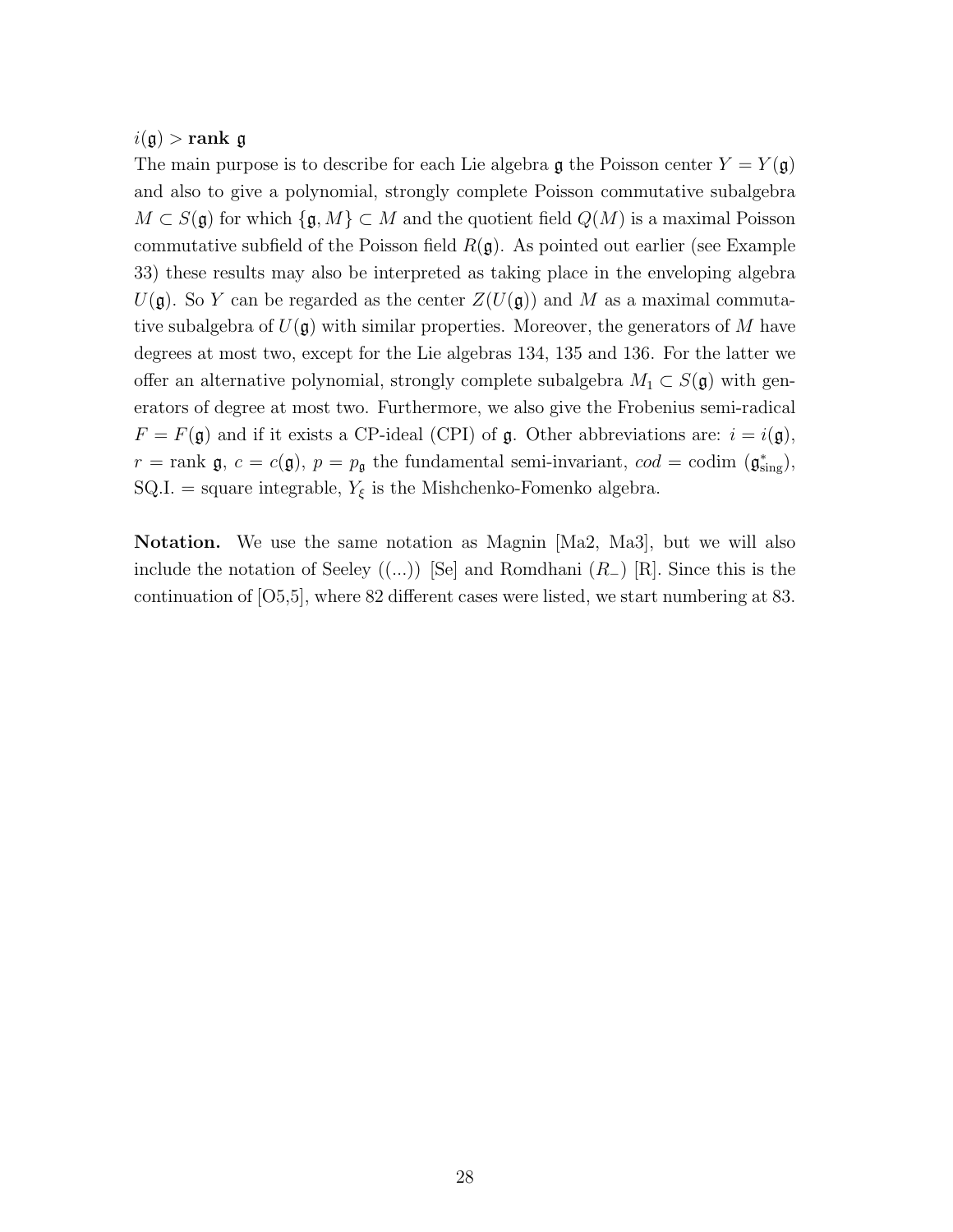# I. g is coregular (54 cases)

Ia.  $\mathfrak g$  is singular (i.e. codim  $\mathfrak g^*_{sing} = 1, 19$  cases)

- 83.  $\mathfrak{g}_{7,0.1} \cong (123457F) \cong R_2$  $[x_1, x_2] = x_3, [x_1, x_3] = x_4, [x_1, x_4] = x_5, [x_1, x_5] = x_6, [x_1, x_6] = x_7,$  $[x_2, x_3] = x_6$ ,  $[x_2, x_4] = x_7$ ,  $[x_2, x_5] = x_7$ ,  $[x_3, x_4] = -x_7$ . SQ.I.,  $i = 1, r = 0, c = 4, F = \langle x_7 \rangle, CPI = \langle x_4, x_5, x_6, x_7 \rangle,$  $p = x_7^3$ ,  $Y = k[x_7]$ ,  $M = k[x_4, x_5, x_6, x_7]$ .
- 84.  $\mathfrak{g}_{7,0.4(\lambda)} \cong (12457N)(\xi \neq 1) \cong R_{14}^{\lambda}$  $[x_1, x_2] = x_3, [x_1, x_3] = x_4, [x_1, x_4] = \lambda x_7 + x_6, [x_1, x_5] = x_7, [x_1, x_6] = x_7,$  $[x_2, x_3] = x_5, [x_2, x_4] = x_7, [x_2, x_5] = x_6, [x_3, x_5] = x_7.$ SQ.I.,  $i = 1, r = 0, c = 4, F = \langle x_7 \rangle, CPI = \langle x_4, x_5, x_6, x_7 \rangle,$  $p = x_7^3$ ,  $Y = k[x_7]$ ,  $M = k[x_4, x_5, x_6, x_7]$ .
- 85.  $\mathfrak{g}_{7,0.6} \cong (12457J) \cong R_{20}$  $[x_1, x_2] = x_3, [x_1, x_3] = x_4, [x_1, x_4] = x_7, [x_1, x_5] = x_6, [x_1, x_6] = x_7,$  $[x_2, x_3] = x_5$ ,  $[x_2, x_4] = x_6$ ,  $[x_2, x_5] = x_7$ ,  $[x_3, x_4] = x_7$ . SQ.I.,  $i = 1, r = 0, c = 4, F = \langle x_7 \rangle, CPI = \langle x_4, x_5, x_6, x_7 \rangle,$  $p = x_7^3$ ,  $Y = k[x_7]$ ,  $M = k[x_4, x_5, x_6, x_7]$ .

86. 
$$
\mathfrak{g}_{7,0.7} \cong (13457I) \cong R_{25}
$$
  
\n $[x_1, x_2] = x_3, [x_1, x_3] = x_4, [x_1, x_4] = x_7, [x_1, x_5] = x_7, [x_1, x_6] = x_7,$   
\n $[x_2, x_3] = x_5, [x_2, x_4] = x_7, [x_2, x_5] = x_6, [x_3, x_5] = x_7.$   
\nSQ.I.,  $i = 1, r = 0, c = 4, F = \langle x_7 \rangle, CPI = \langle x_4, x_5, x_6, x_7 \rangle,$   
\n $p = x_7^3, Y = k[x_7], M = k[x_4, x_5, x_6, x_7].$ 

87.  $\mathfrak{g}_{7,0.8} \cong (12457G) \cong R_{34}$  $[x_1, x_2] = x_4$ ,  $[x_1, x_3] = x_7$ ,  $[x_1, x_4] = x_5$ ,  $[x_1, x_5] = x_6$ ,  $[x_2, x_3] = x_6$ ,  $[x_2, x_4] = x_6$ ,  $[x_2, x_6] = x_7$ ,  $[x_4, x_5] = -x_7$ . SQ.I.,  $i = 1, r = 0, c = 4, F = \langle x_7 \rangle, CPI = \langle x_3, x_5, x_6, x_7 \rangle,$  $p = x_7^3$ ,  $Y = k[x_7]$ ,  $M = k[x_3, x_5, x_6, x_7]$ .

88.  $\mathfrak{g}_{7,2,40} \cong (357C)$ 

 $[x_1, x_2] = x_3, [x_1, x_3] = x_5, [x_1, x_4] = x_7, [x_2, x_3] = x_6, [x_2, x_4] = x_5.$ SQ.I.,  $i = 3, r = 2, c = 5, F = \langle x_5, x_6, x_7 \rangle$ ,  $CPI = \langle x_3, x_4, x_5, x_6, x_7 \rangle$ ,  $p = x_5^2 - x_6x_7, Y = k[x_5, x_6, x_7], M = k[x_3, x_4, x_5, x_6, x_7].$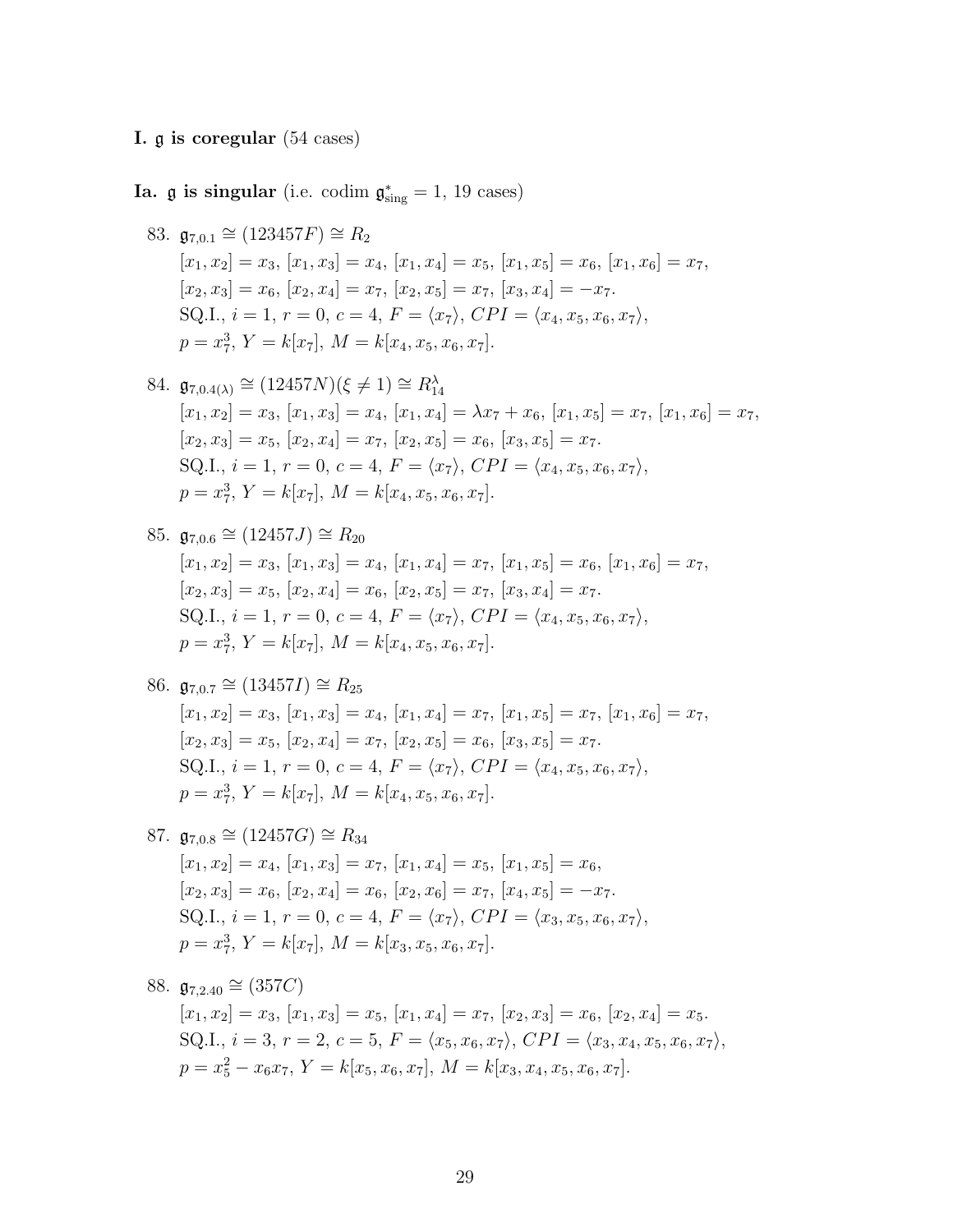89.  $\mathfrak{g}_{7,2.19} \cong (2457G) \cong R_{61}$  $[x_1, x_2] = x_4$ ,  $[x_1, x_3] = x_6$ ,  $[x_1, x_4] = x_5$ ,  $[x_1, x_5] = x_7$ ,  $[x_2, x_4] = x_6$ .  $i = 3, r = 2, c = 5, F = \langle x_3, x_5, x_6, x_7 \rangle, CPI = \langle x_3, x_4, x_5, x_6, x_7 \rangle,$  $p = x_6, Y = k[x_6, x_7, x_5x_6 - x_3x_7], M = k[x_3, x_4, x_5, x_6, x_7].$ 

90. 
$$
\mathfrak{g}_{7,2.20} \cong (2457F) \cong R_{76}
$$
  
\n $[x_1, x_2] = x_4, [x_1, x_3] = x_5, [x_1, x_5] = x_6, [x_1, x_6] = x_7, [x_3, x_5] = x_7.$   
\n $i = 3, r = 2, c = 5, F = \langle x_2, x_4, x_6, x_7 \rangle, CPI = \langle x_2, x_4, x_5, x_6, x_7 \rangle,$   
\n $p = x_7, Y = k[x_4, x_7, x_4x_6 - x_2x_7], M = k[x_2, x_4, x_5, x_6, x_7].$ 

91. 
$$
\mathfrak{g}_{7,2.39} \cong (247L)
$$
  
\n $[x_1, x_2] = x_4, [x_1, x_3] = x_5, [x_1, x_4] = x_6, [x_1, x_5] = x_7, [x_2, x_3] = x_6.$   
\n $i = 3, r = 2, c = 5, F = \langle x_4, x_5, x_6, x_7 \rangle, CPI = \langle x_3, x_4, x_5, x_6, x_7 \rangle,$   
\n $p = x_6, Y = k[x_6, x_7, x_5x_6 - x_4x_7], M = k[x_3, x_4, x_5, x_6, x_7].$ 

92. 
$$
\mathfrak{g}_{7,2.27} \cong (257I) \cong R_{106}
$$
  
\n $[x_1, x_2] = x_5, [x_1, x_3] = x_7, [x_1, x_5] = x_6, [x_2, x_4] = x_7, [x_2, x_5] = x_7.$   
\n $i = 3, r = 2, c = 5, F = \langle x_3, x_4 - x_5, x_6, x_7 \rangle, CPI = \langle x_3, x_4, x_5, x_6, x_7 \rangle,$   
\n $p = x_7, Y = k[x_6, x_7, x_3x_6 + x_4x_7 - x_5x_7], M = k[x_3, x_4, x_5, x_6, x_7].$ 

93. 
$$
\mathfrak{g}_{7,1.16} \cong (2457D)
$$
  
\n $[x_1, x_2] = x_3, [x_1, x_3] = x_5, [x_1, x_4] = x_6, [x_1, x_5] = x_7, [x_1, x_6] = x_7,$   
\n $[x_2, x_3] = x_7.$   
\n $i = 3, r = 1, c = 5, F = \langle x_4, x_5, x_6, x_7 \rangle, CPI = \langle x_3, x_4, x_5, x_6, x_7 \rangle,$   
\n $p = x_7, Y = k[x_7, x_5 - x_6, x_6^2 - 2x_4x_7], M = k[x_3, x_4, x_5, x_6, x_7].$ 

94. 
$$
\mathfrak{g}_{7,2.7} \cong (23457A) \cong R_{31}
$$
  
\n $[x_1, x_2] = x_3, [x_1, x_3] = x_4, [x_1, x_4] = x_6, [x_1, x_6] = x_7, [x_2, x_3] = x_5.$   
\n $i = 3, r = 2, c = 5, F = \langle x_4, x_5, x_6, x_7 \rangle, CPI = \langle x_3, x_4, x_5, x_6, x_7 \rangle,$   
\n $p = x_5, Y = k[x_5, x_7, x_6^2 - 2x_4x_7], M = k[x_3, x_4, x_5, x_6, x_7].$ 

95. 
$$
\mathfrak{g}_{7,2.21} \cong (2457C) \cong R_{77}
$$
  
\n $[x_1, x_2] = x_4, [x_1, x_3] = x_5, [x_1, x_4] = x_6, [x_1, x_6] = x_7, [x_2, x_3] = x_7$ .  
\n $i = 3, r = 2, c = 5, F = \langle x_4, x_5, x_6, x_7 \rangle, CPI = \langle x_3, x_4, x_5, x_6, x_7 \rangle,$   
\n $p = x_7, Y = k[x_5, x_7, x_6^2 - 2x_4x_7], M = k[x_3, x_4, x_5, x_6, x_7].$ 

96. 
$$
\mathfrak{g}_{7,2.43} \cong (247C)
$$
  
\n $[x_1, x_2] = x_4, [x_1, x_3] = x_5, [x_1, x_4] = x_7, [x_1, x_5] = x_6, [x_3, x_5] = x_7.$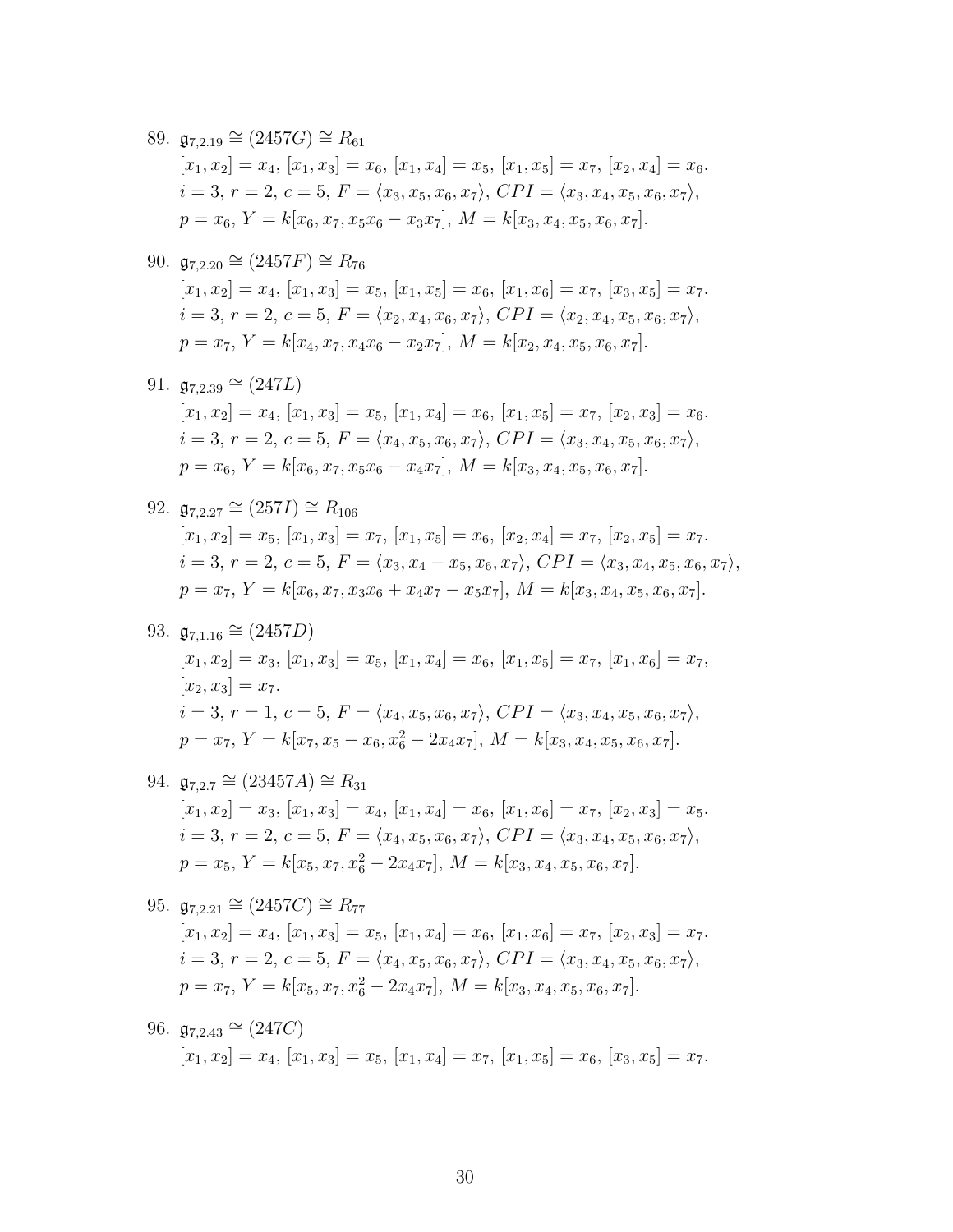$$
i = 3, r = 2, c = 5, F = \langle x_2, x_4, x_6, x_7 \rangle, CPI = \langle x_2, x_4, x_5, x_6, x_7 \rangle,
$$
  

$$
p = x_7, Y = k[x_6, x_7, x_4^2 - 2x_2x_7], M = k[x_2, x_4, x_5, x_6, x_7].
$$

97. 
$$
\mathfrak{g}_{7,2.11} \cong (2457E) \cong R_{58}
$$
  
\n $[x_1, x_2] = x_4, [x_1, x_4] = x_5, [x_1, x_5] = x_7, [x_2, x_3] = x_6, [x_2, x_4] = x_6.$   
\n $i = 3, r = 2, c = 5, F = \langle x_3 - x_4, x_5, x_6, x_7 \rangle, CPI = \langle x_3, x_4, x_5, x_6, x_7 \rangle,$   
\n $p = x_6, Y = k[x_6, x_7, x_5^2 + 2x_3x_7 - 2x_4x_7], M = k[x_3, x_4, x_5, x_6, x_7].$ 

98. 
$$
\mathfrak{g}_{7,2.18} \cong (2457H) \cong R_{60}
$$
  
\n $[x_1, x_2] = x_4, [x_1, x_4] = x_5, [x_1, x_5] = x_7, [x_2, x_3] = x_7, [x_2, x_4] = x_6.$   
\n $i = 3, r = 2, c = 5, F = \langle x_3, x_4, x_5, x_6, x_7 \rangle = CPI,$   
\n $p = x_7, Y = k[x_6, x_7, x_5^2 + 2x_3x_6 - 2x_4x_7], M = k[x_3, x_4, x_5, x_6, x_7].$ 

99. 
$$
\mathfrak{g}_{7,2.44} \cong (247N)
$$
  
\n $[x_1, x_2] = x_4, [x_1, x_3] = x_5, [x_1, x_5] = x_7, [x_2, x_3] = x_6, [x_2, x_4] = x_7.$   
\n $i = 3, r = 2, c = 5, F = \langle x_3, x_4, x_5, x_6, x_7 \rangle = CPI,$   
\n $p = x_7, Y = k[x_6, x_7, x_5^2 + 2x_4x_6 - 2x_3x_7], M = k[x_3, x_4, x_5, x_6, x_7].$ 

100. 
$$
\mathfrak{g}_{7,2.12} \cong (247E) \cong R_{91}
$$
  
\n $[x_1, x_2] = x_4, [x_1, x_3] = x_5, [x_1, x_4] = x_6, [x_2, x_4] = x_7, [x_3, x_5] = x_7.$   
\n $i = 3, r = 2, c = 5, F = \langle x_1, x_2, x_4, x_5, x_6, x_7 \rangle;$ , no  $CP's$ ,  
\n $p = x_7, Y = k[x_6, x_7, x_4^2 + x_5^2 - 2x_2x_6 + 2x_1x_7], M = k[x_4, x_5, x_6, x_7, x_2x_6 - x_1x_7].$ 

101. 
$$
\mathfrak{g}_{7,2.4} \cong (23457C) \cong R_{13}
$$
 (quadratic, see Example 32)  
\n $[x_1, x_2] = x_3$ ,  $[x_1, x_3] = x_4$ ,  $[x_1, x_4] = x_5$ ,  $[x_1, x_5] = x_6$ ,  $[x_2, x_5] = -x_7$ ,  
\n $[x_3, x_4] = x_7$ .  
\n $i = 3, r = 2, c = 5, F = \mathfrak{g}_{7,2.4}$ , no  $\mathbb{CP}'s$ ,  $p = x_7, Y = k[x_6, x_7, f]$ ,  
\n $M = k[x_4, x_5, x_6, x_7, f]$  where  $f = x_4^2 - 2x_3x_5 + 2x_2x_6 + 2x_1x_7$ .

# Ib. g is nonsingular (35 cases)

 $i(\mathfrak{g}) = 3$ ; codim  $\mathfrak{g}^*_{sing} = 2$ , except 3 for  $\mathfrak{g}_{7,1.1(iii)}(\#136)$ .

102. 
$$
\mathfrak{g}_{7,1.2(i_\lambda),\lambda=1} \cong (1357Q) \cong R_{52}^1
$$
  
\n $[x_1, x_2] = x_4, [x_1, x_3] = x_6, [x_1, x_4] = x_5, [x_1, x_5] = x_7, [x_2, x_3] = x_5,$   
\n $[x_2, x_4] = x_6, [x_2, x_6] = x_7.$   
\n $i = 3, r = 1, c = 5, F = \langle x_3, x_4, x_5, x_6, x_7 \rangle = CPI,$   
\n $Y = k[x_7, x_5x_6 - x_3x_7, x_5^2 + x_6^2 - 2x_4x_7], M = k[x_3, x_4, x_5, x_6, x_7].$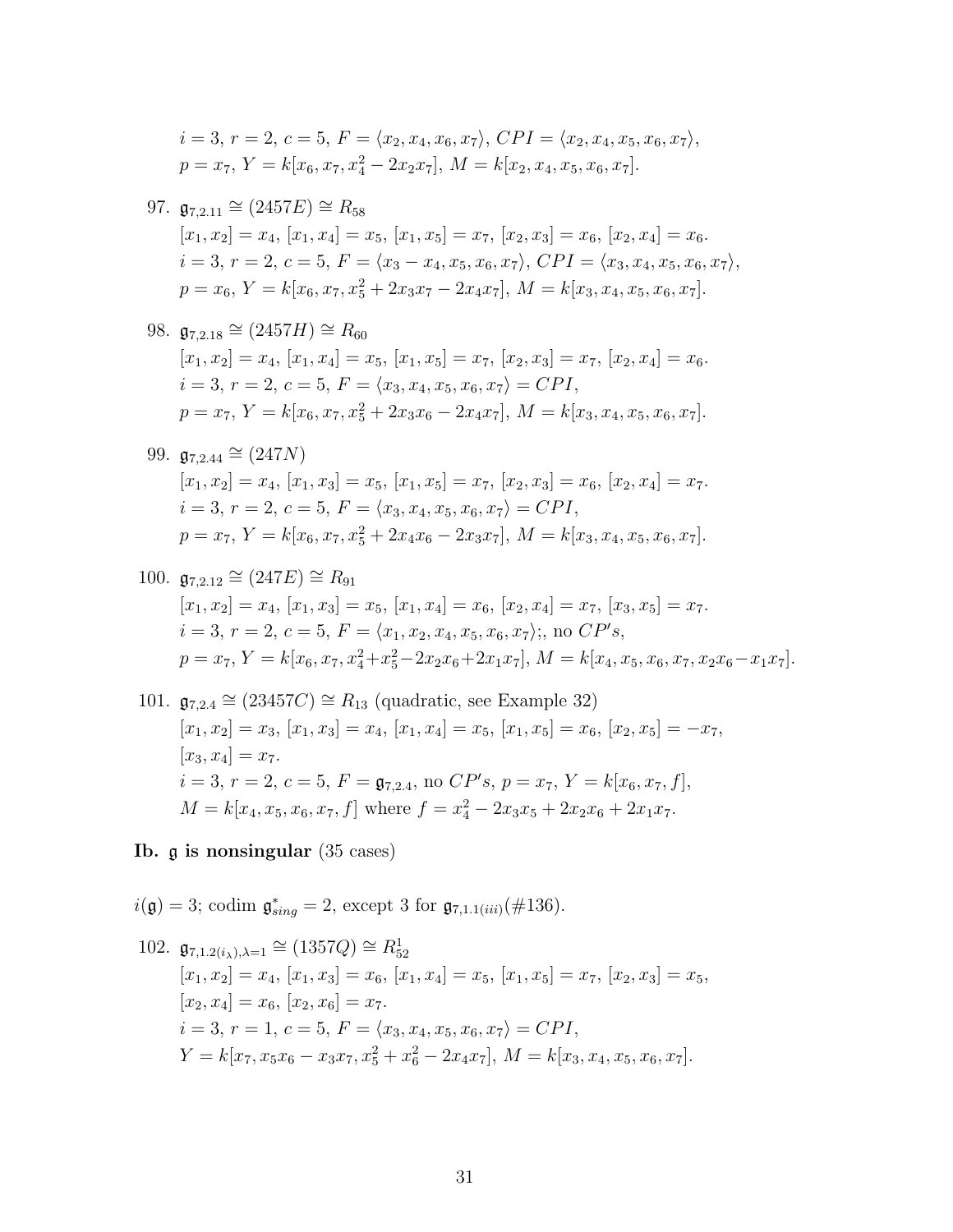103.  $\mathfrak{g}_{7,2.1(i_{\lambda}),\lambda=1} \cong (1357M)(\xi=1) \cong R_{64}^1$  $[x_1, x_2] = x_4, [x_1, x_3] = x_5, [x_1, x_4] = x_6, [x_1, x_6] = x_7, [x_2, x_3] = x_6,$  $[x_2, x_5] = x_7.$  $i = 3, r = 2, c = 5, F = \langle x_3, x_4, x_5, x_6, x_7 \rangle = CPI,$  $Y = k[x_7, x_5x_6 - x_3x_7, x_6^2 - 2x_4x_7], M = k[x_3, x_4, x_5, x_6, x_7].$ 

104.  $\mathfrak{g}_{7,2.41} \cong (1357O)$ 

 $[x_1, x_2] = x_3, [x_1, x_3] = x_5, [x_1, x_4] = x_6, [x_1, x_6] = x_7, [x_2, x_3] = x_6,$  $[x_2, x_5] = x_7.$  $i = 3, r = 2, c = 5, F = \langle x_3, x_4, x_5, x_6, x_7 \rangle = CPI,$  $Y = k[x_7, x_5x_6 - x_3x_7, x_6^2 - 2x_4x_7], M = k[x_3, x_4, x_5, x_6, x_7].$ 

105. 
$$
\mathfrak{g}_{7,2.31} \cong (1357G) \cong R_{74}
$$
  
\n $[x_1, x_2] = x_4, [x_1, x_4] = x_6, [x_1, x_6] = x_7, [x_2, x_3] = x_5, [x_2, x_5] = x_7.$   
\n $i = 3, r = 2, c = 5, F = \langle x_3, x_4, x_5, x_6, x_7 \rangle = CPI,$   
\n $Y = k[x_7, x_5^2 - 2x_3x_7, x_6^2 - 2x_4x_7], M = k[x_3, x_4, x_5, x_6, x_7].$ 

106. 
$$
\mathfrak{g}_{7,1.4} \cong (123457D) \cong R_8
$$
  
\n $[x_1, x_2] = x_3, [x_1, x_3] = x_4, [x_1, x_4] = x_5, [x_1, x_5] = x_6, [x_1, x_6] = x_7,$   
\n $[x_2, x_3] = x_6, [x_2, x_4] = x_7.$   
\n $i = 3, r = 1, c = 5, F = \langle x_3, x_4, x_5, x_6, x_7 \rangle = CPI,$   
\n $Y = k[x_7, x_5^2 - 2x_4x_6 + 2x_3x_7, x_6^2 - 2x_5x_7], M = k[x_3, x_4, x_5, x_6, x_7].$ 

107.  $\mathfrak{g}_{7,2,15} \cong (12457A) \cong R_{48}$  $[x_1, x_2] = x_4, [x_1, x_4] = x_5, [x_1, x_5] = x_6, [x_1, x_6] = x_7, [x_2, x_3] = x_6,$  $[x_3, x_4] = -x_7.$  $i = 3, r = 2, c = 5, F = \langle x_2, x_4, x_5, x_6, x_7 \rangle = CPI,$  $Y = k[x_7, x_5^2 - 2x_4x_6 + 2x_2x_7, x_6^2 - 2x_5x_7], M = k[x_2, x_4, x_5, x_6, x_7].$ 

108.  $\mathfrak{g}_{7,2.38} \cong (257J)$  $[x_1, x_2] = x_3, [x_1, x_3] = x_6, [x_1, x_5] = x_7, [x_2, x_3] = x_7, [x_2, x_4] = x_6.$  $i = 3, r = 2, c = 5, F = \langle x_3, x_4, x_5, x_6, x_7 \rangle = CPI,$  $Y = k[x_6, x_7, x_5x_6^2 - x_3x_6x_7 + x_4x_7^2], M = k[x_3, x_4, x_5, x_6, x_7].$ 

109. 
$$
\mathfrak{g}_{7,2.45} \cong (257D)
$$
  
\n $[x_1, x_2] = x_5, [x_1, x_4] = x_7, [x_1, x_5] = x_6, [x_2, x_3] = x_7, [x_2, x_4] = x_6.$   
\n $i = 3, r = 2, c = 5, F = \langle x_3, x_4, x_5, x_6, x_7 \rangle = CPI,$   
\n $Y = k[x_6, x_7, x_3x_6^2 - x_4x_6x_7 + x_5x_7^2], M = k[x_3, x_4, x_5, x_6, x_7].$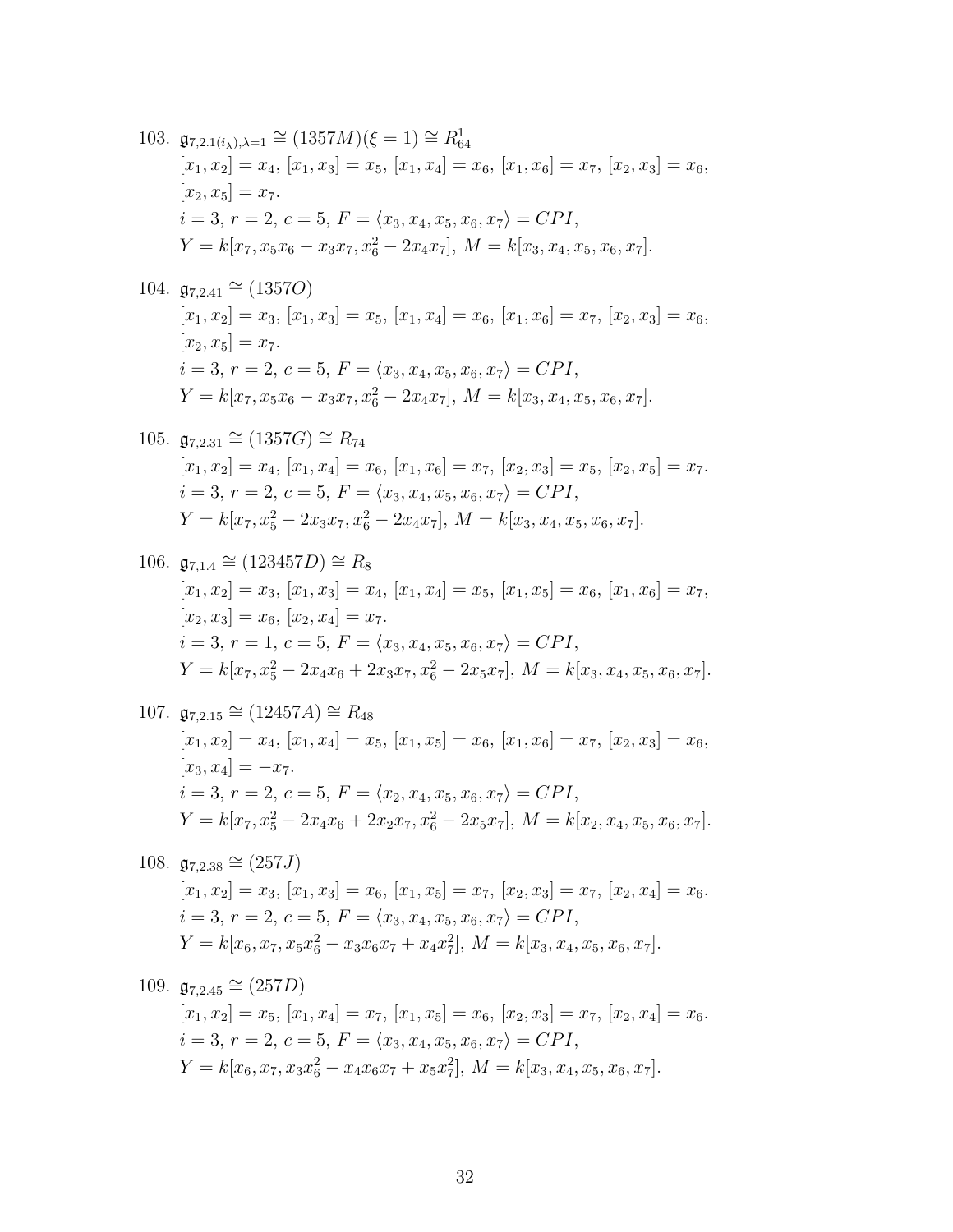110. 
$$
\mathfrak{g}_{7,2.22} \cong (2457I) \cong R_{79}
$$
  
\n $[x_1, x_3] = x_4, [x_1, x_4] = x_6, [x_1, x_6] = x_7, [x_2, x_3] = x_5, [x_3, x_4] = x_7$ .  
\n $i = 3, r = 2, c = 5, F = \langle x_2, x_4, x_5, x_6, x_7 \rangle = CPI$ ,  
\n $Y = k[x_5, x_7, x_5x_6^2 - 2x_4x_5x_7 - 2x_2x_7^2], M = k[x_2, x_4, x_5, x_6, x_7]$ .

111. 
$$
\mathfrak{g}_{7,2.42} \cong (247M)
$$
  
\n $[x_1, x_2] = x_4, [x_1, x_3] = x_5, [x_1, x_5] = x_6, [x_2, x_3] = x_6, [x_2, x_4] = x_7.$   
\n $i = 3, r = 2, c = 5, F = \langle x_3, x_4, x_5, x_6, x_7 \rangle = CPI,$   
\n $Y = k[x_6, x_7, x_5^2x_7 - 2x_3x_6x_7 + 2x_4x_6^2], M = k[x_3, x_4, x_5, x_6, x_7].$ 

112. 
$$
\mathfrak{g}_{7,2.8} \cong (2457M) \cong R_{32}
$$
  
\n $[x_1, x_2] = x_3, [x_1, x_3] = x_4, [x_1, x_4] = x_6, [x_1, x_5] = x_7, [x_2, x_3] = x_5,$   
\n $[x_2, x_4] = x_7.$   
\n $i = 3, r = 2, c = 5, F = \langle x_3, x_4, x_5, x_6, x_7 \rangle = CPI,$   
\n $Y = k[x_6, x_7, x_5^2x_6 - 2x_4x_5x_7 + 2x_3x_7^2], M = k[x_3, x_4, x_5, x_6, x_7].$ 

113. 
$$
\mathfrak{g}_{7,2.9} \cong (2457L) \cong R_{33}
$$
  
\n $[x_1, x_2] = x_3, [x_1, x_3] = x_4, [x_1, x_4] = x_6, [x_2, x_3] = x_5, [x_2, x_5] = x_7.$   
\n $i = 3, r = 2, c = 5, F = \langle x_3, x_4, x_5, x_6, x_7 \rangle = CPI,$   
\n $Y = k[x_6, x_7, x_5^2x_6 - 2x_3x_6x_7 + x_4^2x_7], M = k[x_3, x_4, x_5, x_6, x_7].$ 

114. 
$$
\mathfrak{g}_{7,1.7} \cong (247O)
$$
  
\n $[x_1, x_2] = x_4, [x_1, x_3] = x_5, [x_1, x_4] = x_6, [x_1, x_5] = x_7, [x_2, x_3] = x_6,$   
\n $[x_2, x_4] = x_7.$   
\n $i = 3, r = 1, c = 5, F = \langle x_3, x_4, x_5, x_6, x_7 \rangle = CPI,$   
\n $Y = k[x_6, x_7, 2x_5x_6^2 - x_5^2x_7 - 2x_4x_6x_7 + 2x_3x_7^2], M = k[x_3, x_4, x_5, x_6, x_7].$ 

115. 
$$
\mathfrak{g}_{7,1.9} \cong (2457K) \cong R_{59}
$$
  
\n $[x_1, x_2] = x_4, [x_1, x_3] = x_6, [x_1, x_4] = x_5, [x_1, x_5] = x_7, [x_2, x_3] = x_7,$   
\n $[x_2, x_4] = x_6.$   
\n $i = 3, r = 1, c = 5, F = \langle x_3, x_4, x_5, x_6, x_7 \rangle = CPI,$   
\n $Y = k[x_6, x_7, 2x_5x_6^2 - x_5^2x_7 - 2x_3x_6x_7 + 2x_4x_7^2], M = k[x_3, x_4, x_5, x_6, x_7].$ 

116. 
$$
\mathfrak{g}_{7,2.36} \cong (257G) \cong R_{118}
$$
  
\n $[x_1, x_3] = x_5, [x_1, x_4] = x_7, [x_2, x_3] = x_6, [x_2, x_4] = -x_5, [x_3, x_6] = -x_7.$   
\n $i = 3, r = 2, c = 5, F = \langle x_1, x_2, x_5, x_6, x_7 \rangle = CPI,$   
\n $Y = k[x_5, x_7, 2x_5^2x_6 - 2x_1x_5x_7 + x_6^2x_7 - 2x_2x_7^2], M = k[x_1, x_2, x_5, x_6, x_7].$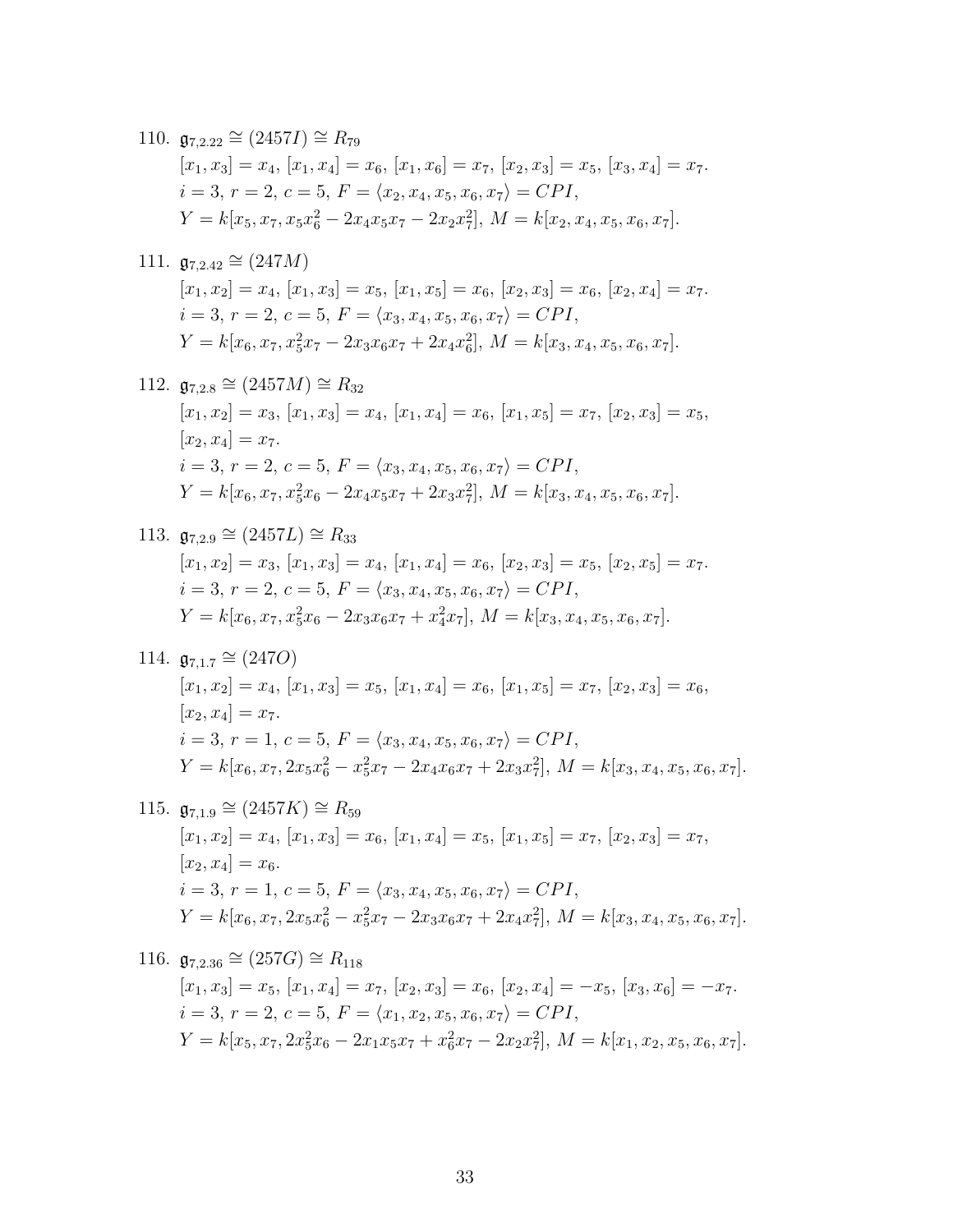117.  $\mathfrak{g}_{7,2.1(i_{\lambda}),\lambda=0} \cong (2357B) \cong R_{75}$  $[x_1, x_2] = x_4, [x_1, x_3] = x_5, [x_1, x_4] = x_6, [x_1, x_6] = x_7, [x_2, x_3] = x_6,$  $[x_3, x_4] = -x_7.$  $i = 3, r = 2, c = 5, F = \langle x_2, x_4, x_5, x_6, x_7 \rangle = CPI,$  $Y = k[x_5, x_7, x_6^3 - 3x_4x_6x_7 + 3x_2x_7^2], M = k[x_2, x_4, x_5, x_6, x_7].$ 

118.  $\mathfrak{g}_{7,1.13} \cong (23457E) \cong R_{30}$  $[x_1, x_2] = x_3, [x_1, x_3] = x_4, [x_1, x_4] = x_6, [x_1, x_5] = x_7, [x_1, x_6] = x_7,$  $[x_2, x_3] = x_5, [x_2, x_4] = x_7.$  $i = 3, r = 1, c = 5, F = \langle x_3, x_4, x_5, x_6, x_7 \rangle = CPI,$  $Y = k[x_5 - x_6, x_7, x_6^3 - 3x_5x_6^2 + 6x_4x_5x_7 - 6x_3x_7^2], M = k[x_3, x_4, x_5, x_6, x_7].$ 

119. 
$$
\mathfrak{g}_{7,2.24} \cong (2357A) \cong R_{73}
$$
  
\n $[x_1, x_2] = x_4, [x_1, x_4] = x_6, [x_1, x_5] = -x_7, [x_1, x_6] = x_7, [x_2, x_3] = x_5,$   
\n $[x_3, x_4] = x_7.$   
\n $i = 3, r = 2, c = 5, F = \langle x_2, x_4, x_5, x_6, x_7 \rangle = CPI,$   
\n $Y = k[x_5 + x_6, x_7, x_6^3 + 3x_5x_6^2 - 6x_4x_5x_7 - 6x_2x_7^2], M = k[x_2, x_4, x_5, x_6, x_7].$ 

120. 
$$
\mathfrak{g}_{7,1.18} \cong (2457J) \cong R_{57}
$$
  
\n $[x_1, x_2] = x_4, [x_1, x_4] = x_5, [x_1, x_5] = x_7, [x_2, x_3] = x_6 + x_7, [x_2, x_4] = x_6.$   
\n $i = 3, r = 1, c = 5, F = \langle x_3, x_4, x_5, x_6, x_7 \rangle = CPI,$   
\n $Y = k[x_6, x_7, x_5^2x_6 + x_5^2x_7 + 2x_3x_6x_7 - 2x_4x_6x_7 - 2x_4x_7^2], M = k[x_3, x_4, x_5, x_6, x_7].$ 

121. 
$$
\mathfrak{g}_{7,2.5} \cong (12457H) \cong R_{24}
$$
  
\n $[x_1, x_2] = x_3, [x_1, x_3] = x_4, [x_1, x_5] = x_6, [x_1, x_6] = x_7, [x_2, x_3] = x_5,$   
\n $[x_2, x_4] = x_6, [x_3, x_4] = x_7.$   
\n $i = 3, r = 2, c = 5, F = \langle x_2, x_3, x_4, x_5, x_6, x_7 \rangle$ , no CP's,  
\n $Y = k[x_7, x_6^2 - 2x_5x_7, x_4x_5 - x_3x_6 + x_2x_7], M = k[x_4, x_5, x_6, x_7, x_3x_6 - x_2x_7].$ 

122. 
$$
\mathfrak{g}_{7,2.13} \cong (12457C) \cong R_{37}
$$
  
\n $[x_1, x_2] = x_4, [x_1, x_4] = x_5, [x_1, x_5] = x_6, [x_2, x_3] = x_6, [x_2, x_6] = x_7,$   
\n $[x_4, x_5] = -x_7.$   
\n $i = 3, r = 2, c = 5, F = \langle x_1, x_3, x_4, x_5, x_6, x_7 \rangle, \text{ no } CP's,$   
\n $Y = k[x_7, x_6^2 - 2x_3x_7, x_5^2 - 2x_4x_6 - 2x_1x_7], M = k[x_3, x_5, x_6, x_7, x_4x_6 + x_1x_7].$ 

123. 
$$
\mathfrak{g}_{7,1.17} \cong (12457L) \cong R_{17}
$$
  
\n $[x_1, x_2] = x_3, [x_1, x_3] = x_4, [x_1, x_4] = x_6, [x_1, x_6] = x_7, [x_2, x_3] = x_5,$   
\n $[x_2, x_5] = x_6, [x_2, x_6] = x_7, [x_3, x_4] = -x_7, [x_3, x_5] = x_7.$   
\n $i = 3, r = 1, c = 5, F = \langle x_1 - x_2, x_3, x_4, x_5, x_6, x_7 \rangle$ , no CP's,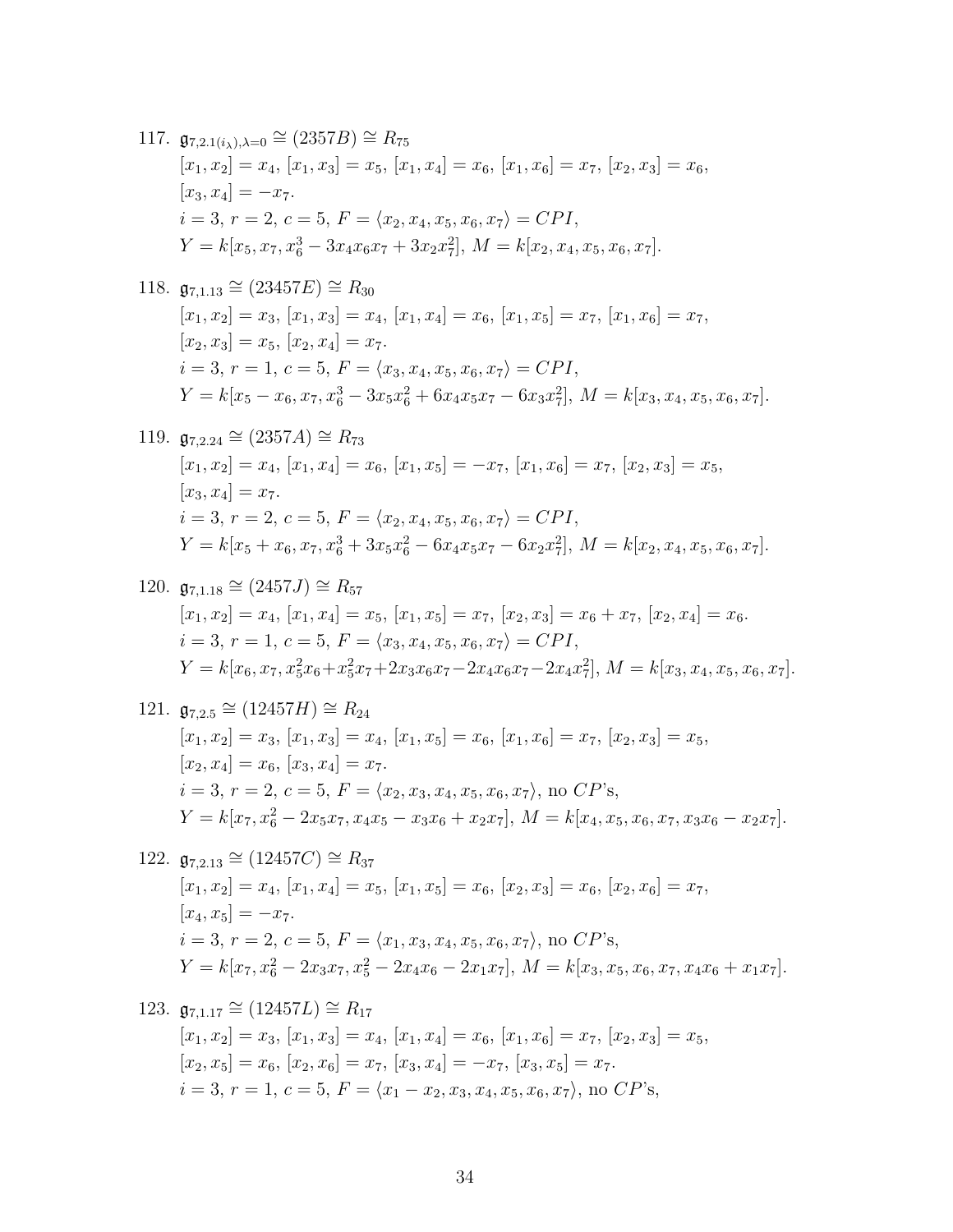$$
Y = k[x_7, x_4^2 - 2x_3x_6 + x_5^2 - 2x_1x_7 + 2x_2x_7, x_6^2 - 2x_4x_7 - 2x_5x_7],
$$
  
\n
$$
M = k[x_4, x_5, x_6, x_7, x_3x_6 + x_1x_7 - x_2x_7].
$$

124. 
$$
\mathfrak{g}_{7,2.1(v)} \cong (247Q)
$$
  
\n $[x_1, x_2] = x_4, [x_1, x_3] = x_5, [x_1, x_4] = x_6, [x_2, x_3] = x_6, [x_2, x_5] = x_7,$   
\n $[x_3, x_4] = x_7.$   
\n $i = 3, r = 2, c = 5, F = \langle x_1, x_3, x_4, x_5, x_6, x_7 \rangle, \text{ no } CP\text{'s},$   
\n $Y = k[x_6, x_7, x_5x_6^2 - x_3x_6x_7 + x_4x_5x_7 + x_1x_7^2], M = k[x_4, x_5, x_6, x_7, x_3x_6 - x_1x_7].$ 

125. 
$$
\mathfrak{g}_{7,2.6} \cong (23457B) \cong R_{28}
$$
  
\n $[x_1, x_2] = x_3, [x_1, x_3] = x_4, [x_1, x_4] = x_6, [x_2, x_3] = x_5, [x_2, x_6] = x_7,$   
\n $[x_3, x_4] = -x_7.$   
\n $i = 3, r = 2, c = 5, F = \langle x_1, x_3, x_4, x_5, x_6, x_7 \rangle$ , no CP's,  
\n $Y = k[x_5, x_7, x_5x_6^2 + x_4^2x_7 - 2x_3x_6x_7 - 2x_1x_7^2], M = k[x_4, x_5, x_6, x_7, x_3x_6 + x_1x_7].$ 

126. 
$$
\mathfrak{g}_{7,2.26} \cong (247J) \cong R_{85}
$$
  
\n $[x_1, x_2] = x_4, [x_1, x_3] = x_5, [x_1, x_5] = x_6, [x_2, x_5] = x_7, [x_3, x_4] = x_7,$   
\n $[x_3, x_5] = x_6.$   
\n $i = 3, r = 2, c = 5, F = \langle x_1, x_2, x_4, x_5, x_6, x_7 \rangle, \text{ no } CP\text{'s},$   
\n $Y = k[x_6, x_7, x_4^2x_6 - 2x_4x_5x_7 + 2x_2x_6x_7 - 2x_1x_7^2],$   
\n $M = k[x_4, x_5, x_6, x_7, x_2x_6 - x_1x_7].$ 

127. 
$$
\mathfrak{g}_{7,2.29} \cong (257L) \cong R_{104}
$$
  
\n $[x_1, x_2] = x_5, [x_1, x_5] = x_6, [x_2, x_3] = x_6, [x_2, x_5] = x_7, [x_3, x_4] = x_7.$   
\n $i = 3, r = 2, c = 5, F = \langle x_1, x_2, x_4, x_5, x_6, x_7 \rangle, \text{ no } CP\text{'s},$   
\n $Y = k[x_6, x_7, 2x_4x_6^2 - x_5^2x_7 + 2x_2x_6x_7 - 2x_1x_7^2], M = k[x_4, x_5, x_6, x_7, x_2x_6 - x_1x_7].$ 

128. 
$$
\mathfrak{g}_{7,2.34} \cong (247G) \cong R_{82}
$$
  
\n $[x_1, x_2] = x_4, [x_1, x_3] = x_5, [x_1, x_4] = x_7, [x_2, x_4] = x_6, [x_3, x_5] = x_7.$   
\n $i = 3, r = 2, c = 5, F = \langle x_1, x_2, x_4, x_5, x_6, x_7 \rangle, \text{ no } CP\text{'s},$   
\n $Y = k[x_6, x_7, x_5^2x_6 + x_4^2x_7 + 2x_1x_6x_7 - 2x_2x_7^2], M = k[x_4, x_5, x_6, x_7, x_1x_6 - x_2x_7].$ 

129.  $\mathfrak{g}_{7,1.14} \cong (23457F) \cong R_{27}$  $\label{eq:1} [x_1, x_2]=x_3, \, [x_1, x_3]=x_4, \, [x_1, x_4]=x_6, \, [x_2, x_3]=x_5, \, [x_2, x_5]=-x_7,$  $[x_2, x_6] = -x_7, [x_3, x_4] = x_7.$  $i = 3, r = 1, c = 5, F = \langle x_1, x_3, x_4, x_5, x_6, x_7 \rangle$ , no  $CP$ 's,  $Y = k[x_5 - x_6, x_7, x_5^3 - 3x_5^2x_6 + 3x_4^2x_7 - 6x_3x_6x_7 + 6x_1x_7^2],$  $M = k[x_4, x_5, x_6, x_7, x_3x_6 - x_1x_7].$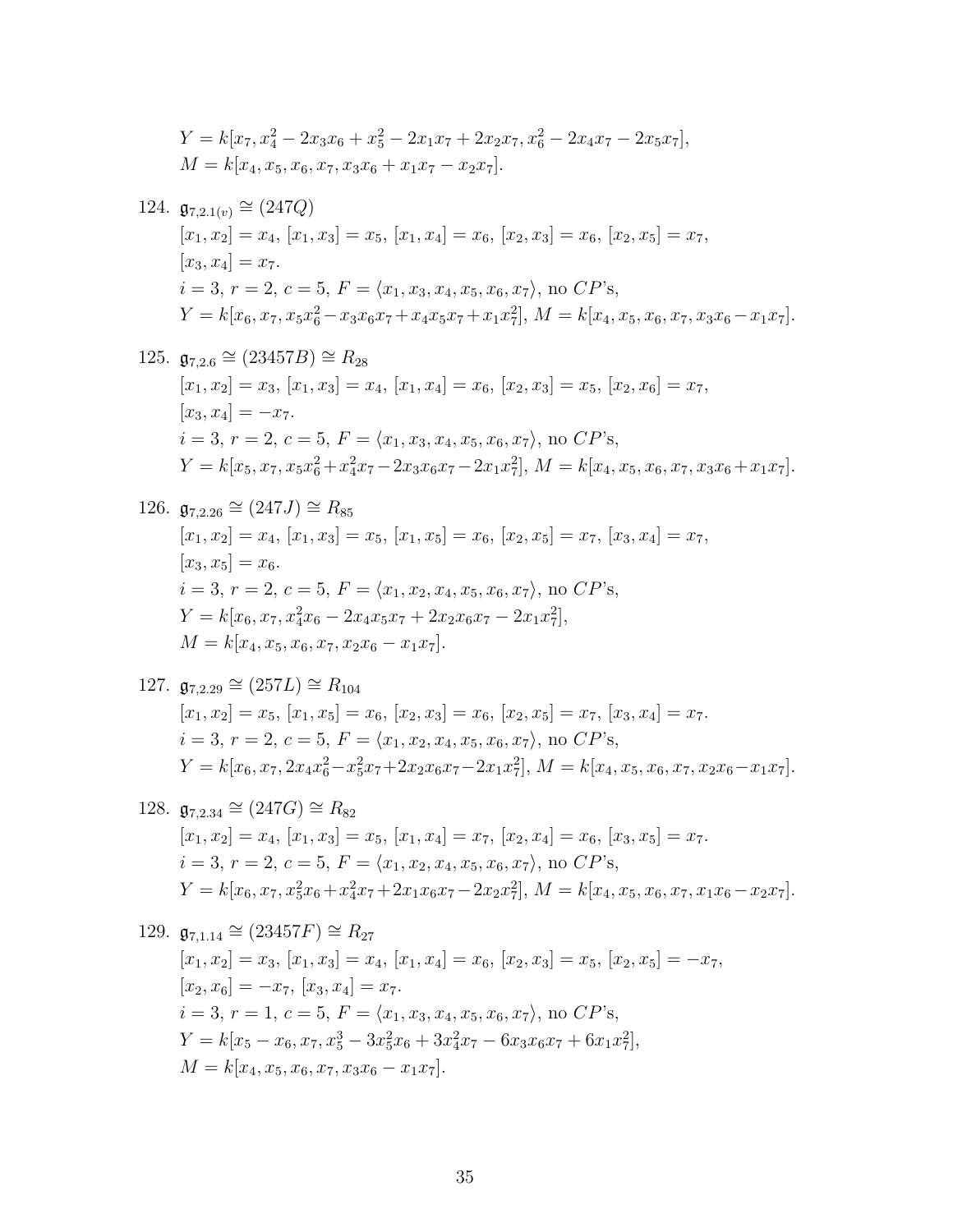130. 
$$
\mathfrak{g}_{7,2.17} \cong (2357C) \cong R_{56}
$$
  
\n $[x_1, x_2] = x_4, [x_1, x_4] = x_5, [x_1, x_5] = x_7, [x_2, x_3] = x_5, [x_2, x_4] = x_6,$   
\n $[x_3, x_4] = -x_7, i = 3, r = 2, c = 5, F = \langle x_2, x_3, x_4, x_5, x_6, x_7 \rangle, \text{ no } CP's,$   
\n $Y = k[x_6, x_7, x_5^3 - 3x_4x_5x_7 + 3x_3x_6x_7 + 3x_2x_7^2], M = k[x_4, x_5, x_6, x_7, x_3x_6 + x_2x_7].$ 

131. 
$$
\mathfrak{g}_{7,1.2(iii)} \cong (2357D) \cong R_{54}
$$
  
\n $[x_1, x_2] = x_4, [x_1, x_3] = x_6, [x_1, x_4] = x_5, [x_1, x_5] = x_7, [x_2, x_3] = x_5,$   
\n $[x_2, x_4] = x_6, [x_3, x_4] = -x_7.$   
\n $i = 3, r = 1, c = 5, F = \langle x_2, x_3, x_4, x_5, x_6, x_7 \rangle$ , no CP's,  
\n $Y = k[x_6, x_7, x_5^3 - 3x_5x_6^2 - 3x_4x_5x_7 + 3x_3x_6x_7 + 3x_2x_7^2],$   
\n $M = k[x_4, x_5, x_6, x_7, x_3x_6 + x_2x_7].$ 

132. 
$$
\mathfrak{g}_{7,1.3(iv)} \cong (247R) \cong R_{87}
$$
  
\n $[x_1, x_2] = x_4, [x_1, x_3] = x_5, [x_1, x_4] = x_6, [x_2, x_3] = x_6, [x_2, x_4] = x_7,$   
\n $[x_3, x_5] = x_7.$   
\n $i = 3, r = 1, c = 5, F = \langle x_1, x_2, x_4, x_5, x_6, x_7 \rangle, \text{ no } CP's,$   
\n $Y = k[x_6, x_7, 2x_5x_6^2 - x_4^2x_7 - x_5^2x_7 + 2x_2x_6x_7 - 2x_1x_7^2],$   
\n $M = k[x_4, x_5, x_6, x_7, x_2x_6 - x_1x_7].$ 

133. 
$$
\mathfrak{g}_{7,1.5} \cong (23457D) \cong R_{12}
$$
 (quasi quadratic)  
\n $[x_1, x_2] = x_3$ ,  $[x_1, x_3] = x_4$ ,  $[x_1, x_4] = x_5$ ,  $[x_1, x_5] = x_6$ ,  $[x_2, x_3] = x_6$ ,  
\n $[x_2, x_5] = -x_7$ ,  $[x_3, x_4] = x_7$ .  
\n $i = 3, r = 1, c = 5, F = \mathfrak{g}_{7,1.5}$ , no *CP's*,  
\n $Y = k[x_6, x_7, 2x_4x_6^2 - x_5^2x_6 + x_4^2x_7 - 2x_3x_5x_7 + 2x_2x_6x_7 + 2x_1x_7^2]$ ,  
\n $M = k[x_4, x_5, x_6, x_7, -x_3x_5 + x_2x_6 + x_1x_7]$ .

134. 
$$
\mathfrak{g}_{7,2.35} \cong (247K) \cong R_{84}
$$
 (quasi quadratic)  
\n $[x_1, x_2] = x_4$ ,  $[x_1, x_3] = x_5$ ,  $[x_1, x_5] = x_6$ ,  $[x_2, x_4] = x_6$ ,  $[x_2, x_5] = x_7$ ,  
\n $[x_3, x_4] = x_7$ .  
\n $i = 3, r = 2, c = 5, F = \mathfrak{g}_{7,2.35}$ , no *CP's*,  
\n $Y = k[x_6, x_7, 2x_3x_6^2 - x_5^2x_6 + 2x_4x_5x_7 - 2x_2x_6x_7 + 2x_1x_7^2]$ ,  
\n $M = k[x_4, x_5, x_6, x_7, x_3x_6^2 - x_2x_6x_7 + x_1x_7^2]$ ,  
\n $M_1 = k[x_6, x_7, x_5^2 - 2x_3x_6 + x_2x_7, 2x_4x_5 - x_2x_6 + 2x_1x_7, x_5x_6 + x_4x_7]$ .

135. 
$$
\mathfrak{g}_{7,1.19} \cong (247H) \cong R_{81}
$$
 (quasi quadratic)  
\n $[x_1, x_2] = x_4$ ,  $[x_1, x_3] = x_5$ ,  $[x_1, x_4] = x_7$ ,  $[x_1, x_5] = x_6$ ,  $[x_2, x_4] = x_6$ ,  
\n $[x_3, x_5] = x_7$ .  
\n $i = 3, r = 1, c = 5, F = \mathfrak{g}_{7,1.19}$ , no CP's,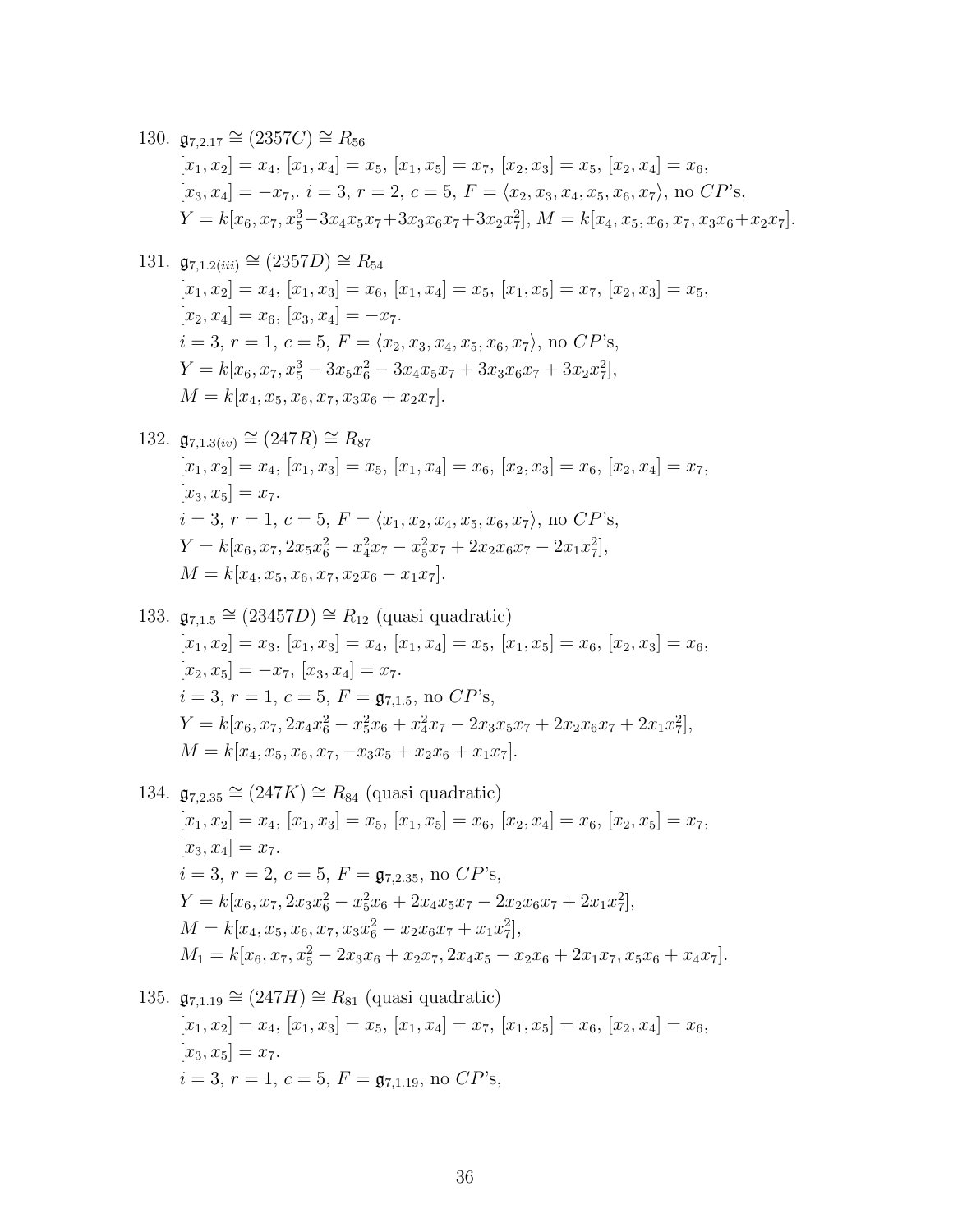$$
Y = k[x_6, x_7, 2x_3x_6^2 - x_5^2x_6 - x_4^2x_7 - 2x_1x_6x_7 + 2x_2x_7^2],
$$
  
\n
$$
M = k[x_4, x_5, x_6, x_7, x_3x_6^2 - x_1x_6x_7 + x_2x_7^2].
$$
  
\n
$$
M_1 = k[x_6, x_7, x_5^2 - 2x_3x_6 + x_1x_7, x_4^2 + x_1x_6 - 2x_2x_7, x_4x_6 + x_5x_7].
$$

136. 
$$
\mathfrak{g}_{7,1.1(iii)} \cong (23457G) \cong R_{11}
$$
 (quasi quadratic, see Example 33)  
\n $[x_1, x_2] = x_3$ ,  $[x_1, x_3] = x_4$ ,  $[x_1, x_4] = x_5$ ,  $[x_1, x_5] = x_6$ ,  $[x_2, x_3] = x_5$ ,  
\n $[x_2, x_4] = x_6$ ,  $[x_2, x_5] = -x_7$ ,  $[x_3, x_4] = x_7$ .  
\n $i = 3$ ,  $r = 1$ ,  $c = 5$ ,  $cod = 3$ ,  $F = \mathfrak{g}_{7,1.1(iii)}$ , no  $\mathbb{CP}$ 's,  
\n $Y = k[x_6, x_7, 2x_5^3 - 3x_4^2x_7 - 6x_4x_5x_6 + 6x_3x_6^2 + 6x_3x_5x_7 - 6x_2x_6x_7 - 6x_1x_7^2]$ ,  
\n $M = k[x_4, x_5, x_6, x_7, x_3x_6^2 + x_3x_5x_7 - x_2x_6x_7 - x_1x_7^2]$ .  
\n $Y_{\xi} = k[x_5, x_6, x_7, x_4x_6 - x_3x_7, x_4^2x_7 - 2x_3x_6^2 + 2x_2x_6x_7 + 2x_1x_7^2]$ , where  $\xi = x_5^*$ ,  
\n $M_1 = k[x_5, x_6, x_7, x_3x_6 - x_4x_5, x_4^2 + 2x_1x_7 + 2x_2x_6 - 2x_3x_5]$ .

# II. g is not coregular (23 cases)

137. 
$$
\mathfrak{g}_{7,1.6} \cong (123457B) \cong R_9
$$
  
\n $[x_1, x_2] = x_3, [x_1, x_3] = x_4, [x_1, x_4] = x_5, [x_1, x_5] = x_6, [x_1, x_6] = x_7,$   
\n $[x_2, x_3] = x_7.$   
\n $i = 3, r = 1, c = 5, F = \langle x_4, x_5, x_6, x_7 \rangle, CPI = \langle x_3, x_4, x_5, x_6, x_7 \rangle,$   
\n $cod = 1, p = x_7, Y = k[x_7, f, g, h], f = x_6^2 - 2x_5x_7, g = x_6^3 - 3x_5x_6x_7 + 3x_4x_7^2,$   
\n $h = (f^3 - g^2)/x_7^2, Q(Y) = k(x_7, f, g),$   
\nrelation:  $f^3 - g^2 - x_7^2h = 0, M = k[x_3, x_4, x_5, x_6, x_7].$ 

138. 
$$
\mathfrak{g}_{7,1.15} \cong (13457B) \cong R_{50}
$$
  
\n $[x_1, x_2] = x_4, [x_1, x_4] = x_5, [x_1, x_5] = x_6, [x_1, x_6] = x_7, [x_2, x_3] = x_7,$   
\n $[x_2, x_4] = x_7.$   
\n $i = 3, r = 1, c = 5, F = \langle x_3 - x_4, x_5, x_6, x_7 \rangle, CPI = \langle x_3, x_4, x_5, x_6, x_7 \rangle,$   
\n $cod = 1, p = x_7, Y = k[x_7, f, g, h], f = x_6^2 - 2x_5x_7,$   
\n $g = x_6^3 - 3x_5x_6x_7 + 3x_4x_7^2 - 3x_3x_7^2, h = (f^3 - g^2)/x_7^2,$   
\nrelation:  $f^3 - g^2 - x_7^2h = 0, Q(Y) = k(x_7, f, g), M = k[x_3, x_4, x_5, x_6, x_7].$ 

139. 
$$
\mathfrak{g}_{7,2.16} \cong (13457A) \cong R_{51}
$$
  
\n $[x_1, x_2] = x_4, [x_1, x_4] = x_5, [x_1, x_5] = x_6, [x_1, x_6] = x_7, [x_2, x_3] = x_7.$   
\n $i = 3, r = 2, c = 5, F = \langle x_4, x_5, x_6, x_7 \rangle, CPI = \langle x_3, x_4, x_5, x_6, x_7 \rangle,$   
\n $cod = 1, p = x_7, Y = k[x_7, f, g, h], f = x_6^2 - 2x_5x_7, g = x_6^3 - 3x_5x_6x_7 + 3x_4x_7^2,$   
\n $h = (f^3 - g^2)/x_7^2,$   
\nrelation:  $f^3 - g^2 - x_7^2h = 0, Q(Y) = k(x_7, f, g), M = k[x_3, x_4, x_5, x_6, x_7].$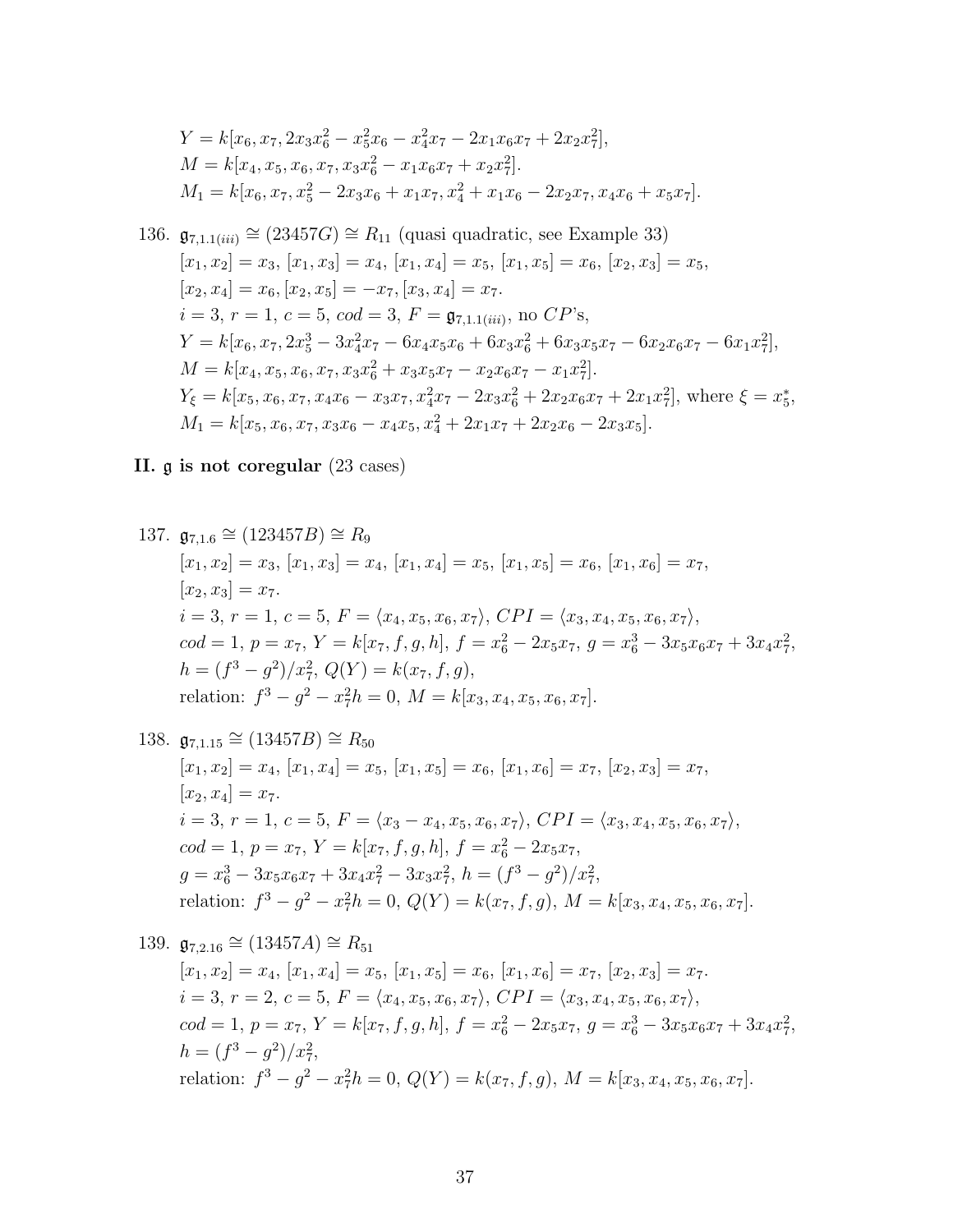# 140.  $\mathfrak{g}_{7,2,32} \cong (1357E) \cong R_{67}$  $[x_1, x_2] = x_4, [x_1, x_3] = x_5, [x_1, x_4] = x_6, [x_1, x_6] = x_7, [x_3, x_5] = x_7.$  $i = 3, r = 2, c = 5, F = \langle x_2, x_4, x_6, x_7 \rangle, CPI = \langle x_2, x_4, x_5, x_6, x_7 \rangle,$  $cod = 1, p = x_7, Y = k[x_7, f, g, h], f = x_6^2 - 2x_4x_7, g = x_6^3 - 3x_4x_6x_7 + 3x_2x_7^2,$  $h = (f^3 - g^2)/x_7^2$ , relation:  $f^3 - g^2 - x_7^2 h = 0$ ,  $Q(Y) = k(x_7, f, g)$ ,  $M = k[x_2, x_4, x_5, x_6, x_7]$ .

141.  $\mathfrak{g}_{7,0.3} \cong (123457E) \cong R_7$  $[x_1, x_2] = x_3, [x_1, x_3] = x_4, [x_1, x_4] = x_5, [x_1, x_5] = x_6, [x_1, x_6] = x_7,$  $[x_2, x_3] = x_6 + x_7, [x_2, x_4] = x_7.$  $i = 3, r = 0, c = 5, cod = 2, F = \langle x_3, x_4, x_5, x_6, x_7 \rangle = CPI,$  $Y = k[x_7, f, g, h], f = x_6^2 - 2x_5x_7,$  $g = 2x_6^3 - 3x_5^2x_7 + 6x_4x_6x_7 - 6x_5x_6x_7 - 6x_3x_7^2 + 6x_4x_7^2$ ,  $h = (4f^3 - g^2)/x_7$ , relation:  $4f^3 - g^2 - x_7h = 0$ ,  $Q(Y) = k(x_7, f, g)$ ,  $M = k[x_3, x_4, x_5, x_6, x_7]$ .

142. 
$$
\mathfrak{g}_{7,1.01(ii)} \cong (12457B) \cong R_{47}
$$
  
\n $[x_1, x_2] = x_4, [x_1, x_4] = x_5, [x_1, x_5] = x_6, [x_1, x_6] = x_7,$   
\n $[x_2, x_3] = x_6 + x_7, [x_3, x_4] = -x_7.$   
\n $i = 3, r = 1, c = 5, cod = 2, F = \langle x_2, x_4, x_5, x_6, x_7 \rangle = CPI,$   
\n $Y = k[x_7, f, g, h], f = x_6^2 - 2x_5x_7,$   
\n $g = 2x_6^3 - 3x_5^2x_7 + 6x_4x_6x_7 - 6x_5x_6x_7 - 6x_2x_7^2 + 6x_4x_7^2, h = (4f^3 - g^2)/x_7,$   
\nrelation:  $4f^3 - g^2 - x_7h = 0, Q(Y) = k(x_7, f, g), M = k[x_2, x_4, x_5, x_6, x_7].$ 

143. 
$$
\mathfrak{g}_{7,1.3(i_{\lambda}),\lambda=0} \cong (1357N)(\xi=0) \cong R_{62}^0
$$
  
\n $[x_1, x_2] = x_4, [x_1, x_3] = x_5, [x_1, x_4] = x_6, [x_1, x_6] = x_7, [x_2, x_3] = x_6,$   
\n $[x_2, x_5] = x_7, [x_3, x_5] = x_7.$   
\n $i = 3, r = 1, c = 5, cod = 2, F = \langle x_2 - x_3, x_4, x_5, x_6, x_7 \rangle = CPI,$   
\n $Y = k[x_7, f, g, h], f = x_6^2 - 2x_4x_7, g = x_6^3 - 3x_4x_6x_7 + 3x_5x_6x_7 + 3x_2x_7^2 - 3x_3x_7^2,$   
\n $h = (f^3 - g^2)/x_7,$   
\nrelation:  $f^3 - g^2 - x_7h = 0, Q(Y) = k(x_7, f, g), M = k[x_2 - x_3, x_4, x_5, x_6, x_7].$ 

144. 
$$
\mathfrak{g}_{7,1.10} \cong (13457F) \cong R_{29}
$$
  
\n $[x_1, x_2] = x_3, [x_1, x_3] = x_4, [x_1, x_4] = x_6, [x_1, x_6] = x_7, [x_2, x_3] = x_5,$   
\n $[x_2, x_5] = x_7.$   
\n $i = 3, r = 1, c = 5, cod = 2, F = \langle x_3, x_4, x_5, x_6, x_7 \rangle = CPI,$   
\n $Y = k[x_7, f, g, h], f = x_6^2 - 2x_4x_7, g = 2x_6^3 - 3x_5^2x_7 - 6x_4x_6x_7 + 6x_3x_7^2,$   
\n $h = (4f^3 - g^2)/x_7,$   
\nrelation:  $4f^3 - g^2 - x_7h = 0, Q(Y) = k(x_7, f, g), M = k[x_3, x_4, x_5, x_6, x_7].$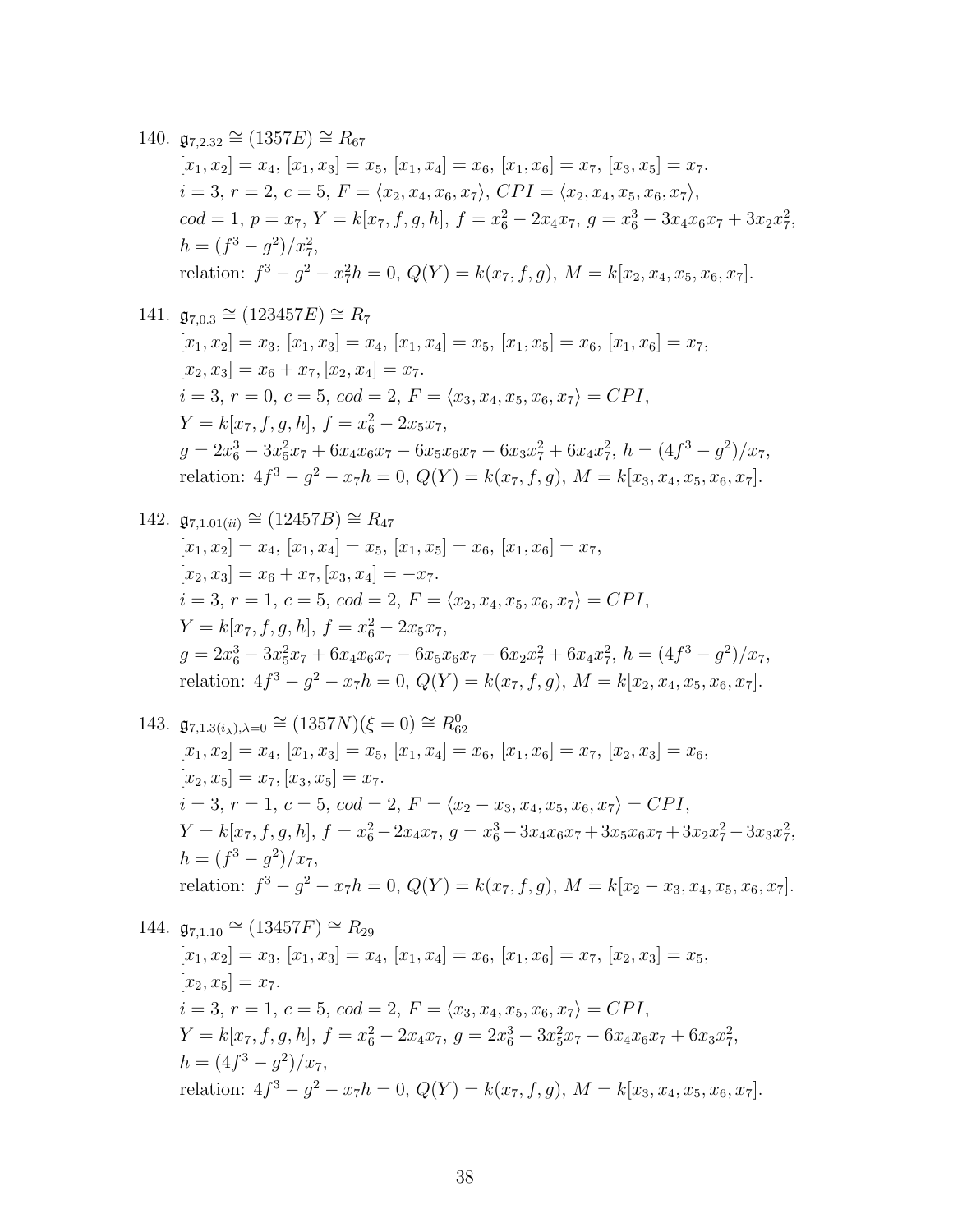# 145.  $\mathfrak{g}_{7,2.33} \cong (1357I) \cong R_{71}$  $[x_1, x_2] = x_4, [x_1, x_4] = x_6, [x_1, x_6] = x_7, [x_2, x_3] = x_5, [x_3, x_5] = x_7.$  $i = 3, r = 2, c = 5, cod = 2, F = \langle x_2, x_4, x_5, x_6, x_7 \rangle = CPI,$  $Y = k[x_7, f, g, h], f = x_6^2 - 2x_4x_7, g = 2x_6^3 + 3x_5^2x_7 - 6x_4x_6x_7 + 6x_2x_7^2,$  $h = (4f^3 - g^2)/x_7$ relation:  $4f^3 - g^2 - x_7h = 0$ ,  $Q(Y) = k(x_7, f, g)$ ,  $M = k[x_2, x_4, x_5, x_6, x_7]$ .

146.  $\mathfrak{g}_{7,1.12} \cong (13457D) \cong R_{49}$  $[x_1, x_2] = x_4$ ,  $[x_1, x_4] = x_5$ ,  $[x_1, x_5] = x_6$ ,  $[x_1, x_6] = x_7$ ,  $[x_2, x_3] = x_7$ ,  $[x_2, x_4] = x_6, [x_2, x_5] = x_7.$  $i = 3, r = 1, c = 5, cod = 2, F = \langle x_3, x_4, x_5, x_6, x_7 \rangle = CPI,$  $Y = k[x_7, f, g, h], f = x_6^2 + 2x_3x_7 - 2x_5x_7, g = x_6^3 - 3x_5x_6x_7 + 3x_4x_7^2,$  $h = (f^3 - g^2)/x_7$ relation:  $f^3 - g^2 - x_7h = 0$ ,  $Q(Y) = k(x_7, f, g)$ ,  $M = k[x_3, x_4, x_5, x_6, x_7]$ .

147. 
$$
\mathfrak{g}_{7,2.25} \cong (1357B) \cong R_{100}
$$
  
\n $[x_1, x_2] = x_5, [x_1, x_5] = x_6, [x_1, x_6] = x_7, [x_2, x_3] = x_6, [x_3, x_4] = -x_7,$   
\n $[x_3, x_5] = -x_7.$   
\n $i = 3, r = 2, c = 5, cod = 2, F = \langle x_2, x_4, x_5, x_6, x_7 \rangle = CPI,$   
\n $Y = k[x_7, f, g, h], f = x_6^2 + 2x_4x_7 - 2x_5x_7, g = x_6^3 - 3x_5x_6x_7 + 3x_2x_7^2,$   
\n $h = (f^3 - g^2)/x_7,$   
\nrelation:  $f^3 - g^2 - x_7h = 0, Q(Y) = k(x_7, f, g), M = k[x_2, x_4, x_5, x_6, x_7].$ 

148. 
$$
\mathfrak{g}_{7,0.5} \cong (12457N)(\xi = 1) \cong R_{16}
$$
  
\n $[x_1, x_2] = x_3, [x_1, x_3] = x_4, [x_1, x_4] = x_6 + x_7, [x_1, x_6] = x_7,$   
\n $[x_2, x_3] = x_5, [x_2, x_5] = x_6, [x_3, x_5] = x_7.$   
\n $i = 3, r = 0, c = 5, cod = 2, F = \langle x_2, x_3, x_4, x_5, x_6, x_7 \rangle, \text{ no } CP's,$   
\n $Y = k[x_7, f, g, h], f = x_6^2 - 2x_4x_7 + 2x_6x_7,$   
\n $g = 2x_6^3 + 3x_6^2x_7 + 3x_4^2x_7 + 3x_5^2x_7 - 6x_3x_6x_7 - 6x_4x_6x_7 + 6x_2x_7^2,$   
\n $h = (4f^3 - g^2)/x_7,$   
\nrelation:  $4f^3 - g^2 - x_7h = 0, Q(Y) = k(x_7, f, g),$   
\n $M = k[x_4, x_5, x_6, x_7, x_3x_6 - x_2x_7].$ 

149. 
$$
\mathfrak{g}_{7,1.02} \cong (12457K) \cong R_{23}
$$
  
\n $[x_1, x_2] = x_3, [x_1, x_3] = x_4, [x_1, x_5] = x_6, [x_2, x_3] = x_5, [x_2, x_4] = x_6,$   
\n $[x_2, x_5] = x_7, [x_2, x_6] = x_7, [x_3, x_5] = -x_7.$   
\n $i = 3, r = 1, c = 5, cod = 2, F = \langle x_1, x_3, x_4, x_5, x_6, x_7 \rangle, \text{ no } CP\text{'s},$   
\n $Y = k[x_7, f, g, h], f = x_6^2 - 2x_4x_7, g = x_6^3 + 3x_4x_5x_7 - 3x_3x_6x_7 - 3x_4x_6x_7 - 3x_1x_7^2,$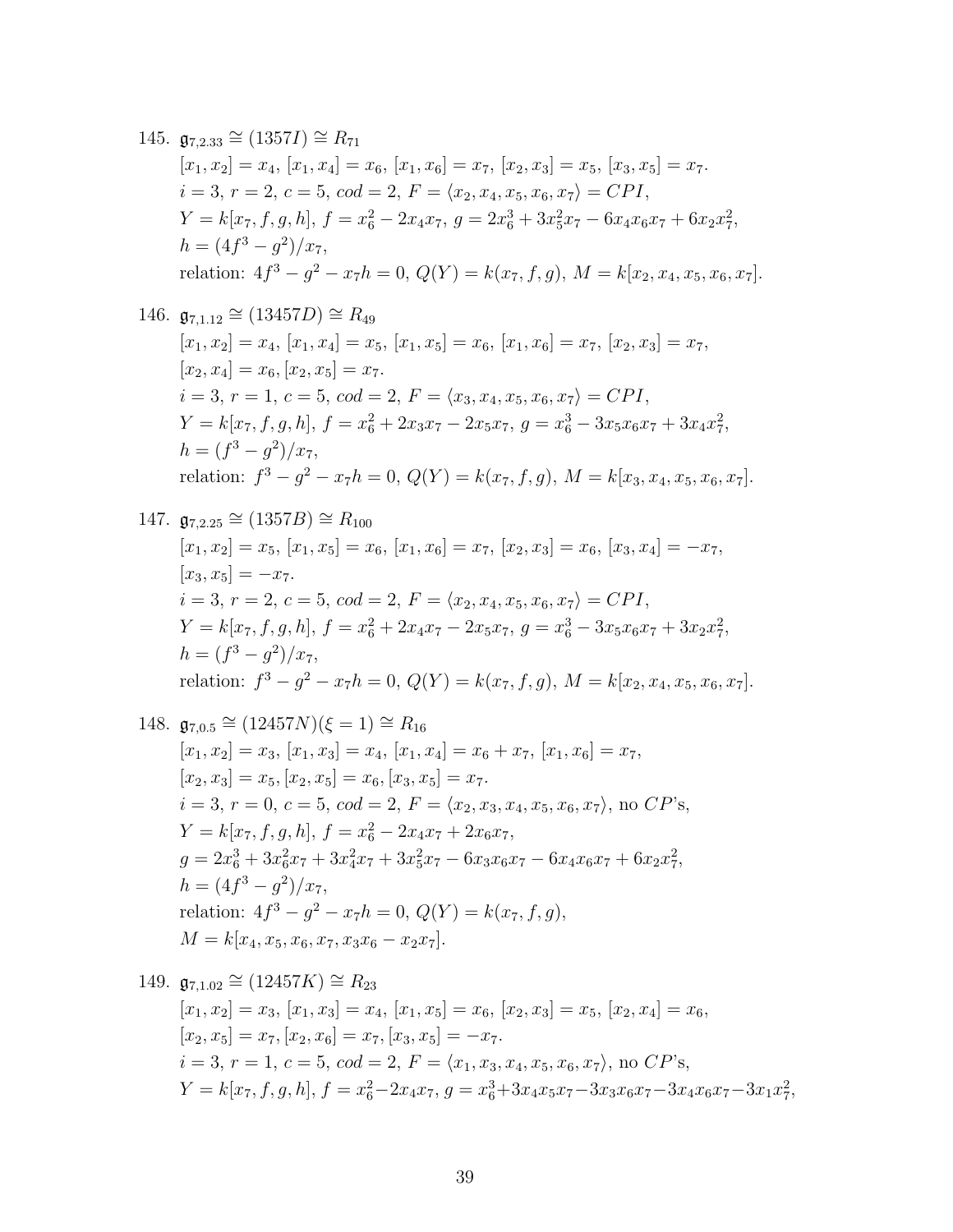$$
h = (f3 - g2)/x7,
$$
  
relation:  $f3 - g2 - x7h = 0$ ,  $Q(Y) = k(x7, f, g)$ ,  

$$
M = k[x4, x5, x6, x7, x3x6 + x1x7].
$$

150.  $\mathfrak{g}_{7,1.21} \cong (12457F) \cong R_{36}$  (see Example 35)  $[x_1, x_2] = x_4$ ,  $[x_1, x_4] = x_5$ ,  $[x_1, x_5] = x_6$ ,  $[x_2, x_3] = x_6$ ,  $[x_2, x_4] = x_6$ ,  $[x_2, x_6] = x_7, [x_4, x_5] = -x_7.$  $i = 3, r = 1, c = 5, cod = 2, F = \langle x_1, x_3, x_4, x_5, x_6, x_7 \rangle$ , no  $CP$ 's,  $Y = k[x_7, f, g, h], f = x_6^2 - 2x_3x_7, g = 2x_6^3 + 3x_5^2x_7 - 6x_4x_6x_7 - 6x_1x_7^2,$  $h = (4f^3 - g^2)/x_7$ relation:  $4f^3 - g^2 - x_7h = 0$ ,  $Q(Y) = k(x_7, f, g)$ ,  $M = k[x_3, x_5, x_6, x_7, x_4x_6 + x_1x_7].$ 

151. 
$$
\mathfrak{g}_{7,1.1(i_{\lambda}),\lambda=1} \cong (123457G) \cong R_1^1
$$
  
\n $[x_1, x_2] = x_3, [x_1, x_3] = x_4, [x_1, x_4] = x_5, [x_1, x_5] = x_6, [x_1, x_6] = x_7,$   
\n $[x_2, x_3] = x_5, [x_2, x_4] = x_6, [x_2, x_5] = x_7.$   
\n $i = 3, r = 1, c = 5, cod = 3, F = \langle x_3, x_4, x_5, x_6, x_7 \rangle = CPI,$   
\n $Y = k[x_7, f, g, h], f = x_6^3 - 3x_5x_6x_7 + 3x_4x_7^2,$   
\n $g = x_6^4 - 4x_5x_6^2x_7 + 2x_5^2x_7^2 + 4x_4x_6x_7^2 - 4x_3x_7^3, h = (f^4 - g^3)/x_7^3,$   
\nrelation:  $f^4 - g^3 - x_7^3h = 0, Q(Y) = k(x_7, f, g), M = k[x_3, x_4, x_5, x_6, x_7].$ 

152. 
$$
\mathfrak{g}_{7,2.14} \cong (12357A) \cong R_{45}
$$
  
\n $[x_1, x_2] = x_4, [x_1, x_4] = x_5, [x_1, x_5] = x_6, [x_1, x_6] = x_7, [x_2, x_3] = x_5,$   
\n $[x_3, x_4] = -x_6, [x_3, x_5] = -x_7.$   
\n $i = 3, r = 2, c = 5, cod = 3, F = \langle x_2, x_4, x_5, x_6, x_7 \rangle = CPI,$   
\n $Y = k[x_7, f, g, h], f = x_6^3 - 3x_5x_6x_7 + 3x_4x_7^2,$   
\n $g = x_6^4 - 4x_5x_6^2x_7 + 4x_4x_6x_7^2 + 2x_5^2x_7^2 - 4x_2x_7^3, h = (f^4 - g^3)/x_7^3,$   
\nrelation:  $f^4 - g^3 - x_7^3h = 0, Q(Y) = k(x_7, f, g), M = k[x_2, x_4, x_5, x_6, x_7].$ 

153. 
$$
\mathfrak{g}_{7,0.2} \cong (123457H) \cong R_4
$$
  
\n $[x_1, x_2] = x_3, [x_1, x_3] = x_4, [x_1, x_4] = x_5, [x_1, x_5] = x_6, [x_1, x_6] = x_7,$   
\n $[x_2, x_3] = x_5 + x_7, [x_2, x_4] = x_6, [x_2, x_5] = x_7.$   
\n $i = 3, r = 0, c = 5, cod = 3, F = \langle x_3, x_4, x_5, x_6, x_7 \rangle = CPI,$   
\n $Y = k[x_7, f, g, h], f = x_6^3 - 3x_5x_6x_7 + 3x_4x_7^2,$   
\n $g = x_6^4 - 4x_5x_6^2x_7 + 2x_5^2x_7^2 + 4x_4x_6x_7^2 - 2x_6^2x_7^2 - 4x_3x_7^3 + 4x_5x_7^3,$   
\n $h = (f^4 - g^3 - 6x_7^2f^2g)/x_7^3$ , relation:  $f^4 - g^3 - 6x_7^2f^2g - x_7^3h = 0,$   
\n $Q(Y) = k(x_7, f, g), M = k[x_3, x_4, x_5, x_6, x_7].$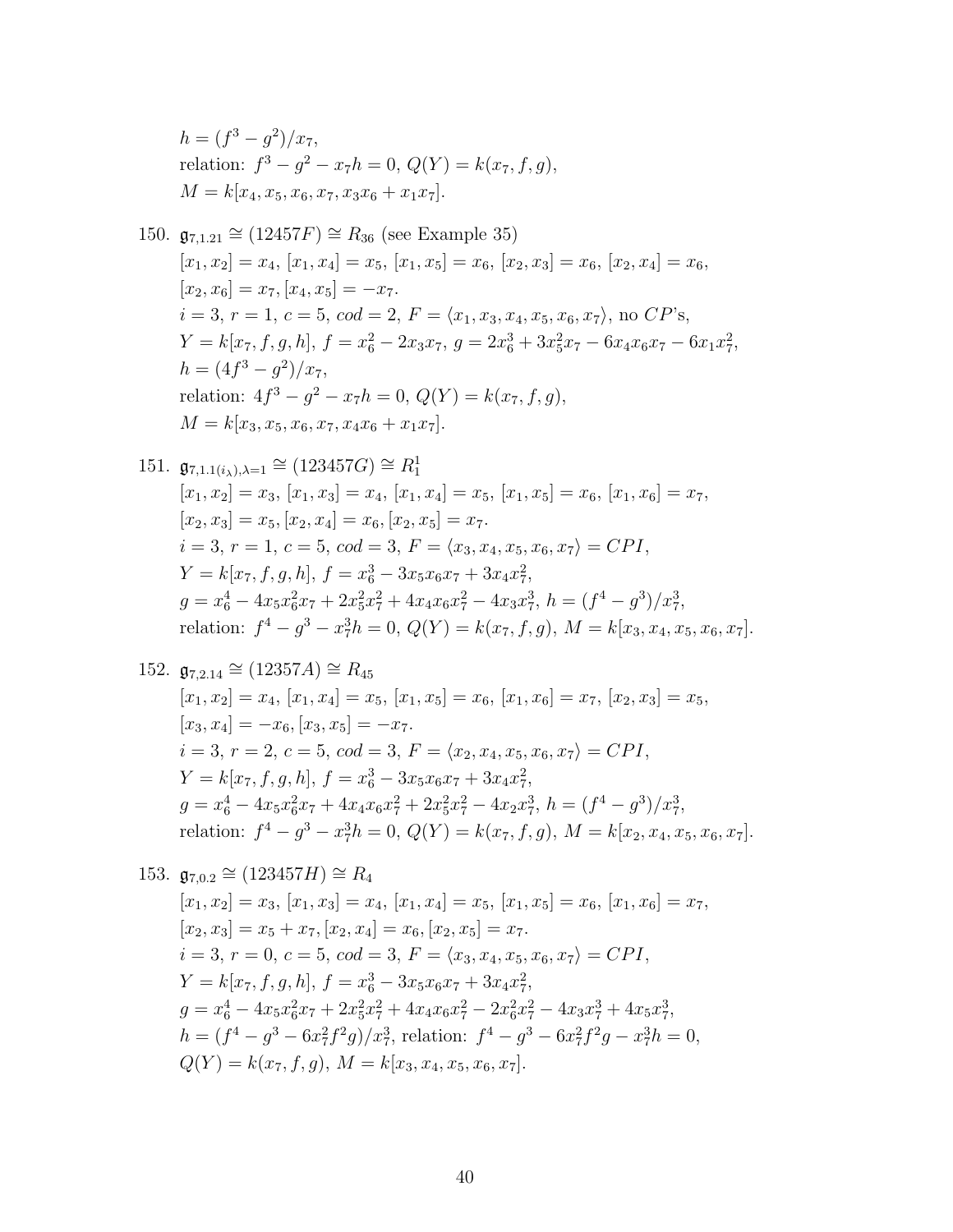154. 
$$
\mathfrak{g}_{7,1.01(i)} \cong (12357B) \cong R_{43}
$$
 (see Example 34)  
\n $[x_1, x_2] = x_4$ ,  $[x_1, x_4] = x_5$ ,  $[x_1, x_5] = x_6$ ,  $[x_1, x_6] = x_7$ ,  $[x_2, x_3] = x_5 + x_7$ ,  
\n $[x_3, x_4] = -x_6$ ,  $[x_3, x_5] = -x_7$ .  
\n $i = 3, r = 1, c = 5, cod = 3, F = \langle x_2, x_4, x_5, x_6, x_7 \rangle = CPI$ ,  
\n $Y = k[x_7, f, g, h], f = x_6^3 - 3x_5x_6x_7 + 3x_4x_7^2$ ,  
\n $g = x_6^4 - 4x_5x_6^2x_7 - 2x_6^2x_7^2 + 2x_5^2x_7^2 + 4x_4x_6x_7^2 + 4x_5x_7^3 - 4x_2x_7^3$ ,  
\n $h = (f^4 - g^3 - 6x_7^2f^2g)/x_7^3$ , relation:  $f^4 - g^3 - 6x_7^2f^2g - x_7^3h = 0$ ,  
\n $Q(Y) = k(x_7, f, g), M = k[x_2, x_4, x_5, x_6, x_7]$ .

155. 
$$
\mathfrak{g}_{7,1.1(i_{\lambda}),\lambda=0} \cong (123457I)(\xi=0) \cong R_1^0
$$
  
\n $[x_1, x_2] = x_3, [x_1, x_3] = x_4, [x_1, x_4] = x_5, [x_1, x_5] = x_6, [x_1, x_6] = x_7,$   
\n $[x_2, x_3] = x_5, [x_2, x_4] = x_6, [x_3, x_4] = x_7.$   
\n $i = 3, r = 1, c = 5, cod = 3, F = \langle x_2, x_3, x_4, x_5, x_6, x_7 \rangle$ , no CP's,  
\n $Y = k[x_7, f, g, h], f = x_6^2 - 2x_5x_7,$   
\n $g = 2x_6^5 - 10x_5x_6^3x_7 + 15x_5^2x_6x_7^2 - 15x_4x_5x_7^3 + 15x_3x_6x_7^3 - 15x_2x_7^4,$   
\n $h = (4f^5 - g^2)/x_7^3$ , relation:  $4f^5 - g^2 - x_7^3h = 0, Q(Y) = k(x_7, f, g), M = k[x_4, x_5, x_6, x_7, x_3x_6 - x_2x_7].$ 

156. 
$$
\mathfrak{g}_{7,4.2} \cong (37A) \cong R_{127}
$$
  
\n $[x_1, x_2] = x_5, [x_1, x_3] = x_6, [x_1, x_4] = x_7.$   
\n $i = 5, r = 4, c = 6, cod = 3, F = \langle x_2, x_3, x_4, x_5, x_6, x_7 \rangle = CPI,$   
\n $Y = k[x_5, x_6, x_7, f, g, h], f = x_3x_5 - x_2x_6, g = x_4x_6 - x_3x_7, h = x_4x_5 - x_2x_7,$   
\nrelation:  $x_7f + x_5g - x_6h = 0, Q(Y) = k(x_5, x_6, x_7, f, g), M = k[x_2, x_3, x_4, x_5, x_6, x_7].$ 

157. 
$$
\mathfrak{g}_{7,3.20} \cong (247A)
$$
  
\n $[x_1, x_2] = x_4, [x_1, x_3] = x_5, [x_1, x_4] = x_6, [x_1, x_5] = x_7.$   
\n $i = 5, r = 3, c = 6, cod = 4, F = \langle x_2, x_3, x_4, x_5, x_6, x_7 \rangle = CPI,$   
\n $Y = k[x_6, x_7, f_1, f_2, f_3, f_4], f_1 = x_4^2 - 2x_2x_6, f_2 = x_5^2 - 2x_3x_7, f_3 = x_5x_6 - x_4x_7,$   
\n $f_4 = -x_4x_5 + x_3x_6 + x_2x_7,$   
\nrelation:  $x_7^2f_1 + x_6^2f_2 - f_3^2 + 2x_6x_7f_4 = 0, Q(Y) = k(x_6, x_7, f_1, f_2, f_3),$   
\n $M = k[x_2, x_3, x_4, x_5, x_6, x_7].$ 

158. 
$$
\mathfrak{g}_{7,3.2} \cong (2457A) \cong R_{78}
$$
  
\n $[x_1, x_2] = x_4, [x_1, x_3] = x_5, [x_1, x_4] = x_6, [x_1, x_6] = x_7$ .  
\n $i = 5, r = 3, c = 6, cod = 4, F = \langle x_2, x_3, x_4, x_5, x_6, x_7 \rangle = CPI$ ,  
\n $Y = k[f_1, f_2, \ldots, f_{13}], Q(Y) = k(f_1, f_2, f_3, f_4, f_5), M = k[x_2, x_3, x_4, x_5, x_6, x_7]$   
\nwhere the following generators of Y satisfy 63 relations (which will be omitted).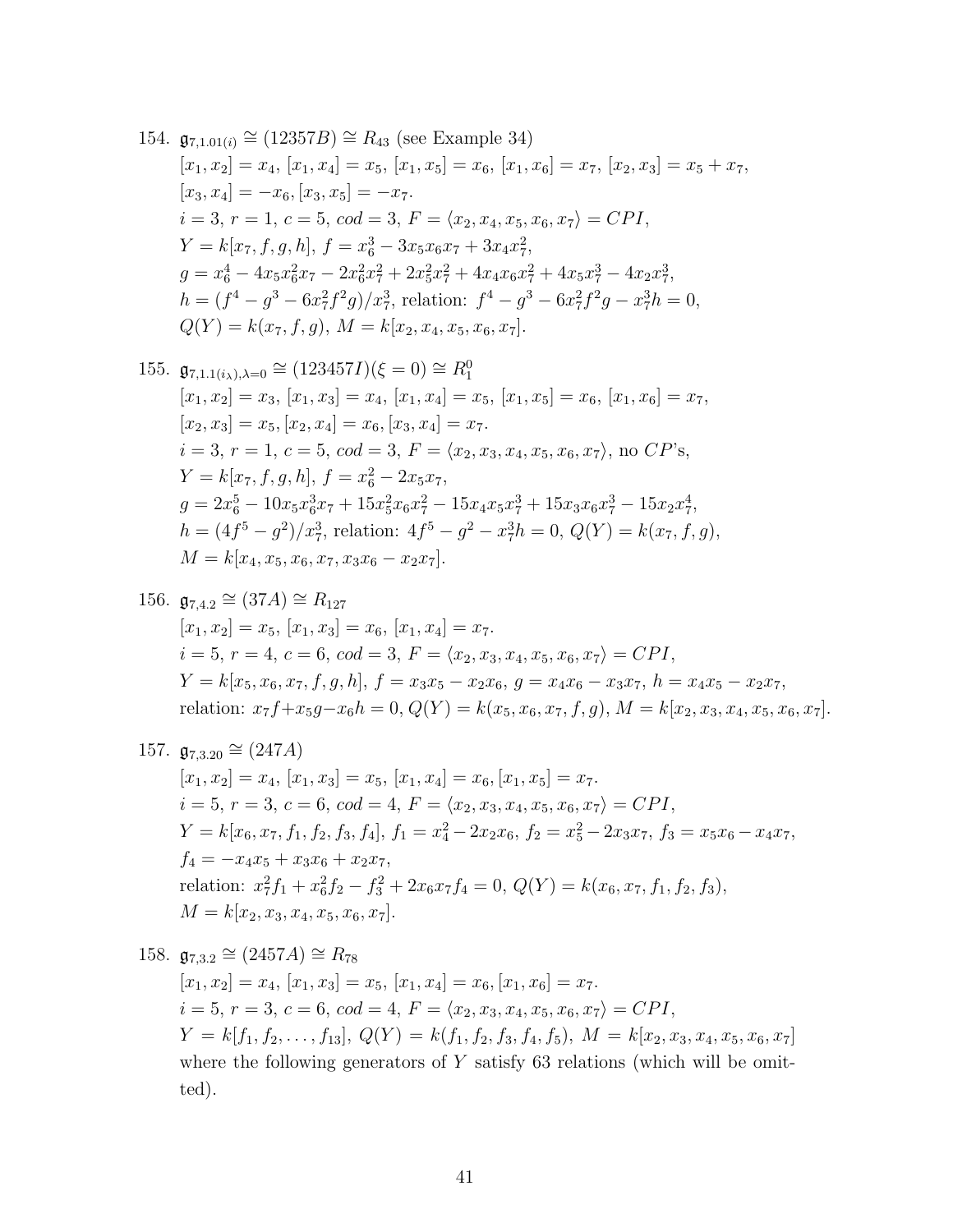$$
f_1 = x_7, f_2 = x_5, f_3 = x_6^2 - 2x_4x_7, f_4 = x_5x_6 - x_3x_7,
$$
  
\n
$$
f_5 = x_6^3 - 3x_4x_6x_7 + 3x_2x_7^2, f_6 = x_4x_5x_6 - x_3x_6^2 + 2x_3x_4x_7 - 3x_2x_5x_7,
$$
  
\n
$$
f_7 = 2x_4x_5^2 - 2x_3x_5x_6 + x_3^2x_7,
$$
  
\n
$$
f_8 = x_4x_5x_6^2 - x_3x_6^3 - 4x_4^2x_5x_7 + 3x_3x_4x_6x_7 + 3x_2x_5x_6x_7 - 3x_2x_3x_7^2,
$$
  
\n
$$
f_9 = 3x_4^2x_6^2 - 6x_2x_6^3 - 8x_4^3x_7 + 18x_2x_4x_6x_7 - 9x_2^2x_7^2,
$$
  
\n
$$
f_{10} = 4x_4^2x_5^2 - 2x_3x_4x_5x_6 - 6x_2x_5^2x_6 + x_3^2x_6^2 - 2x_3^2x_4x_7 + 6x_2x_3x_5x_7,
$$
  
\n
$$
f_{11} = 6x_3x_4x_5^2 - 6x_2x_3^3 - 3x_3^2x_5x_6 + x_3^3x_7,
$$
  
\n
$$
f_{12} = 2x_4^2x_5^2x_6 + 2x_3x_4x_5x_6^2 - 6x_2x_5^2x_6^2 - x_3^2x_6^3 - 8x_3x_4^2x_5x_7 + 6x_2x_4x_5^2x_7 + 3x_3^2x_4x_6x_7 + 6x_2x_3x_5x_6x_7 - 3x_2x_3^2x_7^2,
$$
  
\n
$$
f_{13} = 8x_4^3x_5^3 - 6x_3x_4^2x_5^2x_6 - 18x_2x_4x_5^3x_6 - 3
$$

159. 
$$
\mathfrak{g}_{7,2.3} \cong (123457A) \cong R_{10}
$$
 (the 7-dim. standard filiform)  
\n $[x_1, x_2] = x_3$ ,  $[x_1, x_3] = x_4$ ,  $[x_1, x_4] = x_5$ ,  $[x_1, x_5] = x_6$ ,  $[x_1, x_6] = x_7$ .  
\n $i = 5$ ,  $r = 2$ ,  $c = 6$ ,  $cod = 5$ ,  $F = \langle x_2, x_3, x_4, x_5, x_6, x_7 \rangle = CPI$ ,  
\n $Y = k[f_1, f_2, \ldots, f_{23}]$  (see Example 27),  
\n $M = k[x_2, x_3, x_4, x_5, x_6, x_7]$ ,  $Q(Y) = k(f_1, f_2, f_3, f_4, f_5)$ , where  $f_1 = x_7$ ,  
\n $f_2 = x_6^2 - 2x_5x_7$ ,  $f_3 = x_6^3 - 3x_5x_6x_7 + 3x_4x_7^2$ ,  $f_4 = x_5^2 - 2x_4x_6 + 2x_3x_7$ ,  
\n $f_5 = 2x_4x_6^2 - x_5^2x_6 + x_4x_5x_7 - 5x_3x_6x_7 + 5x_2x_7^2$  are algebraically independent  
\nover  $k$ .

# 3.3 A strongly complete subalgebra  $M$  for the Lie algebras 1-82 of  $[05,5]$

For the majority of these Lie algebras a  $CPI$ , say h, was provided in [O5,5]. Then  $M = S(\mathfrak{h})$  has all the required properties (see (1) of Examples 19). Therefore we only have to consider the 6 remaining cases (i.e. without  $CP$ 's) listed below.

 $\dim \mathfrak{g}=5$ 

7. 
$$
\mathfrak{g}_{5,4}
$$
 (quadratic)  
\n $[x_1, x_2] = x_3$ ,  $[x_1, x_3] = x_4$ ,  $[x_2, x_3] = x_5$ .  
\n $i = 3$ ,  $r = 2$ ,  $c = 4$ ,  $cod = 3$ ,  $F = \mathfrak{g}_{5,4}$ ,  
\n $Y = k[x_4, x_5, x_3^2 + 2x_1x_5 - 2x_2x_4]$ ,  $M = k[x_3, x_4, x_5, x_2x_4 - x_1x_5] = Y_{\xi}$ ,  $\xi = x_3^*$ .

 $\dim \mathfrak{g}=6$ 

21. 
$$
\mathfrak{g}_{6,18} \cong M_{21} \cong C_2
$$
  
\n $[x_1, x_2] = x_3, [x_1, x_3] = x_4, [x_1, x_4] = x_5, [x_2, x_5] = x_6, [x_3, x_4] = -x_6.$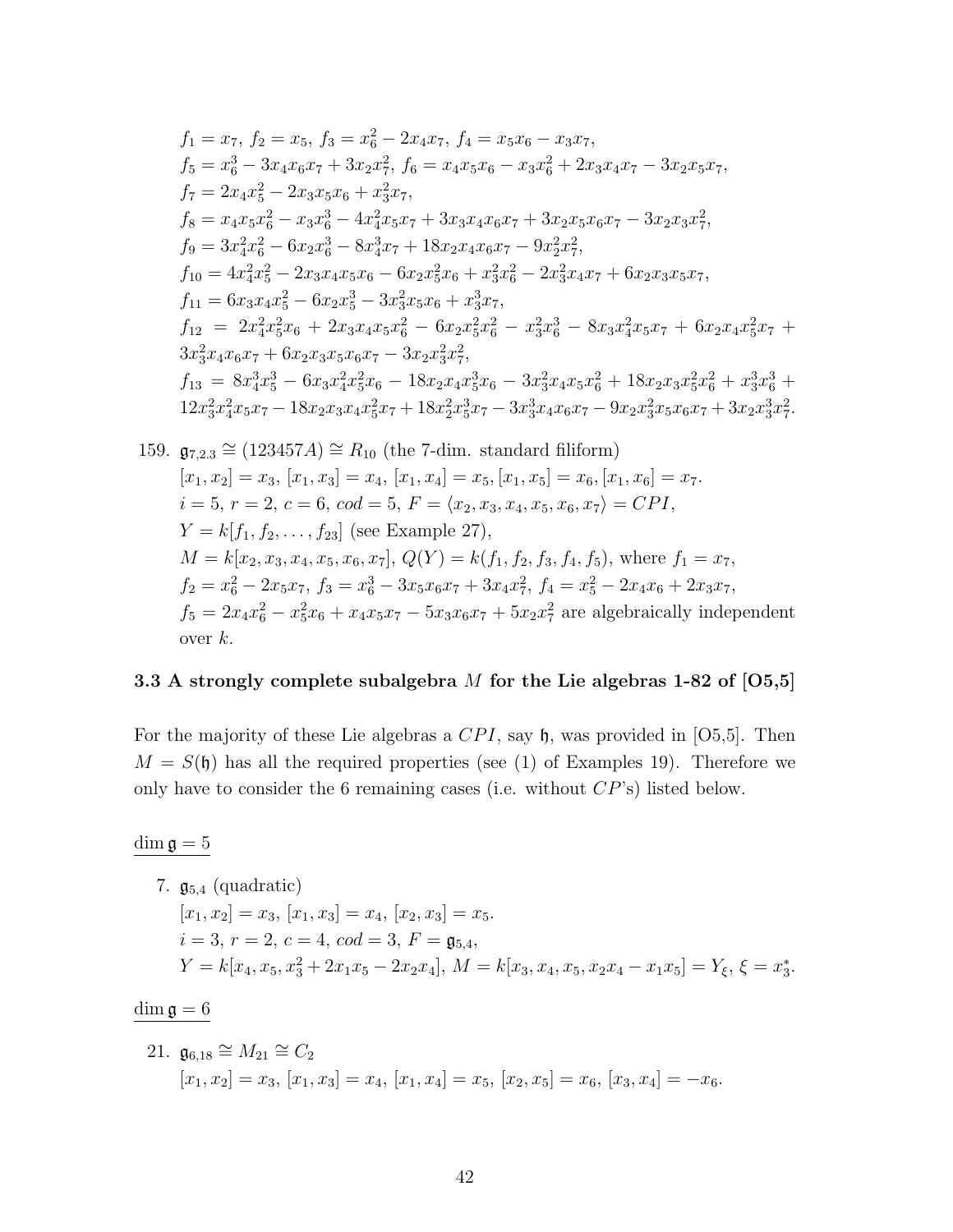$$
i = 2, r = 2, c = 4, cod = 1, p = x_6, F = \langle x_1, x_3, x_4, x_5, x_6 \rangle,
$$
  
\n $Y = k[x_6, x_4^2 - 2x_3x_5 - 2x_1x_6], M = k[x_4, x_5, x_6, x_3x_5 + x_1x_6].$ 

22.  $\mathfrak{g}_{6,3} \cong M_3 \cong C_{21}$  (quadratic)  $[x_1, x_2] = x_4, [x_1, x_3] = x_5, [x_2, x_3] = x_6.$  $i = 4, r = 3, c = 5, cod = 3, F = \mathfrak{g}_{6,3}$  $Y = k[x_4, x_5, x_6, x_3x_4 - x_2x_5 + x_1x_6],$  $M = k[x_3, x_4, x_5, x_6, x_2x_5 - x_1x_6] = Y_{\xi}, \xi = x_4^*.$ 

28. 
$$
\mathfrak{g}_{6,20} \cong M_{22} \cong C_1
$$
  
\n $[x_1, x_2] = x_3, [x_1, x_3] = x_4, [x_1, x_4] = x_5, [x_2, x_3] = x_5, [x_2, x_5] = x_6,$   
\n $[x_3, x_4] = -x_6.$   
\n $i = 2, r = 1, c = 4, cod = 2, F = \langle x_1, x_3, x_4, x_5, x_6 \rangle,$   
\n $Y = k[x_6, 2x_5^3 + 3x_4^2x_6 - 6x_3x_5x_6 - 6x_1x_6^2], M = k[x_4, x_5, x_6, x_3x_5 + x_1x_6].$ 

$$
\dim\mathfrak{g}=7
$$

69. 
$$
\mathfrak{g}_{7,3.13} \cong (257K) \cong R_{105}
$$
  
\n $[x_1, x_2] = x_5, [x_1, x_5] = x_6, [x_2, x_5] = x_7, [x_3, x_4] = x_7.$   
\n $i = 3, r = 3, c = 5, cod = 1, p = x_7, F = \langle x_1, x_2, x_5, x_6, x_7 \rangle,$   
\n $Y = k[x_6, x_7, x_5^2 - 2x_2x_6 + 2x_1x_7], M = k[x_4, x_5, x_6, x_7, x_2x_6 - x_1x_7].$ 

77. 
$$
\mathfrak{g}_{7,3.22} \cong (247D)
$$
  
\n $[x_1, x_2] = x_4, [x_1, x_3] = x_5, [x_1, x_5] = x_7, [x_2, x_5] = x_6, [x_3, x_4] = x_6.$   
\n $i = 3, r = 3, c = 5, cod = 1, p = x_6, F = \langle x_1, x_2, x_4, x_5, x_6, x_7 \rangle,$   
\n $Y = k[x_6, x_7, x_4x_5 + x_1x_6 - x_2x_7], M = k[x_4, x_5, x_6, x_7, x_1x_6 - x_2x_7].$ 

### 3.4. A few observations

### 3.4.1. Lie algebras having isomorphic Poisson centers

By considering  $Y(\mathfrak{g})$  as the subalgebra of all elements of  $k[x_1, \ldots, x_n]$  annihilated by  $\sum_{n=1}^{\infty}$  $j=1$  $[x_i, x_j] \frac{\partial}{\partial x}$  $\frac{\partial}{\partial x_j}$ ,  $i:1,\ldots,n$ , sometimes one can reduce its determination to a former case. For example: 83, 84, 85, 86, 87; 89, 90, 91, 92; 93, 94, 95, 96; 98, 99; 103, 104; 106, 107; 108, 109; 110, 111; 114, 115, 116; 118, 119; 137, 138, 139, 140; 141, 142; 144, 145; 146, 147; 151, 152; 153, 154.

3.4.2 Lie algebras (among  $1, 2, \ldots, 159$ ) without  $CP$ 's 7, 21, 22, 28, 69, 77, 100, 101; 121, 122, . . ., 136; 148, 149, 150, 155 (28 cases). This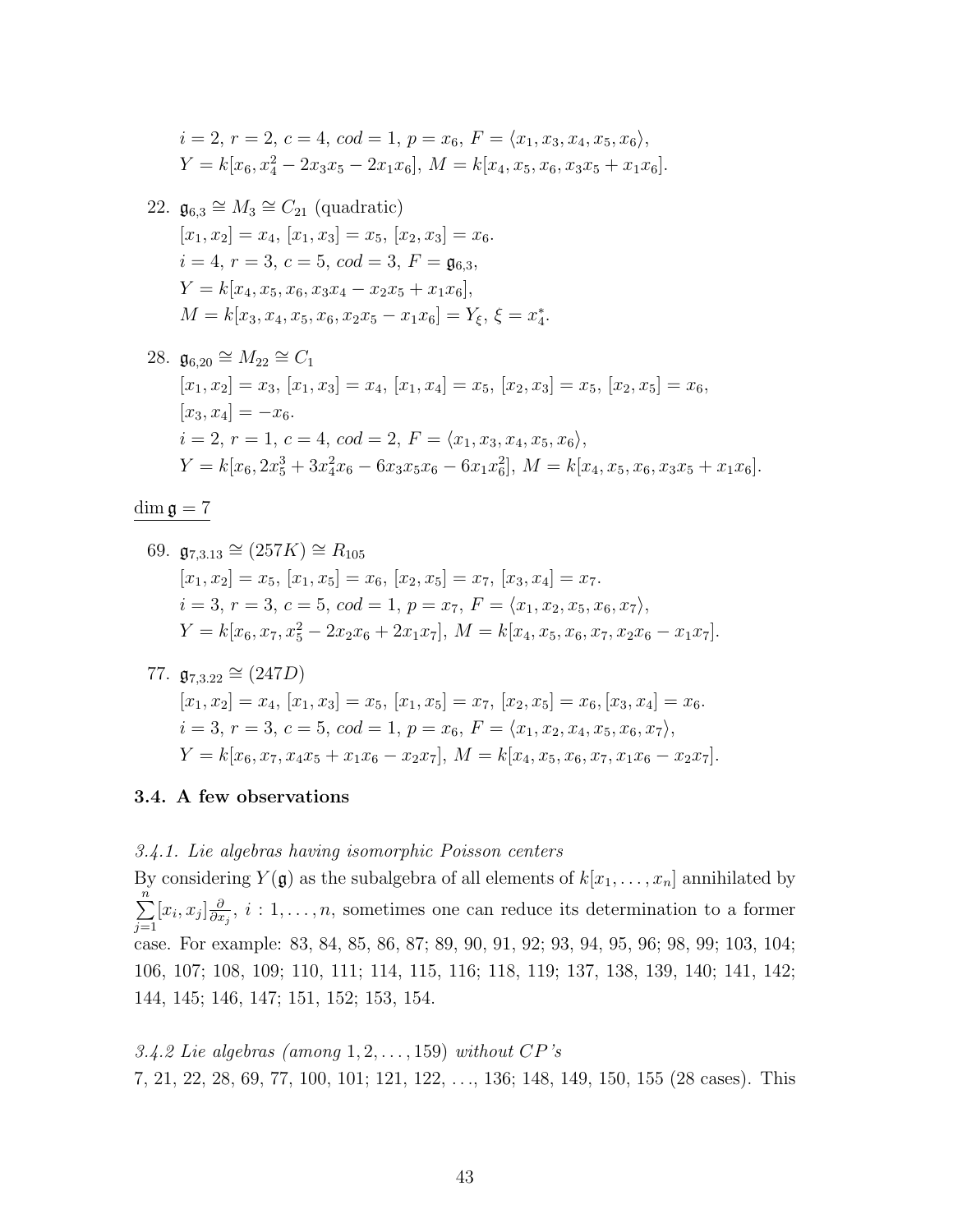corresponds to [EO, Proposition 3.4], except for the fact that (13457H) is not a Lie algebra and that (1357S,  $\xi = 1$ ) is isomorphic with (2357D) [G, p. 59].

## 3.4.3. Quasi quadratic Lie algebras

Namely the three quadratic ones: 7, 22, 101 (see also [FS]) and 133, 134, 135, 136 (see also [Ce2]). All of them are coregular.

3.4.4. After consulting the list, we notice that for  $\mathfrak g$  nonsingular the strongly complete subalgebra M (and also  $M_1$ ) of  $S(\mathfrak{g})$  is already contained in  $S(F(\mathfrak{g}))$ . In particular, it is also strongly complete in  $S(F(\mathfrak{g}))$ . Compare this to (2) of Theorem 22.

# Acknowledgments

We would like to thank Michel Van den Bergh for his genuine interest and for his valuable help in calculating the invariants for some of the more difficult cases. We are also grateful to Rudolf Rentschler and Oksana Yakimova for making some useful suggestions.

Special thanks go to our colleague Peter De Maesschalck for writing some indispensable and very efficient programs in MAPLE.

The main results of this paper (together with the ones of [O5]) were presented at the Universities of Paris, St-Etienne, Erlangen, Poitiers and Yale University.

# References

- [AG] J.M. Ancochea-Bermudez, M. Goze, Classification des algèbres de Lie nilpotentes complexes de dimension 7, Arch. Math. 52 (1989), 157–185.
- [AVE] E. Andreev, E. Vinberg, A.G. Elashvili, Orbits of greatest dimension in semisimple linear Lie groups, Functional Anal. Appl., v1 (1968), 257-261.
- [Bo1] A.V. Bolsinov, Commutative families of functions related to consistent Poisson brackets, Acta Appl. Math. 24 (1991), no 3, 253–274.
- [Bo2] A.V. Bolsinov, Complete commutative subalgebras in polynomial Poisson algebras: a proof of the Mishchenko-Fomenko conjecture (2008), paper available in PDF format, http://www-staff.lboro.ac.uk/ maab2/publications.html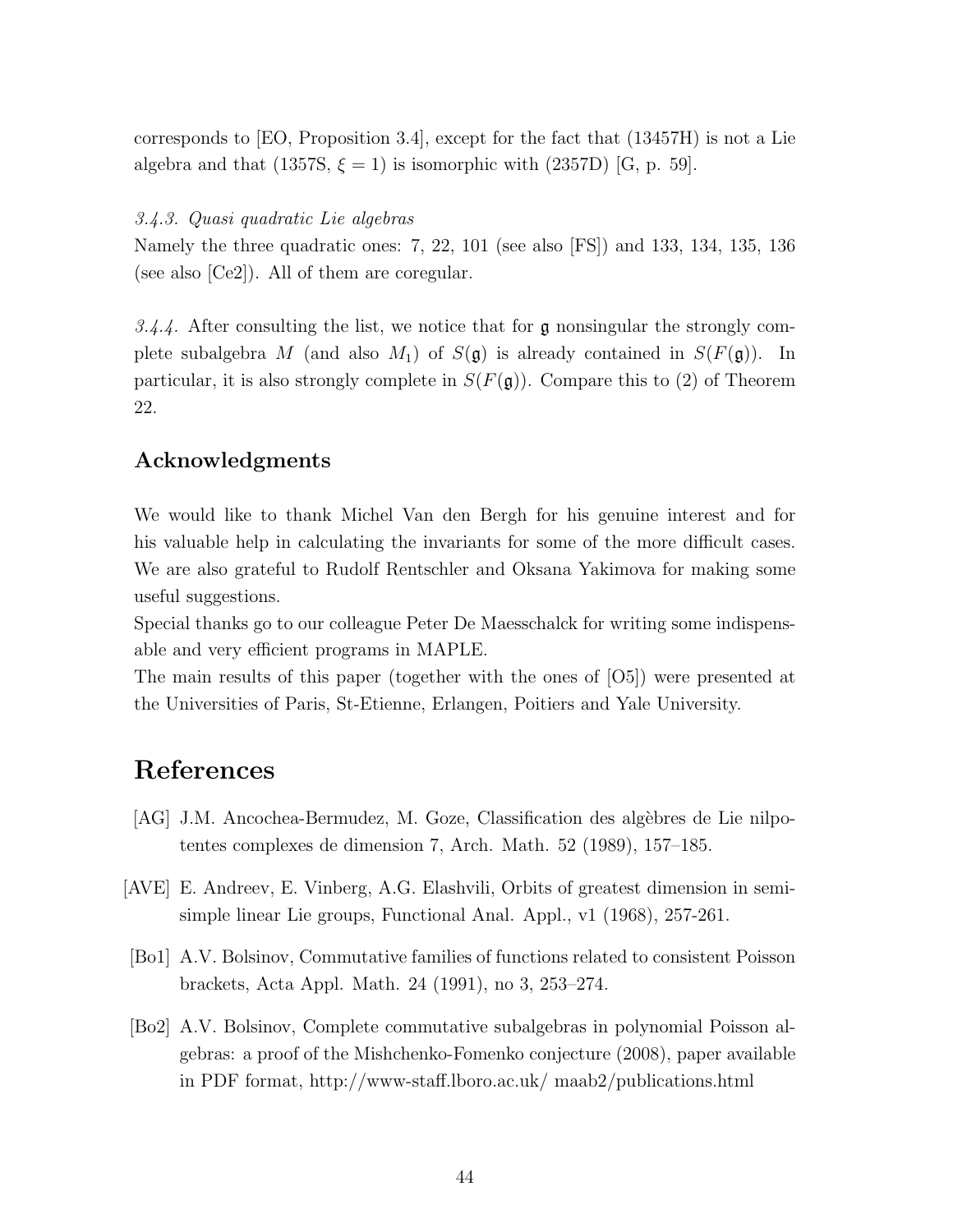- [BGR] W. Borho, P. Gabriel, R. Rentschler, Primideale in Einhüllenden auflösbarer Lie-Algebren, Lecture Notes in Math., vol. 357, Springer-Verlag, Berlin, 1973.
- [Bou] N. Bourbaki, Groupes et alg`ebres de Lie, chap. I (2nd ed.), Act. Sci. Ind. 1285, Hermann, Paris, 1971.
	- [Ca] R. Carles, Weight systems for complex nilpotent Lie algebras and application to the varieties of Lie algebras, Prépublication no 96, Département de Mathématiques, Université de Poitiers (1996).
- [Ce1] A. Cerezo, Les algèbres de Lie nilpotentes, réelles et complexes de dimension 6, Prépublication 27, Département de Mathématiques, Université de Nice (1983), 34p. http://math.unice.fr/ frou/ACpublications.html
- $[Ce2]$  A. Cerezo, On the rational invariants of a Lie algebra, Prépublication 68, Département de Mathématiques, Université de Nice (1985), 54p. http://math.unice.fr/ frou/ACpublications.html
- [Ce3] A. Cerezo, Calcul des invariants alg´ebriques et rationnels d'une matrice nilpotente, Prépublication 35, Département de Mathématiques, Université de Poitiers (1988), 25p. http://math.unice.fr/ frou/ACpublications.html
- [Ce4] A. Cerezo, Sur les invariants algébriques du groupe engendré par une matrice nilpotente, unpublished, handwritten manuscript, 83 p. http://math.unice.fr/ frou/ACinvariants/inv0.PDF (References and Introduction, 330 Kb) http://math.unice.fr/ frou/ACinvariants/inv1.PDF (Chapter I, 1291 Kb) http://math.unice.fr/ frou/ACinvariants/inv2.PDF (Chapter II, 2567 Kb)
- [DNO] L. Delvaux, E. Nauwelaerts, A.I. Ooms, On the semicenter of a universal enveloping algebra, J. Algebra 94 (1985), 324–346.
- [DNOW] L. Delvaux, E. Nauwelaerts, A.I. Ooms, P. Wauters, Primitive localization of an enveloping algebra, J. Algebra 130 (1990), 311–327.
	- [D1] J. Dixmier, Sur les représentations unitaires des groupes de Lie nilpotents, II, Bull. Soc. Math. France 85 (1957), 325–388.
	- [D2] J. Dixmier, Sur les représentations unitaires des groupes de Lie nilpotents, III, Canadian J. Math., 10, (1958), 321–348.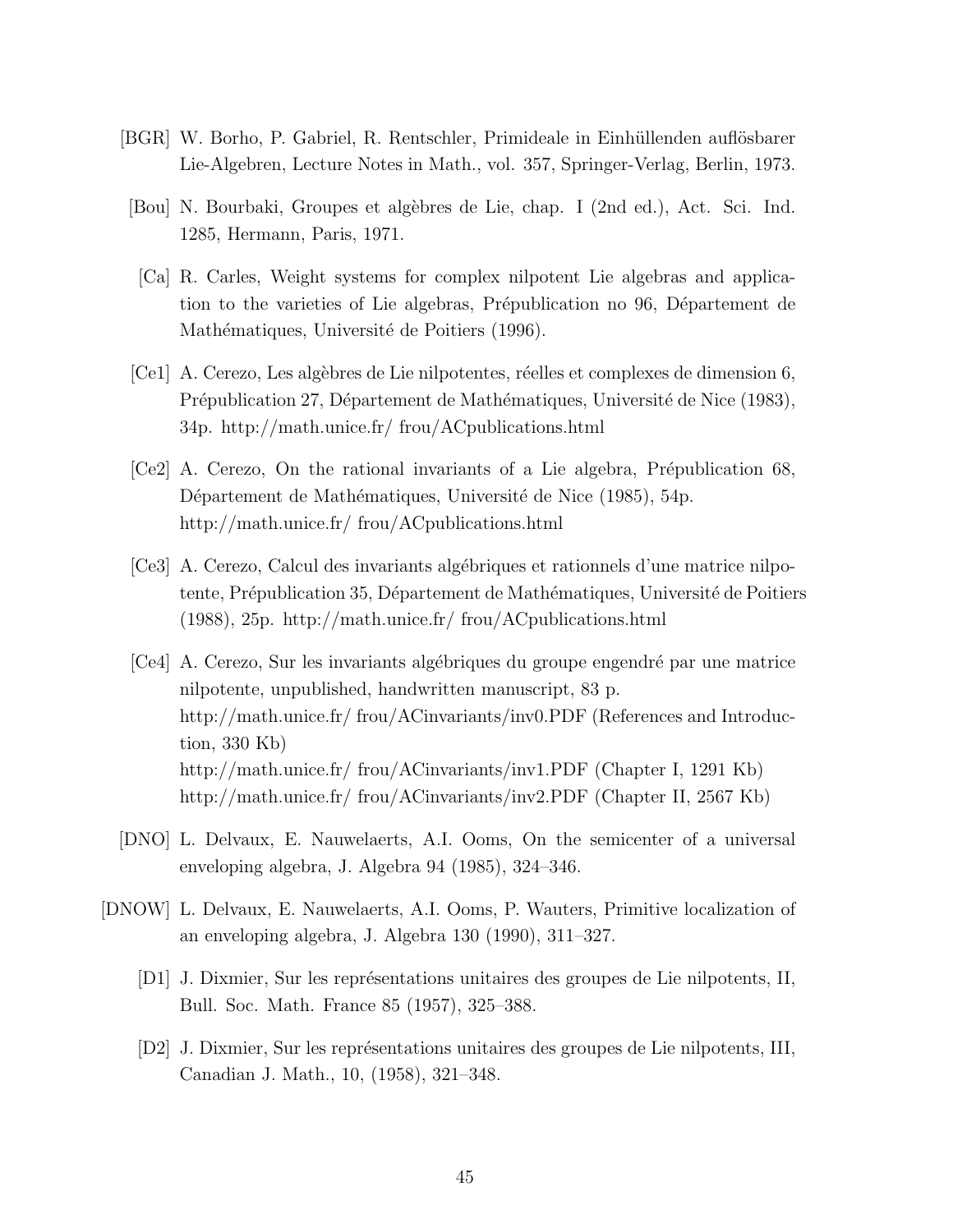- [D3] J. Dixmier, Sur les représentations unitaires des groupes de Lie nilpotents, IV, Canadian J. Math., 11, (1959), 321–344.
- [D4] J. Dixmier, Sur les algèbres enveloppantes de  $sl(n, C)$  et  $af(n, C)$ , Bull. Sci. Math. 100 (1976), 57–95.
- [D5] J. Dixmier, Enveloping Algebras, Grad. Stud. Math., vol 11, Amer. Math. Soc., Providence, RI, 1996.
- [DDV] J. Dixmier, M. Duflo, M. Vergne, Sur la représentation coadjointe d'une algèbre de Lie, Compositio Math. 29 (1974), 309–323.
	- [E] A. G. Elashvili, Frobenius Lie algebras, Funct. Anal. i Prilozhen 16 (1982) 94–95.
	- [EO] A. G. Elashvili, A. I. Ooms, On commutative polarizations, J. Algebra 264 (2003), 129–154.
- [FJ1] F. Fauquant-Millet, A. Joseph, Semi-centre de l'alg`ebre enveloppante d'une sous-alg`ebre parabolique d'une alg`ebre de Lie semi-simple, Ann. Sci. Ecole ´ Norm. Sup. 38 (2005), 155–191.
- [FJ2] F. Fauquant-Millet, A. Joseph, La somme des faux degrés un mystère en théorie des invariants, Adv. Math. 217 (2008), 1476–1520.
- [FS] G. Favre, L.J. Santharoubane, Symmetric, invariant, non-degenerate bilinear form on a Lie algebra, J. Algebra 105 (1987), 451–464.
- [GK] I.M. Gelfand, A.A. Kirillov, Sur les corps liés aux algèbres enveloppantes des alg`ebres de Lie, Inst. Hautes Etudes Sci. Publ. Math. 31 (1966) 5–19.
	- [G] M-P. Gong, Classification of nilpotent Lie algebras of dimension 7, PhD Thesis, University of Waterloo, Ontario, Canada, 1998.
- [GoKh] M. Goze, Y. Khakimdjanov, Nilpotent Lie algebras, Mathematics and its applications, vol. 361, Kluwer, 1996.
	- [GY] J. H. Grace, A. Young, The algebra of invariants, Cambridge University Press, 1903.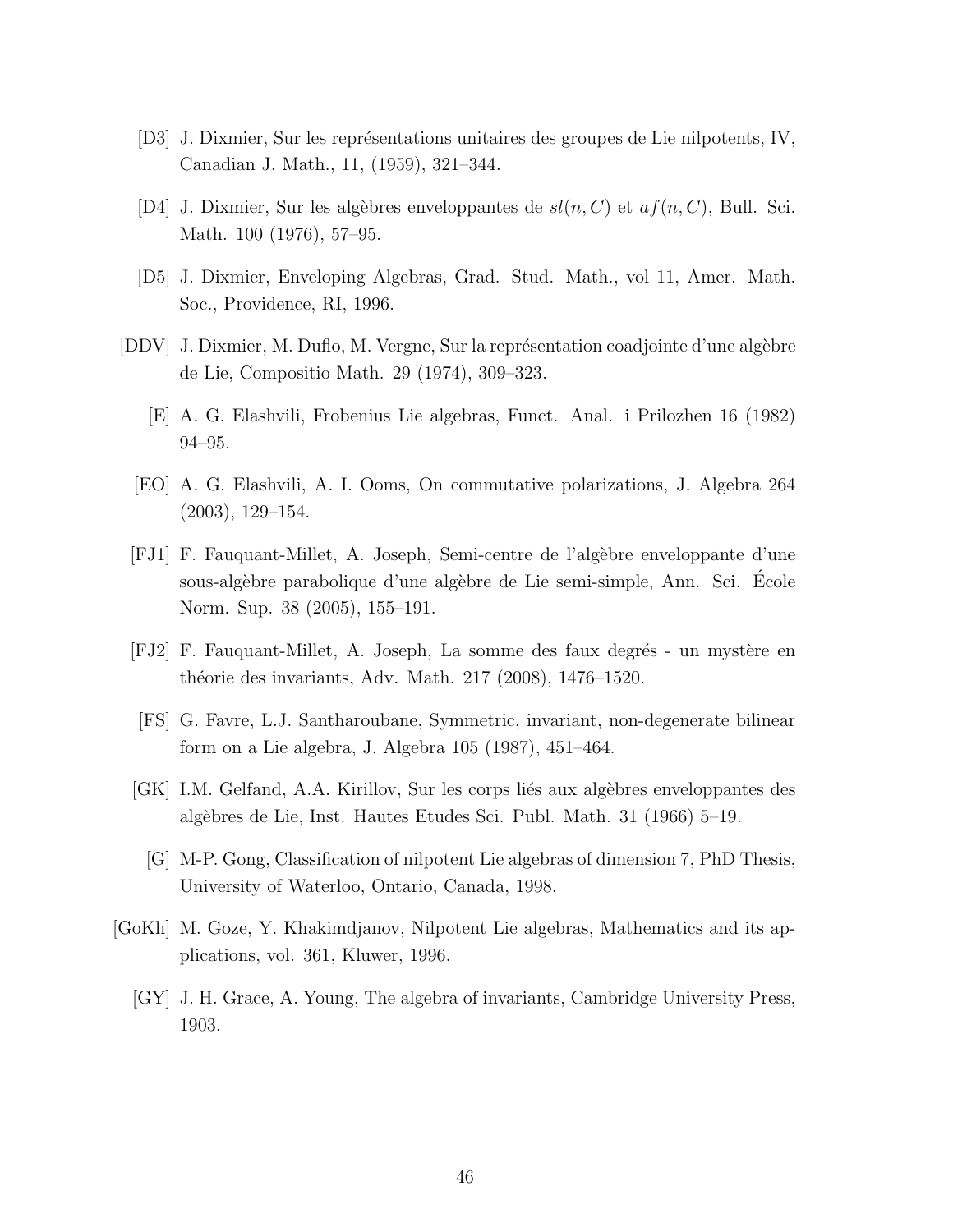- [GPS] G.-Greuel, G. Pfister, H. Schönemann, SINGULAR 3.0, A Computer Algebra System for Polynomial Computations, Centre for Computer Algebra, University of Kaiserslautern, 2005, http://www.singular.uni-kl.de.
	- [J1] A. Joseph, Proof of the Gelfand-Kirillov conjecture for solvable Lie algebras, Proc. Amer. Math. Soc. 45 (1974) 1-10.
	- [J2] A. Joseph, A preparation theorem for the prime spectrum of a semisimple Lie algebra, J. Algebra 48 (1977) 241–289.
	- [J3] A. Joseph, Parabolic actions in type A and their eigenslices, Transform. Groups, 12 (2007), no 3, 515–547.
	- [J4] A. Joseph, Slices for biparabolic coadjoint actions in type A, J. Algebra 319  $(2008), 5060 - 5100.$
	- [J5] A. Joseph, Compatible adapted pairs and a common slice theorem for some centralizers, Transform. Groups, 13 (2008), 637–669.
	- [J6] A. Joseph, Invariants and slices for reductive and biparabolic coadjoint actions, Lecture Notes Weizmann, 20/2/2007, revised 7/1/2010, http://www.wisdom.weizmann.ac.il/ gorelik/agrt.htm.
	- [JL] A. Joseph, P. Lamprou, Maximal Poisson Commutative subalgebras for truncated parabolic subalgebras of maximal index in  $sl_n$ , Transform. Groups, 12 (2007), 549–571.
	- [JS] A. Joseph, D. Shafrir, Polynomiality of invariants, unimodularity and adapted pairs. Transform. Groups, 15 (2010), 851–882.
	- [K] A.A. Korotkevich, Integrable Hamiltonian systems on low-dimensional Lie algebras, Sb. Math. 200, No 12, 1731–1766 (2009).
- [KPV] V.G. Kac, V.I. Popov, E.B. Vinberg, Sur les groupes linéaires dont l'algèbre des invariants est libre, C.R. Acad. Sc. Paris 283 (1976), 875-878.
- [Ma1] L. Magnin, Sur les algèbres de Lie nilpotentes de dimension  $\leq 7$ , J. Geom. Phys., 3 (1986), 119–144.
- [Ma2] L. Magnin, Adjoint and trivial cohomology tables for indecomposable nilpotent Lie algebras of dimension  $\leq 7$  over C, Electronic Book, Institut de Mathématique,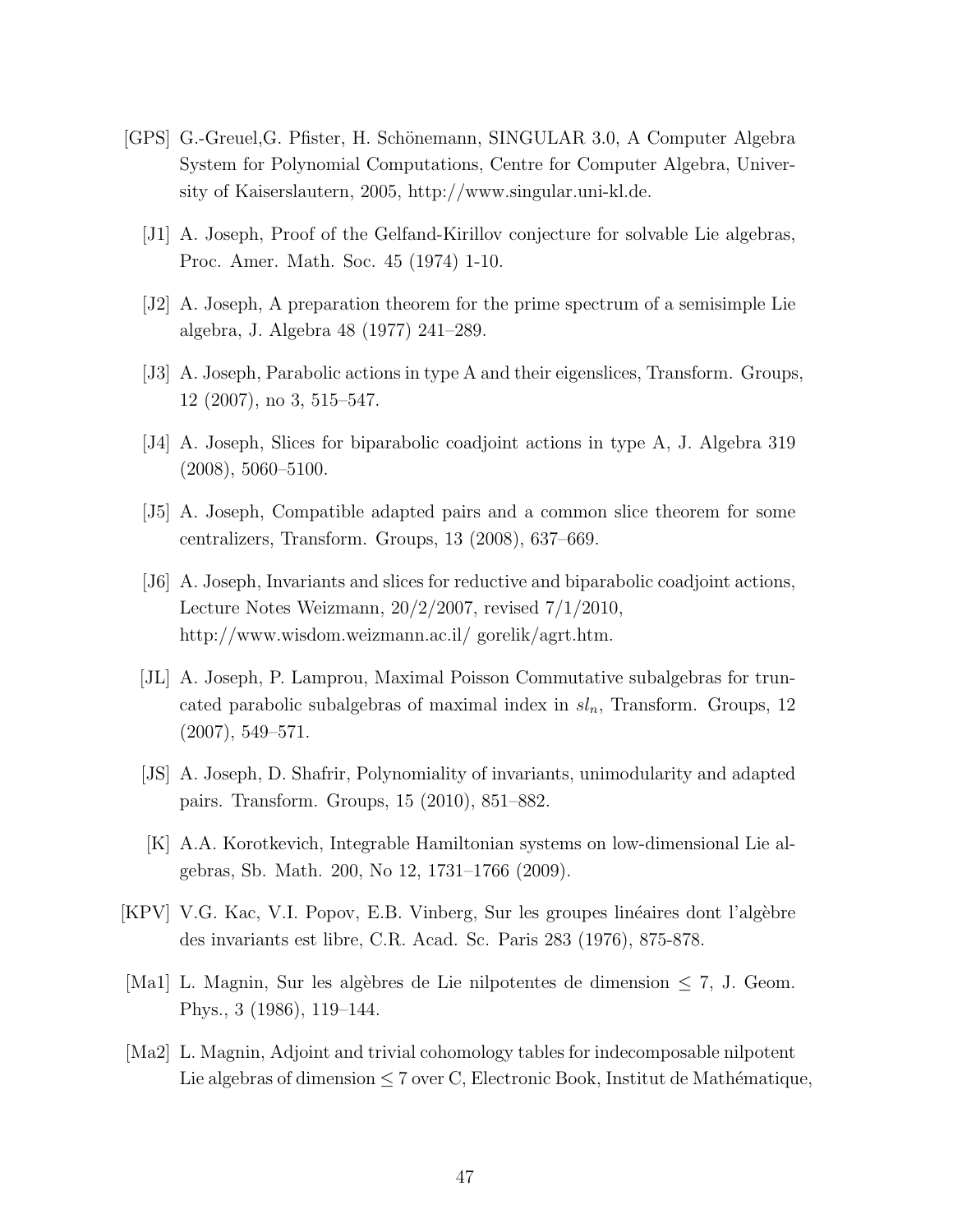Université de Bourgogne, Second Corrected Edition (2007), (810 pages + vi), http://www.u-bourgogne.fr/monge/l.magnin

- [Ma3] L. Magnin, Determination of 7-dimensional indecomposable nilpotent complex Lie algebras by adjoining a derivation to 6-dimensional Lie algebras, Algebr. Represent. Theory, 13 (2010), 723–753.
- [MF] A.S. Mishchenko, A.T. Fomenko, Euler equations on finite-dimensional Lie groups, Math. USSR-Izv. 12 (1978), 371–389.
- [MW] C.C. Moore, J.A. Wolf, Square integrable representations of nilpotent groups, Trans. Amer. Math. Soc. 185 (1973), 445–462.
	- [M] V. Morozov, Classification of nilpotent Lie algebras of sixth order, Izv. Vyssh. Uchebn. Zaved. Mat., 4(5), (1958), 161–171.
	- [N] Nghiˆem Xuˆan Hai, Sur certains sous-corps commutatifs du corps enveloppant d'une algèbre de Lie résoluble, Bull. Sci. Math.  $96$  (1972), 111–128.
	- [O1] A.I. Ooms, On Lie algebras with primitive envelopes, supplements, Proc. Amer. Math. Soc. 58 (1976), 67–72.
	- [O2] A.I. Ooms, On Frobenius Lie algebras, Comm. Algebra 8 (1980) 13–52.
	- [O3] A.I. Ooms, On certain maximal subfields in the quotient division ring of an enveloping algebra, J. Algebra, 230 (2000), 694–712.
	- [O4] A. I. Ooms, The Frobenius semiradical of a Lie algebra, J. Algebra 273 (2004), 274–287.
	- [O5] A. I. Ooms, Computing invariants and semi-invariants by means of Frobenius Lie algebras, J. Algebra 321 (2009), 1293–1312.
- [OV] A.I. Ooms, M. Van den Bergh, A degree inequality for Lie algebras with a regular Poisson semicenter, J. Algebra 323 (2010) 305–322, arXiv: math.RT /0805.1342v1, 2008.
	- $[P]$  D.I. Panyushev, On the coadjoint representation of  $Z_2$ -contractions of reductive Lie algebras, Adv. Math. 213 (2007), no 1, 380-404.
- [PPY] D.I. Panyushev, A. Premet, O. S. Yakimova, On symmetric invariants of centralizers in reductive Lie algebras, J. Algebra 313 (2007), no 1, 343–391.